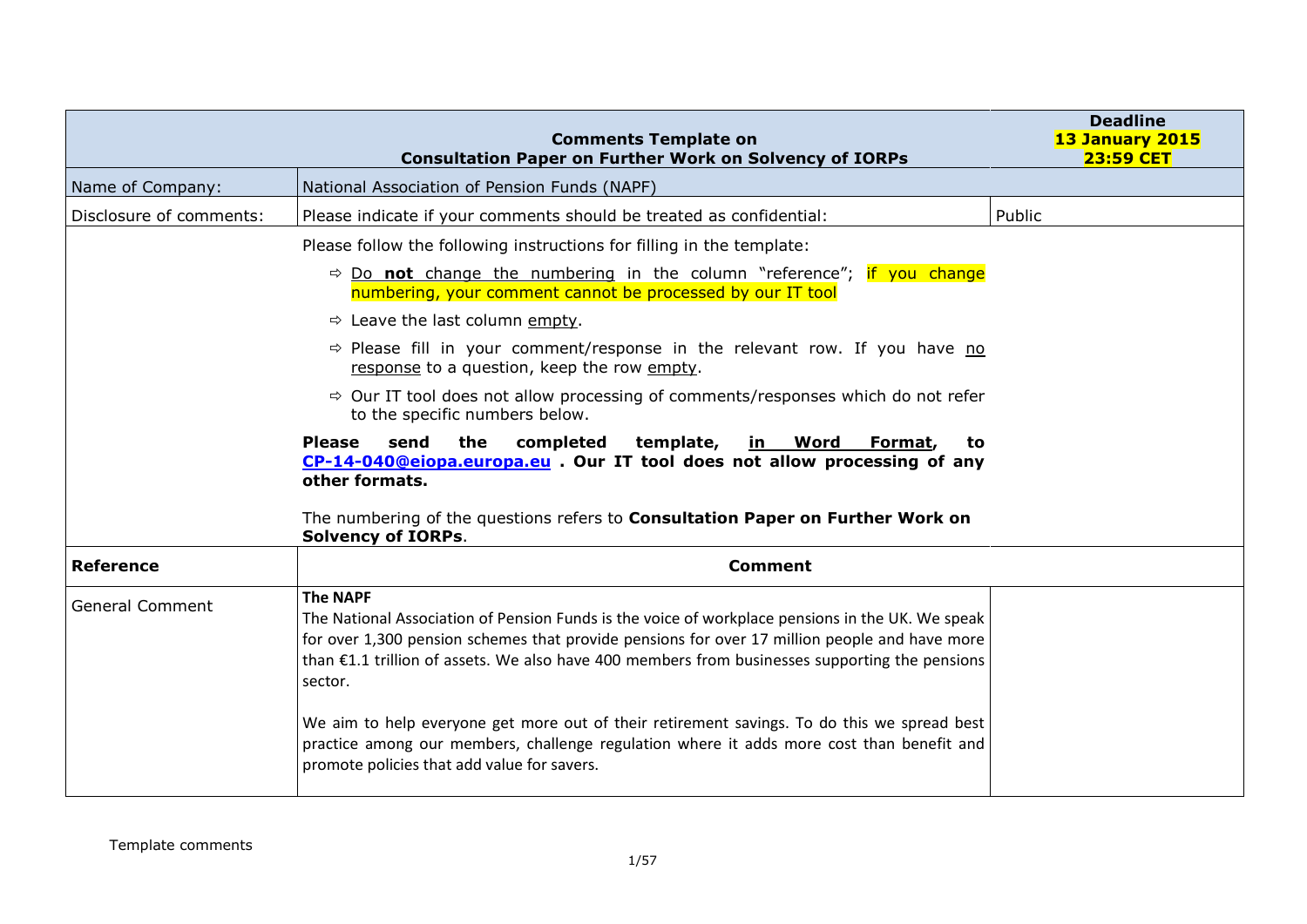| <b>Comments Template on</b><br><b>Consultation Paper on Further Work on Solvency of IORPs</b>                                                                                                                                                                                                                                                                                                                                                                                                                                                                                                                                                                                                                                                                                                                                                                                            | <b>Deadline</b><br><b>13 January 2015</b><br><b>23:59 CET</b> |
|------------------------------------------------------------------------------------------------------------------------------------------------------------------------------------------------------------------------------------------------------------------------------------------------------------------------------------------------------------------------------------------------------------------------------------------------------------------------------------------------------------------------------------------------------------------------------------------------------------------------------------------------------------------------------------------------------------------------------------------------------------------------------------------------------------------------------------------------------------------------------------------|---------------------------------------------------------------|
| The NAPF is a member of PensionsEurope, which is currently chaired by the NAPF's Chief<br>Executive, Joanne Segars.                                                                                                                                                                                                                                                                                                                                                                                                                                                                                                                                                                                                                                                                                                                                                                      |                                                               |
| The NAPF's approach to this consultation<br>The NAPF's shares EIOPA's ambitions as outlined in this consultation paper - objective and<br>transparent assessment of the financial security of IORPs and the sound management of risks. The<br>NAPF agrees that these should be achieved in a manner that recognises the specificities of<br>pension schemes.                                                                                                                                                                                                                                                                                                                                                                                                                                                                                                                             |                                                               |
| The NAPF does not, however, support the Holistic Balance Sheet as the means of achieving these<br>ambitions - for the following reasons:                                                                                                                                                                                                                                                                                                                                                                                                                                                                                                                                                                                                                                                                                                                                                 |                                                               |
| A robust system of risk management and protection for scheme members' benefits is<br>already in place in the UK, and has been tried and tested in recent years by the stresses of<br>a deep recession. The combination of sponsor support, back-up from the Pension<br>Protection Fund and oversight (and, when necessary, enforcement) by the Pensions<br>Regulator has proved highly effective.                                                                                                                                                                                                                                                                                                                                                                                                                                                                                        |                                                               |
| EIOPA's own Quantitative Impact $Study1$ demonstrated that the original Holistic Balance<br>Sheet proposal would (on the benchmark scenario) have increased the deficits of UK<br>defined benefit schemes by $E176$ billion (c.£150 billion) even after allowance had been<br>made for the additional support provided by sponsors and the Pension Protection Fund.<br>This would have overstated the extent of DB deficits in the UK, principally through the use<br>of an unnecessarily exacting discount rate regime and the inclusion of a solvency capital<br>requirement. This would be highly damaging to the sustainability of DB schemes and<br>would very likely force the closure of the remaining 14 per cent of schemes still open to<br>new members and the complete closure of many of the 50 per cent still open to further<br>accrual by existing members. <sup>2</sup> |                                                               |

 1 *Report on QIS on IORPs,* EIOPA, 4 July 2013 2 DB scheme figures from NAPF *Annual Survey 2014*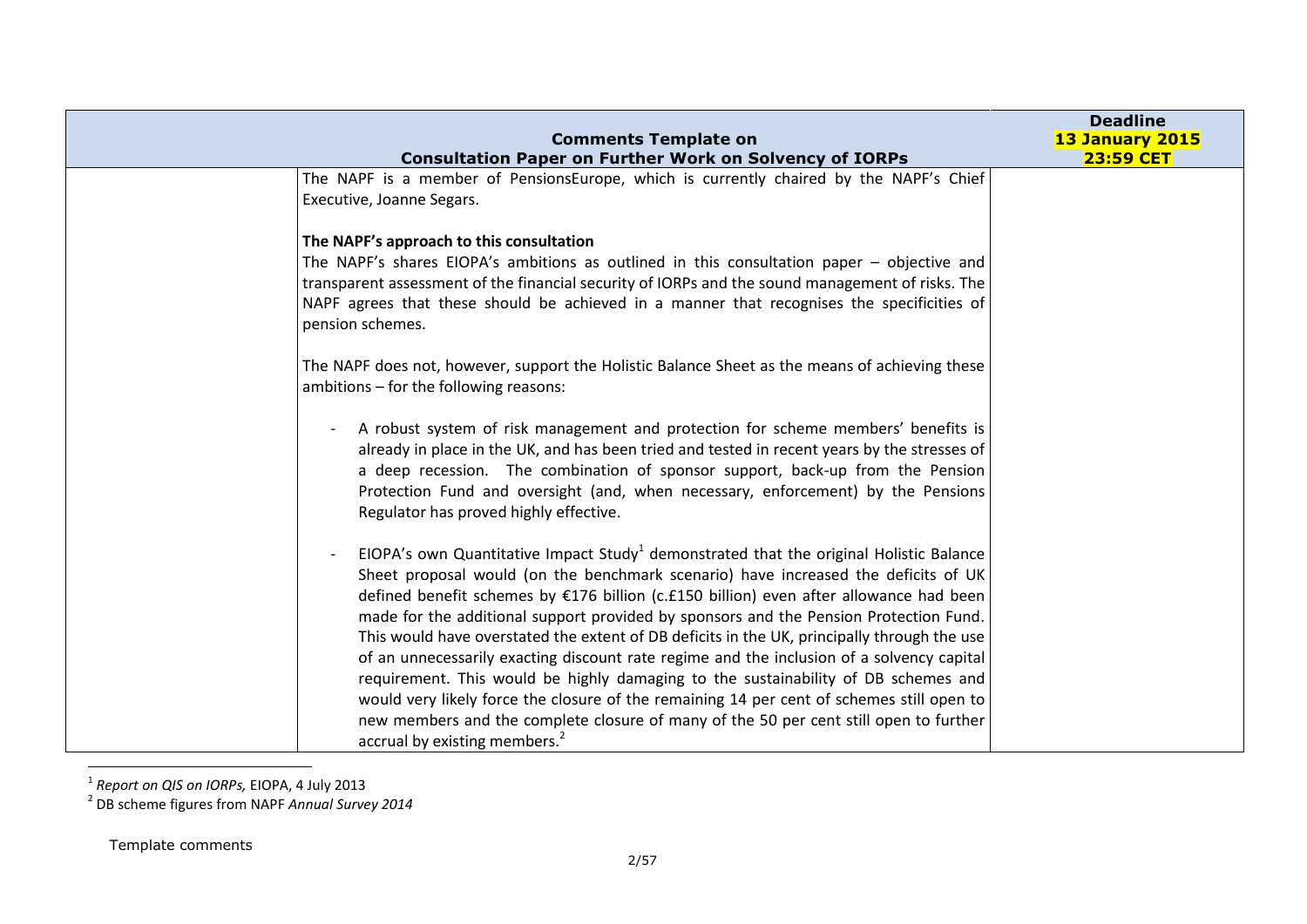| <b>Comments Template on</b><br><b>Consultation Paper on Further Work on Solvency of IORPs</b>                                                                                                                                                                                                                                                                                                                                                                                                                                                                                                                                                                                                                                                          | <b>Deadline</b><br><b>13 January 2015</b><br><b>23:59 CET</b> |
|--------------------------------------------------------------------------------------------------------------------------------------------------------------------------------------------------------------------------------------------------------------------------------------------------------------------------------------------------------------------------------------------------------------------------------------------------------------------------------------------------------------------------------------------------------------------------------------------------------------------------------------------------------------------------------------------------------------------------------------------------------|---------------------------------------------------------------|
| The NAPF is also concerned that the HBS proposal is set against a very diverse set of 28<br>different national pension systems. Although the present consultation goes much further<br>than previous proposals in terms of allowing flexible implementation by national<br>supervisors, this important (and welcome) change undermines the purpose of the whole<br>project, which was originally intended to allow greater comparability of pension schemes<br>across Europe through a more harmonised regulatory system. If pensions regulation is to<br>be determined at national level (as the NAPF thinks it should - and it is a Member State<br>competence), then there can be no justification for an EU-wide Holistic Balance Sheet<br>system. |                                                               |
| The market already takes account of pension scheme deficits through the work of rating<br>agencies, which include assessments of pension scheme deficits, calculated on a technical<br>provisions basis, when rating corporate sponsors. It is not clear how the Holistic Balance<br>Sheet would add extra value in addition to this existing activity.                                                                                                                                                                                                                                                                                                                                                                                                |                                                               |
| The European Central Bank has warned that a HBS-based regulatory regime could<br>undermine investment in growth assets and push more investment towards low-risk<br>bonds <sup>3</sup> . This is a significant critique, directly relevant to Europe's economic future, and<br>the NAPF urges EIOPA to take careful note of it.                                                                                                                                                                                                                                                                                                                                                                                                                        |                                                               |
| Compiling the HBS would be a significant extra cost for IORPs, and this should be fully<br>explored in the forthcoming Quantitative Impact Study. The NAPF calls on EIOPA to<br>demonstrate more clearly the value to members and sponsors that the Holistic Balance<br>Sheet would add. The NAPF notes that the one-off compliance and implementation costs<br>for the UK's insurance industry arising from Solvency II have been estimated at £1.8<br>billion, over half of which was incurred on business and technical resources. It seems                                                                                                                                                                                                         |                                                               |

 3 *The impact of regulating occupational pensions in Europe on investment and financial stability*, ECB Occasional Paper no.154, July 2014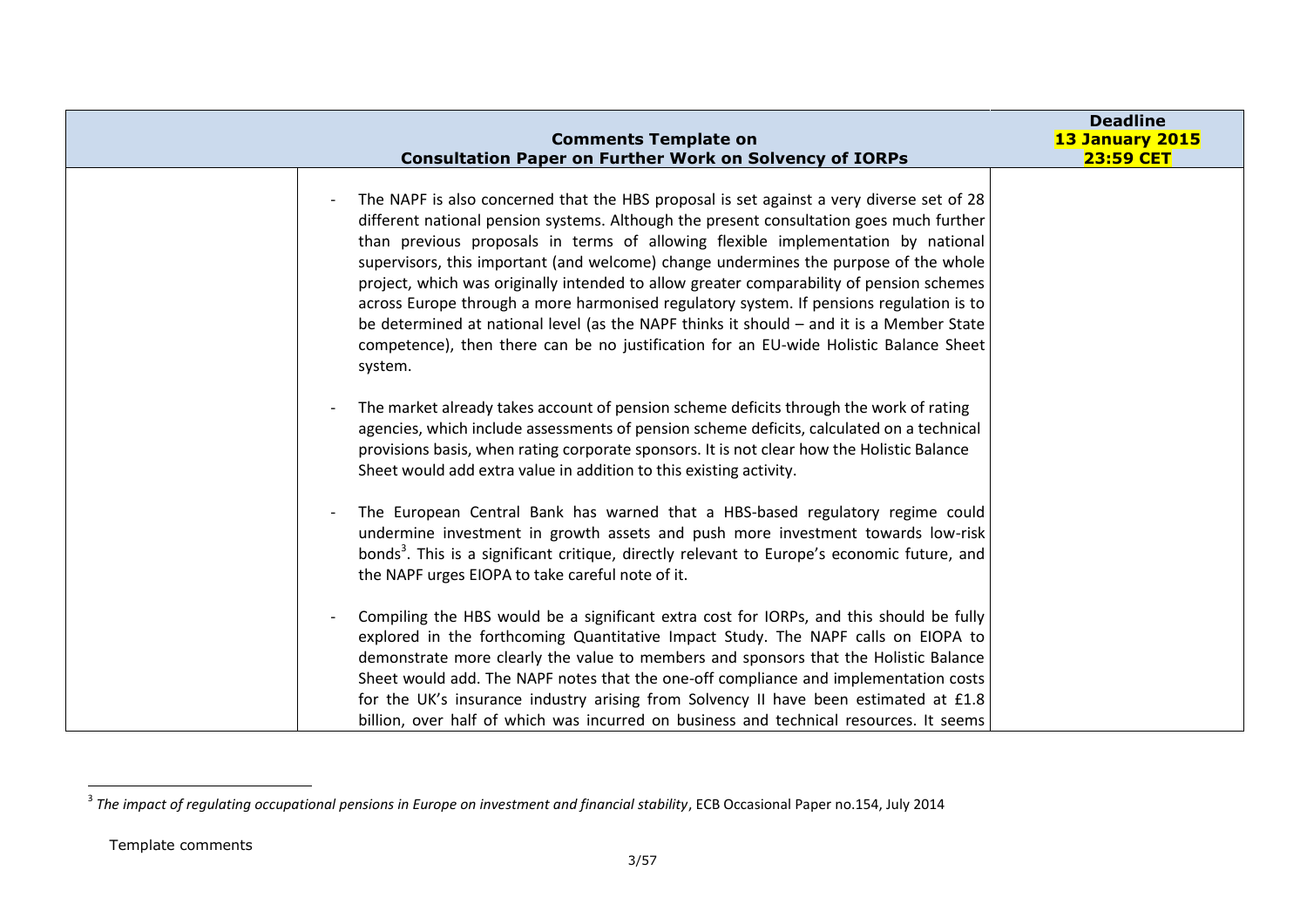| <b>Comments Template on</b>                                                                                                                                                                                                                                                                                                                                                                                                                                                                                                             | <b>Deadline</b><br>13 January 2015 |
|-----------------------------------------------------------------------------------------------------------------------------------------------------------------------------------------------------------------------------------------------------------------------------------------------------------------------------------------------------------------------------------------------------------------------------------------------------------------------------------------------------------------------------------------|------------------------------------|
| <b>Consultation Paper on Further Work on Solvency of IORPs</b><br>reasonable to assume that the one-off costs for UK pension schemes arising from the<br>Holistic Balance Sheet would at least run into some £100s of billions. <sup>4</sup>                                                                                                                                                                                                                                                                                            | 23:59 CET                          |
| The NAPF notes that the consultation makes it clear that this work is being done on EIOPA's own<br>initiative, with no mandate for it from the European Commission. The NAPF's view is that there is<br>no clear justification for this project and it would be better if EIOPA were not undertaking it at all,<br>particularly as the European Commission is taking forward a separate package of measures, in the<br>form of the revised IORP Directive, to strengthen pension scheme governance, transparency and<br>communications. |                                    |
| These comments notwithstanding, the NAPF welcomes the wider range of options and new<br>flexibilities provided in this consultation. The NAPF recognises that EIOPA has been willing to<br>engage with stakeholders and has taken note of many of the concerns raised in previous<br>consultation rounds.                                                                                                                                                                                                                               |                                    |
| Key issues in this consultation<br>Regarding the specific issues raised in this consultation, the NAPF's position can be summarised as<br>follows:                                                                                                                                                                                                                                                                                                                                                                                      |                                    |
| Sponsor support. It would be a mistake to try to put a single numerical value on sponsor<br>support, as this is a complex concept that requires a rounded assessment to ensure<br>trustees fully understand the extent to which they can rely on the sponsor's backing for<br>the scheme and the risks associated with it. For this reason, the proposal to use sponsor<br>support as a 'balancing item', as proposed in para 4.112, is a welcome improvement on<br>previous versions of the proposal.                                  |                                    |
| Supervisory responses. If EIOPA were to persuade the European Commission to press<br>ahead with the Holistic Balance Sheet (contrary to the advice of the NAPF and many other                                                                                                                                                                                                                                                                                                                                                           |                                    |

 4 *Solvency II cost benefit analysis,* Ernst & Young, June 2011, commissioned by the Financial Services Authority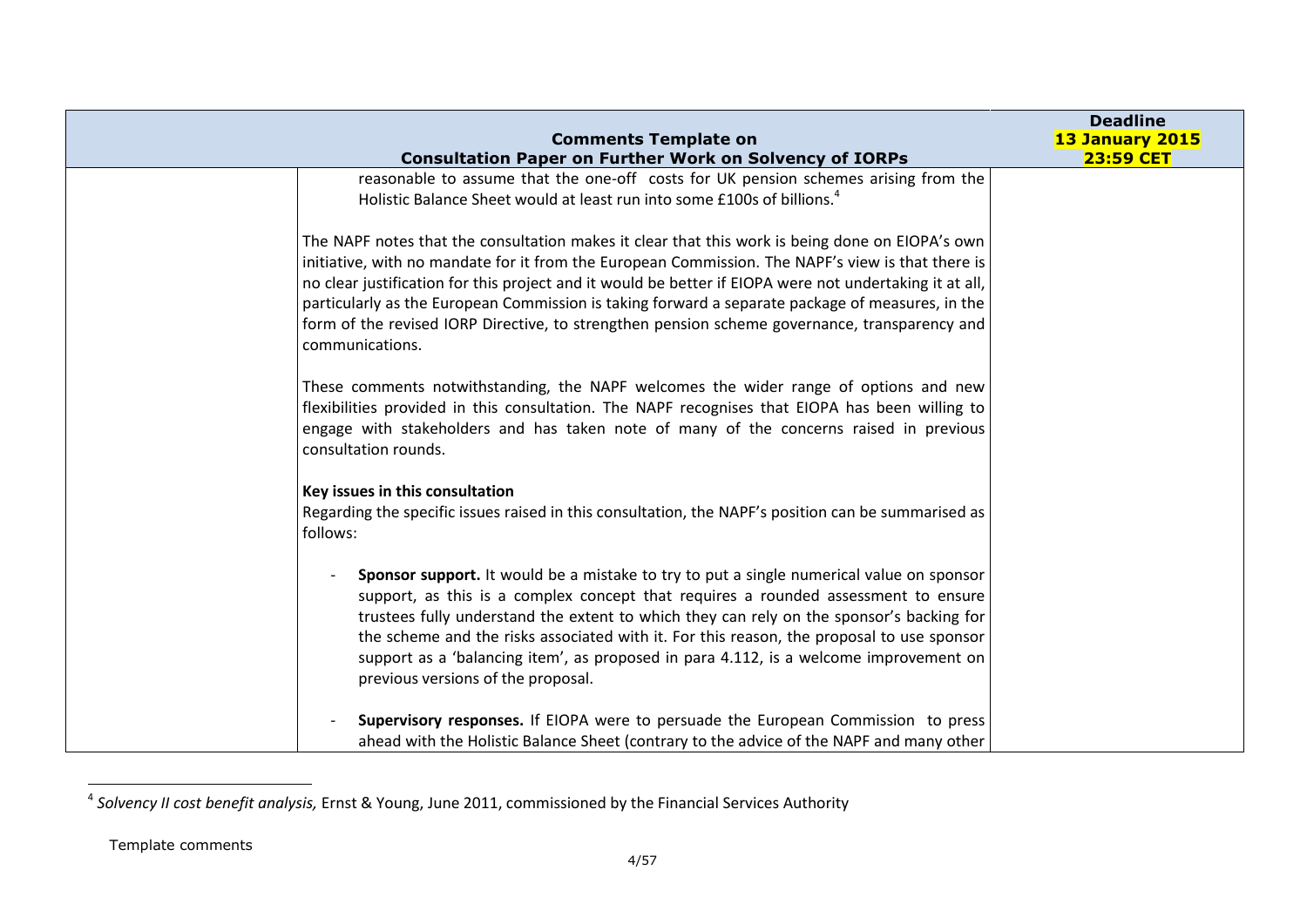| <b>Comments Template on</b>                                                                                                                                                                                                                                                                                                                                                                                                                                                                                      | <b>Deadline</b><br>13 January 2015 |
|------------------------------------------------------------------------------------------------------------------------------------------------------------------------------------------------------------------------------------------------------------------------------------------------------------------------------------------------------------------------------------------------------------------------------------------------------------------------------------------------------------------|------------------------------------|
| <b>Consultation Paper on Further Work on Solvency of IORPs</b>                                                                                                                                                                                                                                                                                                                                                                                                                                                   | <b>23:59 CET</b>                   |
| stakeholders, including PensionEurope), then the best option would be use as a risk<br>management tool.                                                                                                                                                                                                                                                                                                                                                                                                          |                                    |
| EIOPA should note, however, that the proposed new IORP Directive, which is currently in<br>co-decision, includes a new Risk Evaluation for Pensions report which has a similar<br>purpose to the HBS - the provision of more transparency over risks. There is no need for<br>both. In fact, the NAPF's view is that the Risk Evaluation exercise, which is purely<br>qualitative, is likely to be the more useful of the two innovations.                                                                       |                                    |
| Transition period. The paper posits the possibility of a 'very long' transition. The NAPF<br>would propose at least 10 years between the entry into force of legislation and practical<br>implementation as a funding regime.                                                                                                                                                                                                                                                                                    |                                    |
| <b>Future accruals only.</b> The NAPF would also support the further mitigation – also discussed<br>in the consultation paper – of applying the HBS to future accruals only. The proportion of<br>UK defined benefit schemes open to future accrual has declined rapidly <sup>5</sup> , and can be<br>expected to decline further. So a 'future accruals only' approach would leave out of scope<br>those schemes that are not building up additional risks and which were not designed with<br>the HBS in mind. |                                    |
| This approach would, of course, reduce the effectiveness of the HBS as a means of<br>protecting the full range of members' benefits and would, therefore, call into question<br>the value of the whole exercise, but $-$ as explained in this response $-$ the NAPF is<br>confident that members' benefits in the UK already enjoy robust protection.                                                                                                                                                            |                                    |
| An 'Holistic Assessment'                                                                                                                                                                                                                                                                                                                                                                                                                                                                                         |                                    |
| The NAPF proposes that the 'Holistic Balance Sheet' should, in fact, be an 'Holistic Assessment'<br>along the lines of the Risk Evaluation for Pensions, as this would better reflect the way in which                                                                                                                                                                                                                                                                                                           |                                    |

<sup>&</sup>lt;sup>5</sup> The number of private sector DB pension schemes open to future accrual in the UK has declined from 92 per cent in 2009 to 65 per cent in 2014 (*NAPF Annual Survey 2014*)

 $\overline{a}$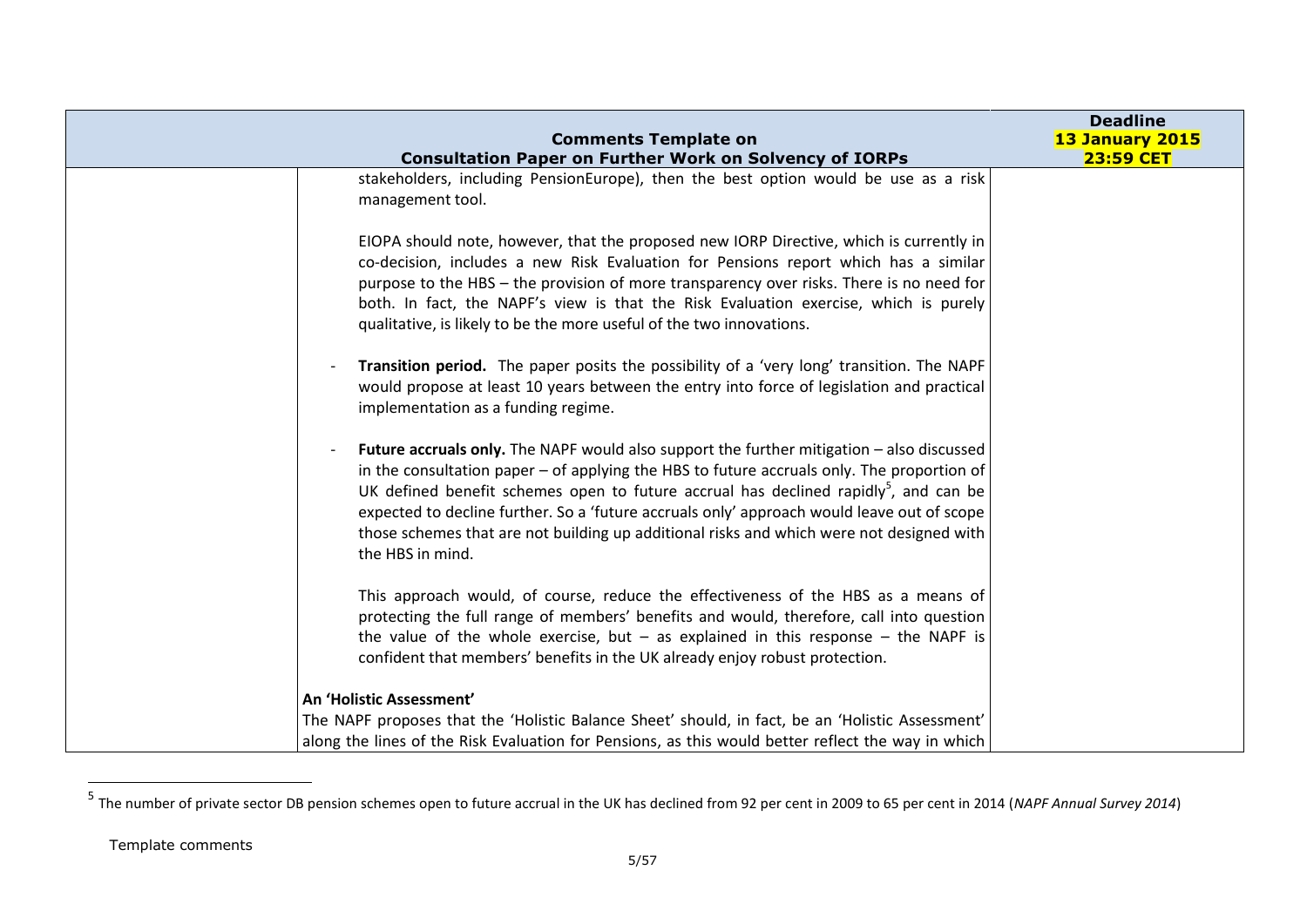|                | <b>Comments Template on</b>                                                                                                                                                                                                                                                                                                                                                                                    | <b>Deadline</b><br><b>13 January 2015</b> |
|----------------|----------------------------------------------------------------------------------------------------------------------------------------------------------------------------------------------------------------------------------------------------------------------------------------------------------------------------------------------------------------------------------------------------------------|-------------------------------------------|
|                | <b>Consultation Paper on Further Work on Solvency of IORPs</b>                                                                                                                                                                                                                                                                                                                                                 | <b>23:59 CET</b>                          |
|                | we see this new system being used if the European Commision were to take it forward - as a tool<br>for stronger governance and transparency, rather than as the basis of a new funding regime. The<br>precise structure for this Assessment should be set at national level.                                                                                                                                   |                                           |
| Q1             | Q1: Do stakeholders think that the word "contract" is an adequate description of the<br>characteristics of the set of rules and arrangements governing the provision of benefits to<br>members and beneficiaries by an IORP?                                                                                                                                                                                   |                                           |
|                | The NAPF does not support the Holistic Balance Sheet project, but is answering this question in<br>order to help EIOPA develop its policy and ensure the new system $-$ if introduced $-$ is practicable<br>and does not place undue burdens on workplace pension schemes.                                                                                                                                     |                                           |
|                | The concept of 'contract boundaries' does not work well for IORPs - as the consultation paper<br>comes close to recognising in para 4.22.                                                                                                                                                                                                                                                                      |                                           |
|                | It would be preferable to recognise all the legal documentation governing the provision of<br>benefits under the IORP, whether this takes the form of a contract, trust deed or plan rules.                                                                                                                                                                                                                    |                                           |
|                | EIOPA should recognise that IORPs are social institutions involving employers and employees and<br>founded in social and labour law, rather than financial services products, and require their own,<br>IORP-specific, regulatory regime. Basing pensions regulation on systems developed for financial<br>services products (such as Solvency II) is unlikely to deliver an effective or efficient framework. |                                           |
| Q <sub>2</sub> | Q2: Do stakeholders think that the word "boundary" is suitable here?                                                                                                                                                                                                                                                                                                                                           |                                           |
|                | The NAPF does not support the Holistic Balance Sheet project, but is answering this question in<br>order to help EIOPA develop its policy and ensure the new system $-$ if introduced $-$ is practicable<br>and does not place undue burdens on workplace pension schemes.                                                                                                                                     |                                           |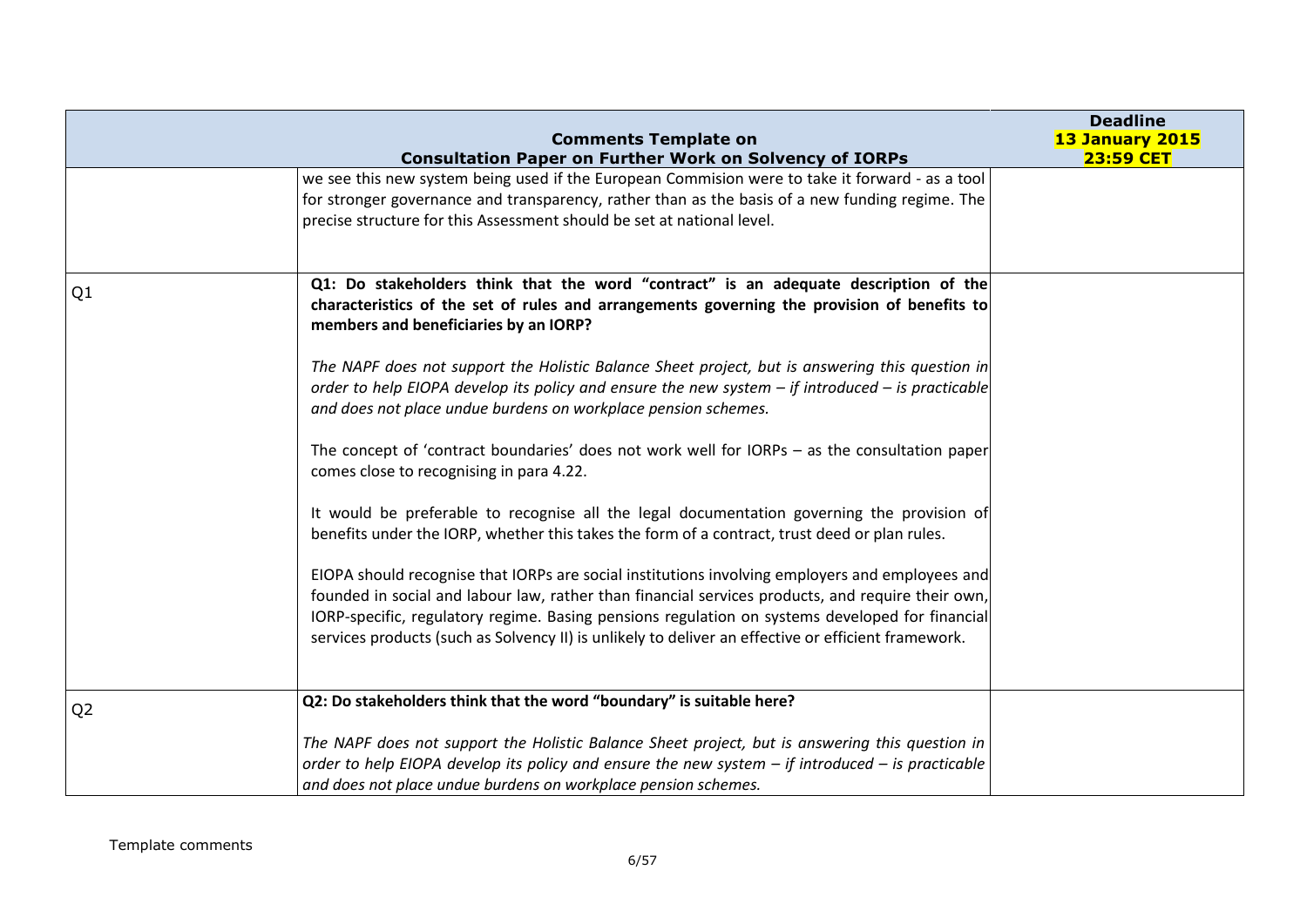|                | <b>Comments Template on</b>                                                                                                                                                                                                                                                                                                                                                           | <b>Deadline</b><br>13 January 2015 |
|----------------|---------------------------------------------------------------------------------------------------------------------------------------------------------------------------------------------------------------------------------------------------------------------------------------------------------------------------------------------------------------------------------------|------------------------------------|
|                | <b>Consultation Paper on Further Work on Solvency of IORPs</b>                                                                                                                                                                                                                                                                                                                        | <b>23:59 CET</b>                   |
|                | No. As discussed in answer to Q.1 above, the concept of 'contract boundaries' does not work well<br>for IORPs - as the consultation paper comes close to recognising in para 4.22.                                                                                                                                                                                                    |                                    |
| Q <sub>3</sub> | Q3: If not, please provide an expression more suitable for IORPs which could replace the<br>expression "contract boundaries".                                                                                                                                                                                                                                                         |                                    |
|                | The NAPF does not support the Holistic Balance Sheet project, but is answering this question in<br>order to help EIOPA develop its policy and ensure the new system $-$ if introduced $-$ is practicable<br>and does not place undue burdens on workplace pension schemes.                                                                                                            |                                    |
|                | As explained in answer to Q.1 above, the NAPF's view is that there are fundamental weaknesses<br>in applying the concept of 'contract boundaries' to IORPs. These would not be addressed by use of<br>a different expression.                                                                                                                                                         |                                    |
| Q4             | Q4: Do stakeholders have any general comments on the above section?                                                                                                                                                                                                                                                                                                                   |                                    |
|                | The NAPF does not support the Holistic Balance Sheet project, but is answering this question in<br>order to help EIOPA develop its policy and ensure the new system $-$ if introduced $-$ is practicable<br>and does not place undue burdens on workplace pension schemes.                                                                                                            |                                    |
|                | In the UK, the right to terminate an IORP may rest with the sponsoring employer or with the<br>sponsor and scheme, so the issues raised in para 4.28 regarding the right to 'stop' or modify the<br>promise are complex.                                                                                                                                                              |                                    |
|                | It should also be noted that, in the UK, Section 67 of the Pensions Act 1995 protects accrued<br>rights, so these cannot be modified or taken away by either the sponsor or IORP (except where<br>actuarial equivalence is maintained or the individual member consents). Benefits are reduced, of<br>course, in the event of insolvency and transfer to the Pension Protection Fund. |                                    |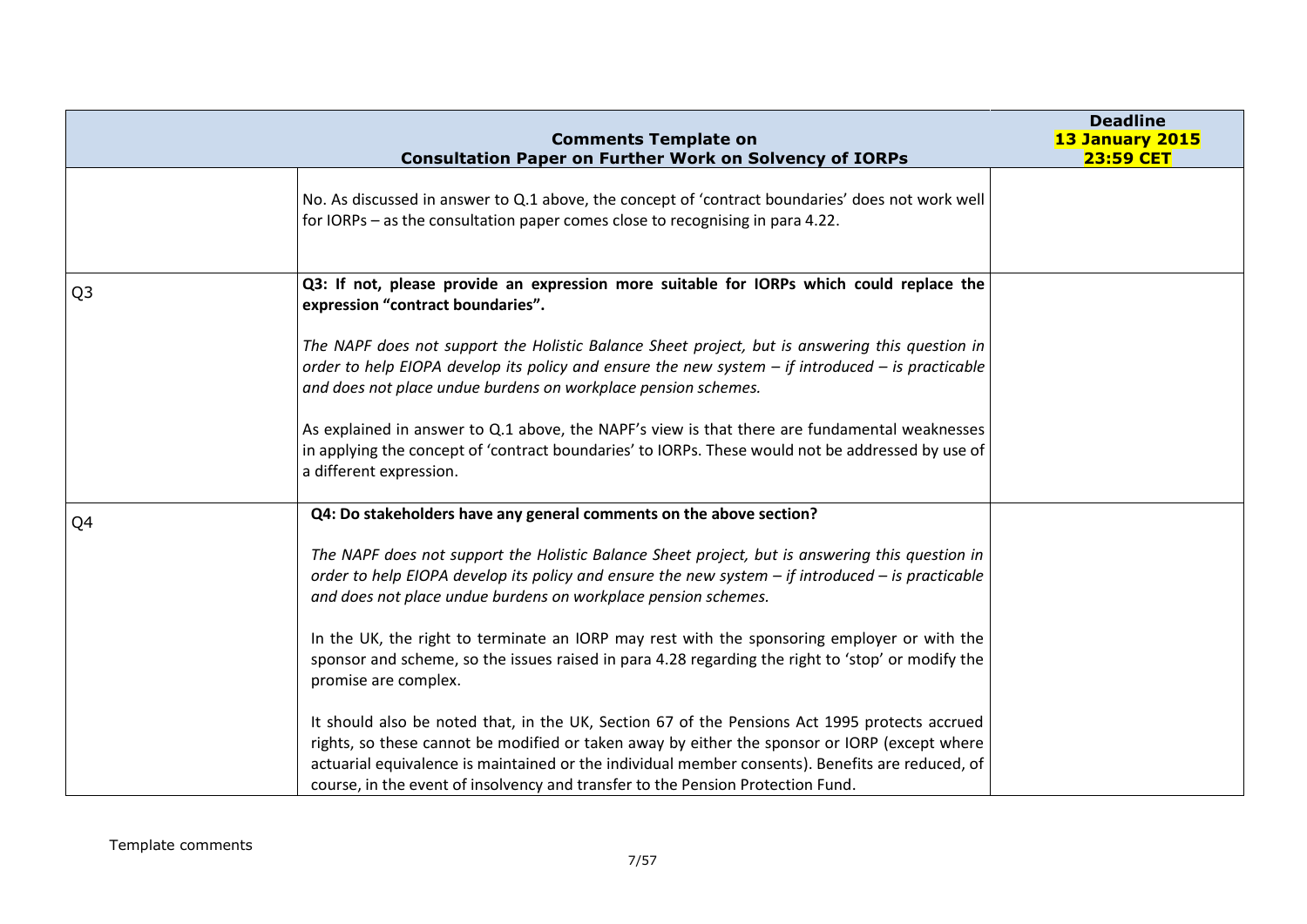|                | <b>Comments Template on</b><br><b>Consultation Paper on Further Work on Solvency of IORPs</b>                                                                                                                                                                                                                                                                                                                                                                                                                                                                                                                                                                                         | <b>Deadline</b><br><b>13 January 2015</b><br><b>23:59 CET</b> |
|----------------|---------------------------------------------------------------------------------------------------------------------------------------------------------------------------------------------------------------------------------------------------------------------------------------------------------------------------------------------------------------------------------------------------------------------------------------------------------------------------------------------------------------------------------------------------------------------------------------------------------------------------------------------------------------------------------------|---------------------------------------------------------------|
|                |                                                                                                                                                                                                                                                                                                                                                                                                                                                                                                                                                                                                                                                                                       |                                                               |
| Q <sub>5</sub> | Q5: Do stakeholders think that unilateral rights (or obligations) of an IORP to terminate the<br>contract/agreement/promise<br>additional<br>contributions<br>or<br>reject<br>to<br>the.<br>contract/agreement/promise or modify the promise in a way that contributions fully reflect the<br>risk should be the basis for a definition of contract boundaries for IORPs? Are there cases where<br>such rights (or obligations) should be the basis for a definition of contract boundaries for IORPs<br>even though they are not unilateral rights (or obligations) of the IORP, but can be exercised<br>unilaterally or jointly by other parties (possibly together with the IORP)? |                                                               |
|                | The NAPF does not support the Holistic Balance Sheet project, but is answering this question in<br>order to help EIOPA develop its policy and ensure the new system $-$ if introduced $-$ is practicable<br>and does not place undue burdens on workplace pension schemes.                                                                                                                                                                                                                                                                                                                                                                                                            |                                                               |
|                | In the UK, the right to terminate an IORP may rest with the sponsoring employer or with the<br>sponsor and scheme, so the issues raised in para 4.28 regarding the right to 'stop' or modify the<br>promise are complex.                                                                                                                                                                                                                                                                                                                                                                                                                                                              |                                                               |
|                | It should also be noted that, in the UK, Section 67 of the Pensions Act 1995 protects accrued<br>rights, so these cannot be modified or taken away by either the sponsor or IORP (except where<br>actuarial equivalence is maintained or the individual member consents).                                                                                                                                                                                                                                                                                                                                                                                                             |                                                               |
|                | There is a risk that, by incorporating the elements listed above in a definition of contract<br>boundaries, the EU could unwittingly create a conflict between EU legislation and national<br>provisions such as the Pension Protection Fund or the protection for accrued rights under Section<br>67.                                                                                                                                                                                                                                                                                                                                                                                |                                                               |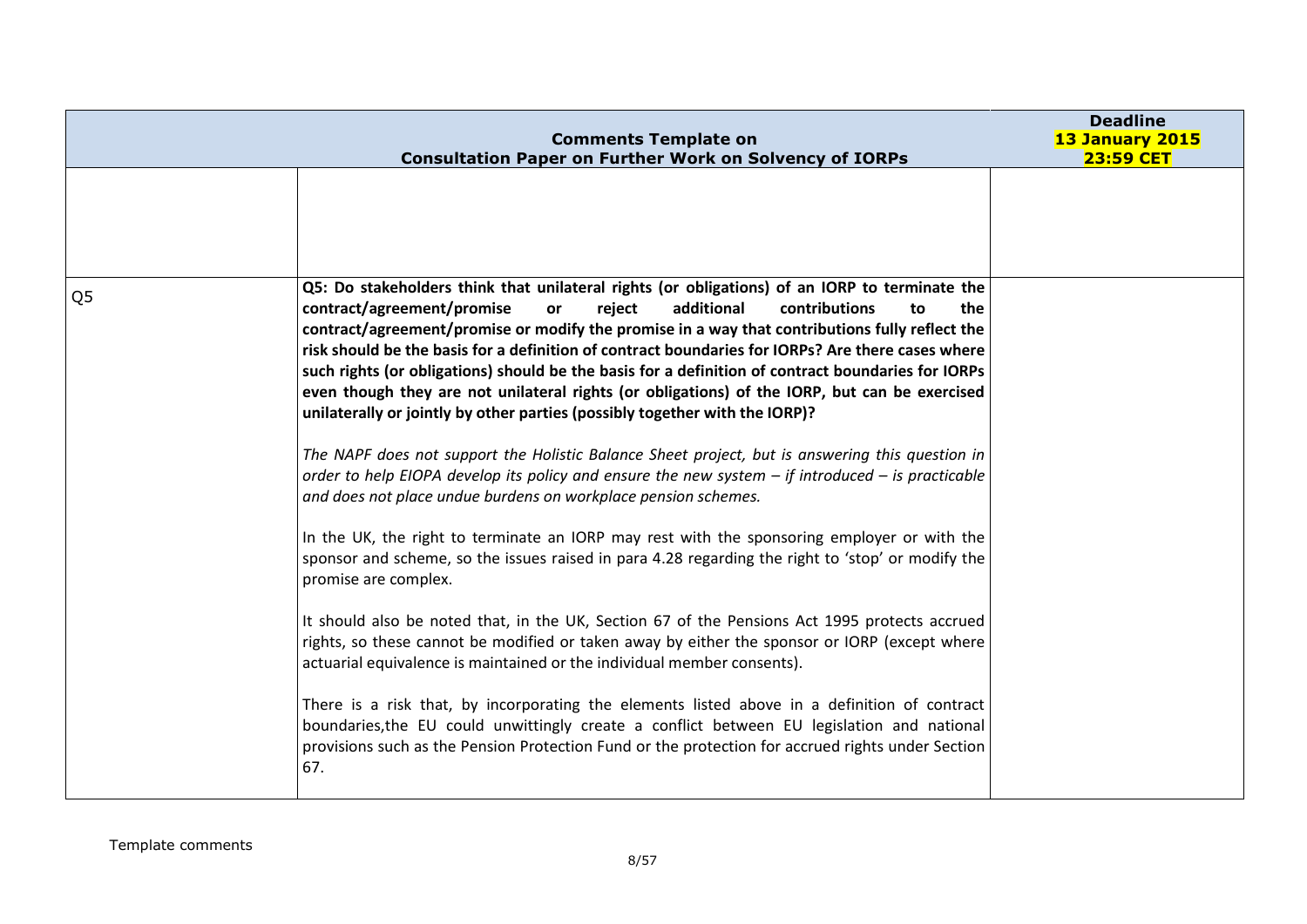|                | <b>Comments Template on</b><br><b>Consultation Paper on Further Work on Solvency of IORPs</b>                                                                                                                                                                                                                                                                                                          | <b>Deadline</b><br>13 January 2015<br><b>23:59 CET</b> |
|----------------|--------------------------------------------------------------------------------------------------------------------------------------------------------------------------------------------------------------------------------------------------------------------------------------------------------------------------------------------------------------------------------------------------------|--------------------------------------------------------|
|                |                                                                                                                                                                                                                                                                                                                                                                                                        |                                                        |
| Q <sub>6</sub> | Q6: Do stakeholders agree with the analysis above of the different ways of liabilities of IORPs<br>arising?                                                                                                                                                                                                                                                                                            |                                                        |
|                | The NAPF does not support the Holistic Balance Sheet project, but is answering this question in<br>order to help EIOPA develop its policy and ensure the new system $-$ if introduced $-$ is practicable<br>and does not place undue burdens on workplace pension schemes.                                                                                                                             |                                                        |
|                | Para 4.30.i is accurate in terms of DC schemes.                                                                                                                                                                                                                                                                                                                                                        |                                                        |
|                | Para 4.30.ii is accurate in terms of DB pension schemes, where (as para 4.30.ii explains), benefits<br>accrue in relation to service, rather than in relation to contributions                                                                                                                                                                                                                         |                                                        |
|                | EIOPA should note that DB pension schemes come in more than one form. In addition to<br>traditional DB, where the IORP pays a retirement income to the member, there is also 'cash<br>balance', where the member accrues a defined lump sum, which they then use to fund their<br>retirement income as they choose. This kind of arrangement also falls within the terms described<br>in para 4.30.ii. |                                                        |
|                |                                                                                                                                                                                                                                                                                                                                                                                                        |                                                        |
| Q7             | Q7: Do stakeholders think that there should be a distinction between incoming cash-flows                                                                                                                                                                                                                                                                                                               |                                                        |
|                | which are considered as "regular contributions" to finance (the accrual of) benefits on the one                                                                                                                                                                                                                                                                                                        |                                                        |
|                | hand and sponsor support on the other hand? What is the view of stakeholders regarding the<br>practicality of such a distinction?                                                                                                                                                                                                                                                                      |                                                        |
|                | The NAPF does not support the Holistic Balance Sheet project, but is answering this question in                                                                                                                                                                                                                                                                                                        |                                                        |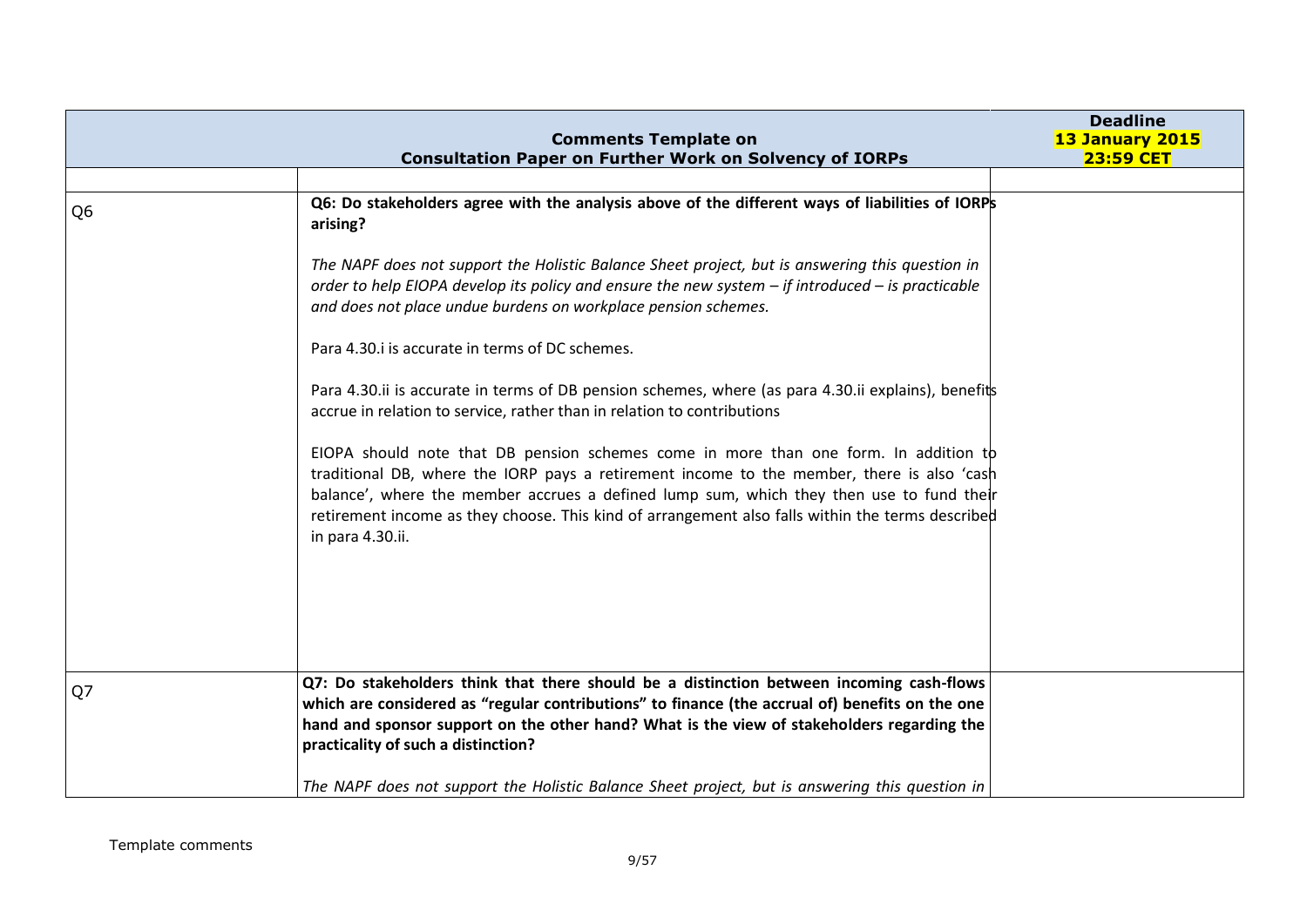|                | <b>Comments Template on</b>                                                                                                                                                                                                                                                                                           | <b>Deadline</b><br><b>13 January 2015</b> |
|----------------|-----------------------------------------------------------------------------------------------------------------------------------------------------------------------------------------------------------------------------------------------------------------------------------------------------------------------|-------------------------------------------|
|                | <b>Consultation Paper on Further Work on Solvency of IORPs</b><br>order to help EIOPA develop its policy and ensure the new system $-$ if introduced $-$ is practicable                                                                                                                                               | <b>23:59 CET</b>                          |
|                | and does not place undue burdens on workplace pension schemes.                                                                                                                                                                                                                                                        |                                           |
|                | Yes, it is standard practice to distinguish between regular employer contributions and recovery<br>plan payments intended to bring the scheme back to balance over the medium term.                                                                                                                                   |                                           |
|                |                                                                                                                                                                                                                                                                                                                       |                                           |
| Q <sub>8</sub> | Q8: Do stakeholders agree, that, if there was a distinction as described in question Q7, "regular<br>contributions" should be recognised in technical provisions while sponsor support should be<br>treated separately?                                                                                               |                                           |
|                | The NAPF does not support the Holistic Balance Sheet project, but is answering this question in<br>order to help EIOPA develop its policy and ensure the new system $-$ if introduced $-$ is practicable<br>and does not place undue burdens on workplace pension schemes.                                            |                                           |
|                | The NAPF would agree with this distinction.                                                                                                                                                                                                                                                                           |                                           |
|                | Q9: Do stakeholders agree that payments by the IORP to the sponsor related to a surplus of the<br>IORP (in case such payments are allowed for in the scheme) should not be recognised in<br>technical provisions of the IORP? If not, how/where should they be recognized/presented in the<br>holistic balance sheet? |                                           |
|                | The NAPF does not support the Holistic Balance Sheet project, but is answering this question in<br>order to help EIOPA develop its policy and ensure the new system $-$ if introduced $-$ is practicable<br>and does not place undue burdens on workplace pension schemes.                                            |                                           |
| Q <sub>9</sub> | The NAPF agrees with this proposal. In practice, the scope for transfers from IORP to sponsor is<br>quite limited in the UK, not least because they frequently involve complex tax charges.                                                                                                                           |                                           |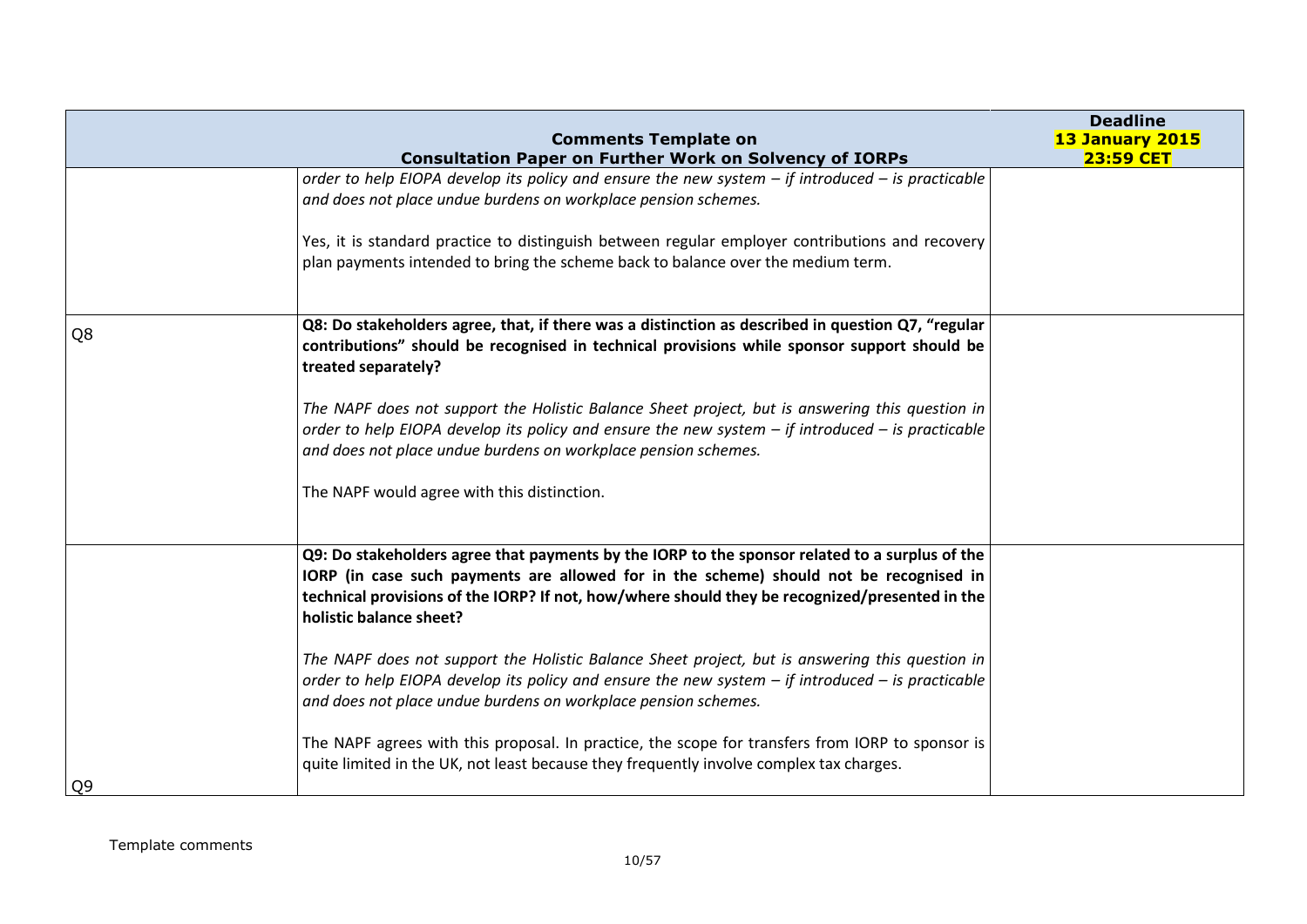|     |                                                                                                                                                                                                                                                                                               | <b>Deadline</b>                     |
|-----|-----------------------------------------------------------------------------------------------------------------------------------------------------------------------------------------------------------------------------------------------------------------------------------------------|-------------------------------------|
|     | <b>Comments Template on</b>                                                                                                                                                                                                                                                                   | 13 January 2015<br><b>23:59 CET</b> |
|     | <b>Consultation Paper on Further Work on Solvency of IORPs</b>                                                                                                                                                                                                                                |                                     |
|     | Q10: Are stakeholders aware of cases in which there would be an obligation of the IORP to pay<br>out benefits without having received any contributions/payments to finance those benefits<br>(e.g. because the obligation is constituted by social and labour law)? If yes, please describe. |                                     |
|     | The NAPF does not support the Holistic Balance Sheet project, but is answering this question in<br>order to help EIOPA develop its policy and ensure the new system $-$ if introduced $-$ is practicable<br>and does not place undue burdens on workplace pension schemes.                    |                                     |
|     | As explained in answer to question 6 above, benefits in DB schemes relate to service, not<br>contributions.                                                                                                                                                                                   |                                     |
| Q10 |                                                                                                                                                                                                                                                                                               |                                     |
|     | Q11: Do stakeholders believe that the contract boundaries could be defined based on future<br>benefit payments rather than contribution or premiums?                                                                                                                                          |                                     |
|     | The NAPF does not support the Holistic Balance Sheet project, but is answering this question in<br>order to help EIOPA develop its policy and ensure the new system $-$ if introduced $-$ is practicable<br>and does not place undue burdens on workplace pension schemes.                    |                                     |
|     | In theory, yes, although $-$ as explained in answer to Questions 1 and 2 above $-$ the NAPF does not<br>believe 'contract boundaries' $-$ a concept based in the world of insurance $-$ are an appropriate<br>basis for regulation of IORPs.                                                  |                                     |
| Q11 |                                                                                                                                                                                                                                                                                               |                                     |
|     | Q12: Do stakeholders have any general comments on the above section?                                                                                                                                                                                                                          |                                     |
| Q12 | The NAPF does not support the Holistic Balance Sheet project, but is answering this question in<br>order to help EIOPA develop its policy and ensure the new system $-$ if introduced $-$ is practicable<br>and does not place undue burdens on workplace pension schemes.                    |                                     |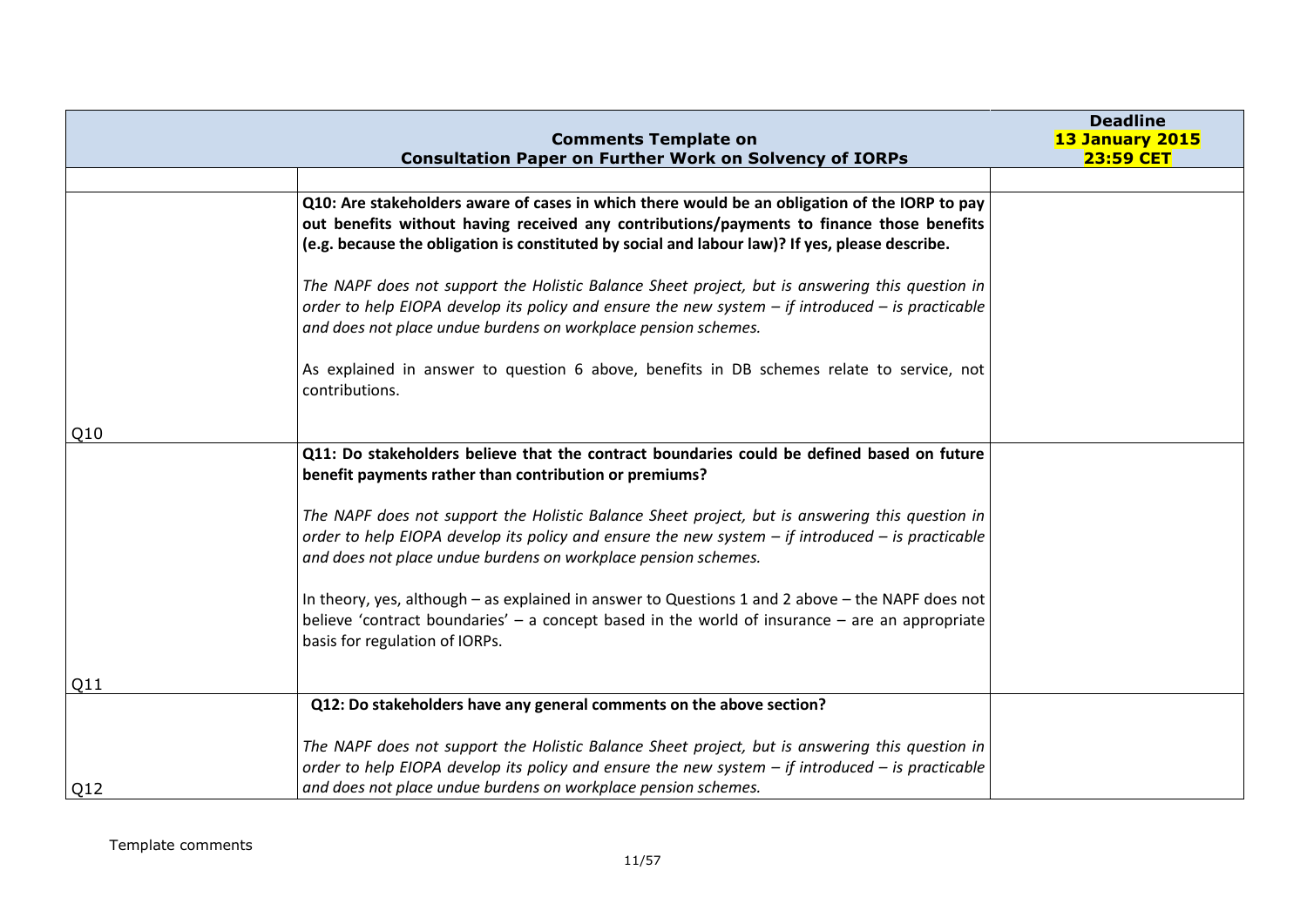|     | <b>Comments Template on</b>                                                                                                                                                                                                                                                                                                                                                                                                                                                                                                                                                                                                                                                                                                                                                        | <b>Deadline</b><br>13 January 2015 |
|-----|------------------------------------------------------------------------------------------------------------------------------------------------------------------------------------------------------------------------------------------------------------------------------------------------------------------------------------------------------------------------------------------------------------------------------------------------------------------------------------------------------------------------------------------------------------------------------------------------------------------------------------------------------------------------------------------------------------------------------------------------------------------------------------|------------------------------------|
|     | <b>Consultation Paper on Further Work on Solvency of IORPs</b>                                                                                                                                                                                                                                                                                                                                                                                                                                                                                                                                                                                                                                                                                                                     | <b>23:59 CET</b>                   |
|     | The recognition of cash flows in the technical provisions should be limited to those payments that<br>the IORP is obliged to make based on the benefits accrued up until the date at which the technical<br>provisions are to be valued. As such it can be argued that no allowance should be made in<br>technical provisions for increases in benefits related to future salary increases.<br>Benefit accrual in respect of service after the assessment date, discretionary benefits / increases<br>that had not been granted at the valuation date, benefit rights / entitlements that only arise if a<br>contribution is paid (that had not been received at the valuation date) should not form part of the<br>technical provisions as these obligations have not yet arisen. |                                    |
| Q13 | Q13: Do stakeholders have any general comments on the above section?<br>The NAPF does not support the Holistic Balance Sheet project, but is answering this question in<br>order to help EIOPA develop its policy and ensure the new system $-$ if introduced $-$ is practicable<br>and does not place undue burdens on workplace pension schemes.<br>No answer                                                                                                                                                                                                                                                                                                                                                                                                                    |                                    |
| Q14 | Q14: Do stakeholders think that the above definition of contract boundaries for IORPs is in line<br>with the general idea that cash-flows should be recognised if and only if they lead to risks<br>building up in the IORP as described in section 4.2.4 (all those cash-flows should be in technical<br>provisions; no cash-flows where all risks could be avoided should be in technical provisions)?<br>The NAPF does not support the Holistic Balance Sheet project, but is answering this question in<br>order to help EIOPA develop its policy and ensure the new system $-$ if introduced $-$ is practicable<br>and does not place undue burdens on workplace pension schemes.                                                                                             |                                    |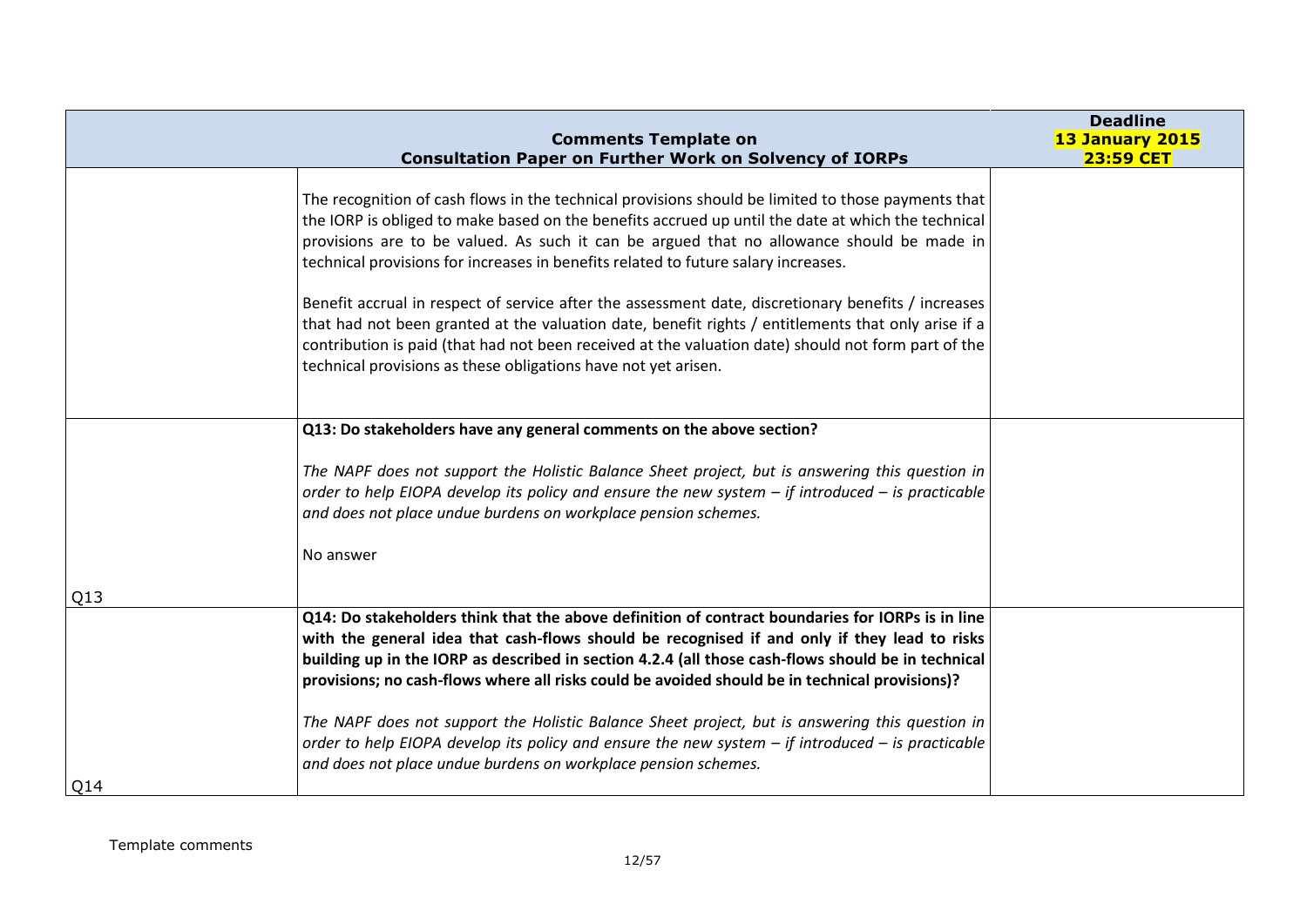|     | <b>Comments Template on</b>                                                                                                                                                                                                                                                                                                                                                                                                                                                                                                     | <b>Deadline</b><br><b>13 January 2015</b> |
|-----|---------------------------------------------------------------------------------------------------------------------------------------------------------------------------------------------------------------------------------------------------------------------------------------------------------------------------------------------------------------------------------------------------------------------------------------------------------------------------------------------------------------------------------|-------------------------------------------|
|     | <b>Consultation Paper on Further Work on Solvency of IORPs</b>                                                                                                                                                                                                                                                                                                                                                                                                                                                                  | <b>23:59 CET</b>                          |
|     | The contract boundaries should not be required to include cash flows in respect of benefits linked<br>to future service accrual or linked to contribution payments that had not yet been received by the<br>IORP at the valuation date of the technical provisions. These events have not yet occurred and as<br>such the rights and obligations have not yet arisen.<br>EIOPA should give further thought to the treatment of deficit payments and whether it plans to<br>include these within its definition of 'cash flows'. |                                           |
| Q15 | Q15: In case more/higher cash-flows than appropriate (compared with the general idea) are<br>included in technical provisions according to this definition, how should the definition be<br>amended to exclude them?<br>The NAPF does not support the Holistic Balance Sheet project, but is answering this question in<br>order to help EIOPA develop its policy and ensure the new system $-$ if introduced $-$ is practicable<br>and does not place undue burdens on workplace pension schemes.<br>No answer                 |                                           |
| Q16 | Q16: In case not all cash-flows which lead to risk building up in the IORP, as explained in section<br>4.2.4, are included, with which wording could they be included?<br>The NAPF does not support the Holistic Balance Sheet project, but is answering this question in<br>order to help EIOPA develop its policy and ensure the new system $-$ if introduced $-$ is practicable<br>and does not place undue burdens on workplace pension schemes.<br>No answer                                                               |                                           |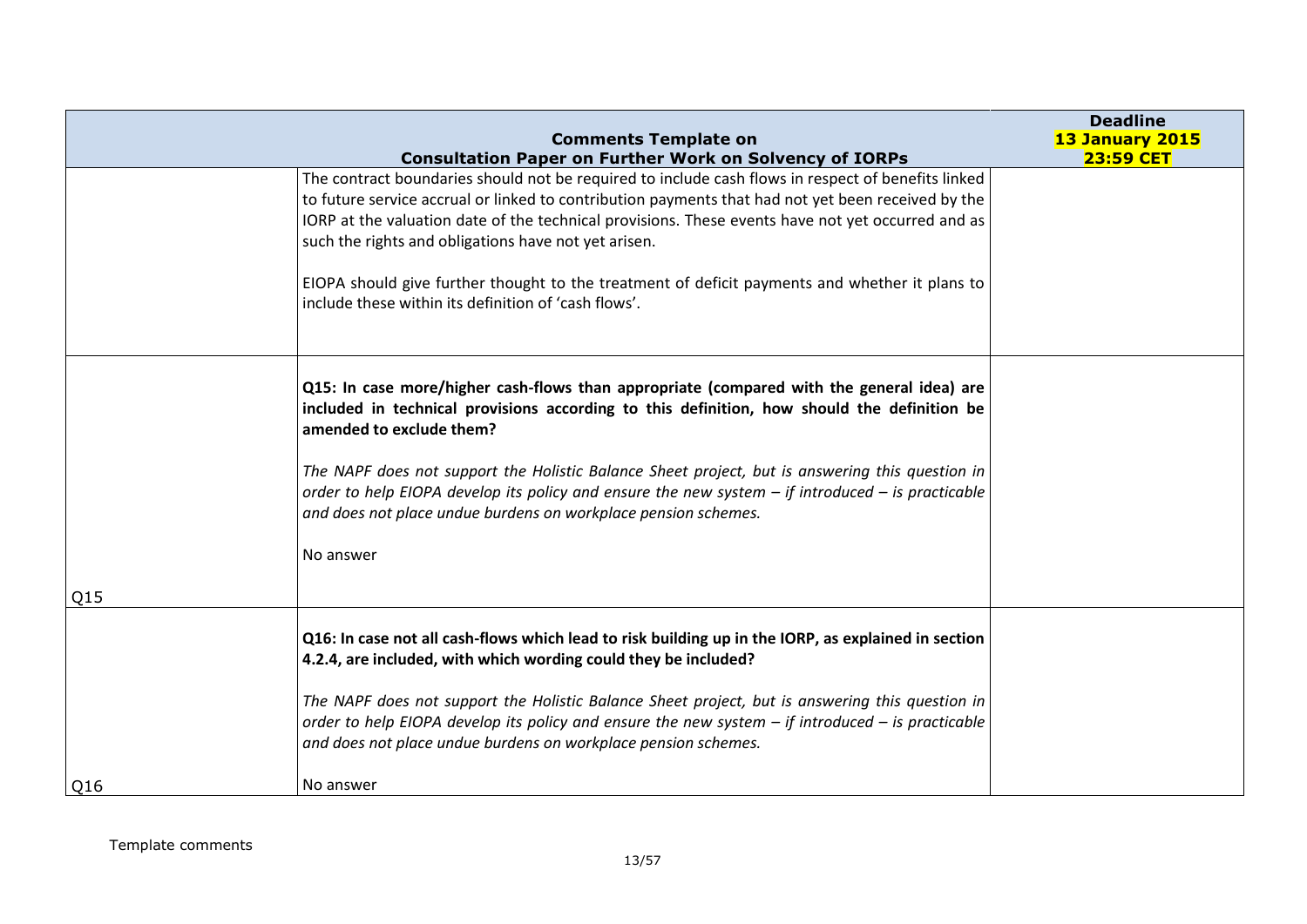|     | <b>Comments Template on</b><br><b>Consultation Paper on Further Work on Solvency of IORPs</b>                                                                                                                                                                                                                                  | <b>Deadline</b><br>13 January 2015<br><b>23:59 CET</b> |
|-----|--------------------------------------------------------------------------------------------------------------------------------------------------------------------------------------------------------------------------------------------------------------------------------------------------------------------------------|--------------------------------------------------------|
|     |                                                                                                                                                                                                                                                                                                                                |                                                        |
|     | Q17: Is the wording of the definition appropriate for IORPs?                                                                                                                                                                                                                                                                   |                                                        |
|     | The NAPF does not support the Holistic Balance Sheet project, but is answering this question in<br>order to help EIOPA develop its policy and ensure the new system $-$ if introduced $-$ is practicable<br>and does not place undue burdens on workplace pension schemes.                                                     |                                                        |
|     | No. As discussed in answer to Q1 above, the concept of 'contract boundaries' does not work well<br>for IORPs - as the consultation paper comes close to recognising in para 4.22.                                                                                                                                              |                                                        |
| Q17 |                                                                                                                                                                                                                                                                                                                                |                                                        |
|     | Q18: Is it necessary to have both 2. a. and b. in the above definition, or could a. be restricted to<br>cases where a termination of the agreement leads to a stop of additional contributions and/or<br>the repayment of contributions received/payment of a surrender value (and then maybe a. and<br>b. could be combined)? |                                                        |
|     | The NAPF does not support the Holistic Balance Sheet project, but is answering this question in<br>order to help EIOPA develop its policy and ensure the new system $-$ if introduced $-$ is practicable<br>and does not place undue burdens on workplace pension schemes.                                                     |                                                        |
|     | No answer                                                                                                                                                                                                                                                                                                                      |                                                        |
| Q18 |                                                                                                                                                                                                                                                                                                                                |                                                        |
|     | Q19: Are there additional rights of the IORP or another party (unilateral or not) which should be<br>considered in the definition (see section 4.2.4)?                                                                                                                                                                         |                                                        |
| Q19 | The NAPF does not support the Holistic Balance Sheet project, but is answering this question in                                                                                                                                                                                                                                |                                                        |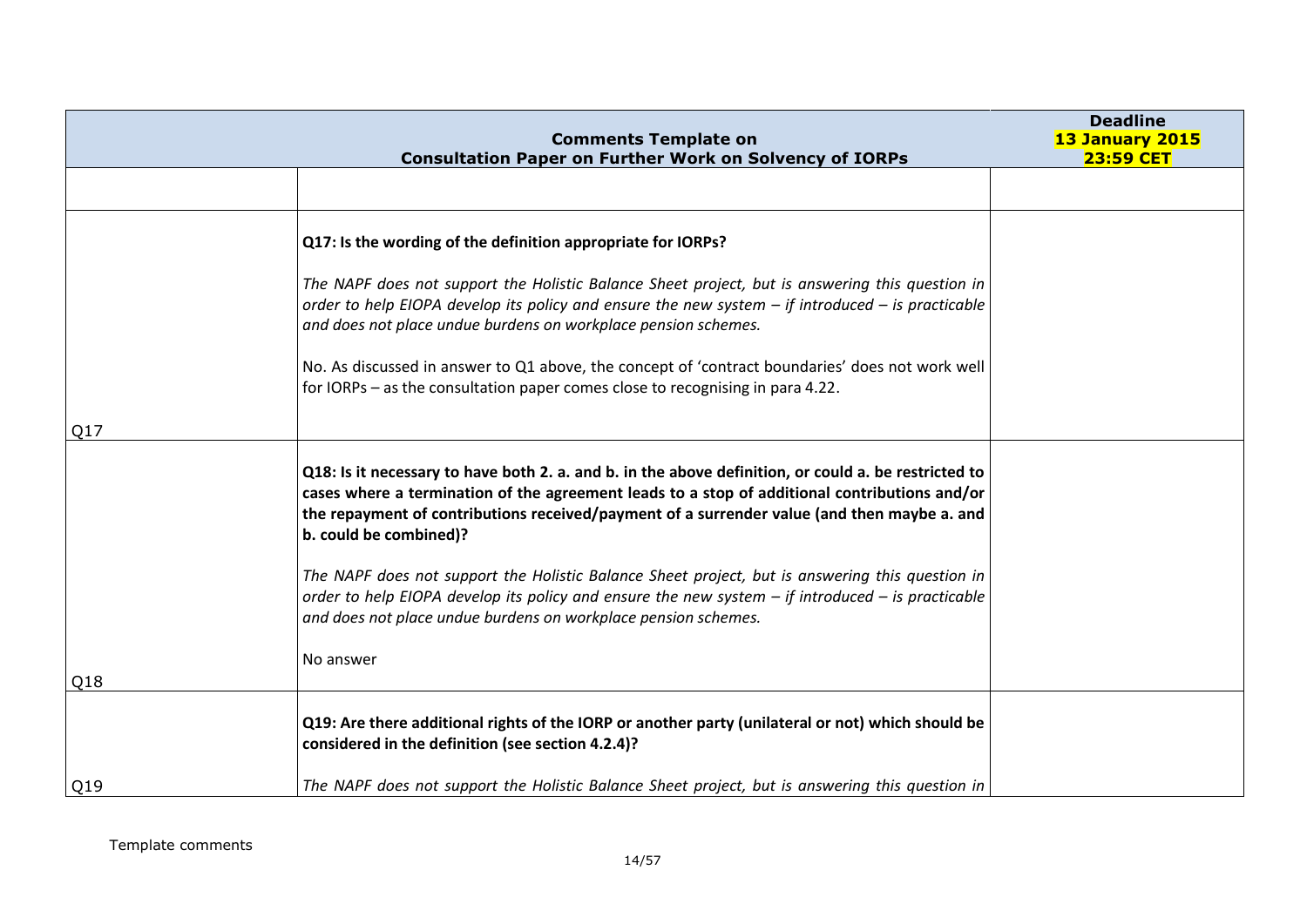|                 | <b>Comments Template on</b>                                                                                                                                                                                                                                                                                                                                                                                                                                                                                      | <b>Deadline</b><br><b>13 January 2015</b> |
|-----------------|------------------------------------------------------------------------------------------------------------------------------------------------------------------------------------------------------------------------------------------------------------------------------------------------------------------------------------------------------------------------------------------------------------------------------------------------------------------------------------------------------------------|-------------------------------------------|
|                 | <b>Consultation Paper on Further Work on Solvency of IORPs</b>                                                                                                                                                                                                                                                                                                                                                                                                                                                   | <b>23:59 CET</b>                          |
|                 | order to help EIOPA develop its policy and ensure the new system $-$ if introduced $-$ is practicable<br>and does not place undue burdens on workplace pension schemes.<br>The rights of the sponsor should be reflected in the definition.                                                                                                                                                                                                                                                                      |                                           |
| Q <sub>20</sub> | Q20: Is it clear from the proposed wording of the definition that in principle not only benefits<br>(out-going cash-flows), but also contributions (incoming cash-flows) have to be recognized in<br>technical provisions?<br>The NAPF does not support the Holistic Balance Sheet project, but is answering this question in<br>order to help EIOPA develop its policy and ensure the new system $-$ if introduced $-$ is practicable<br>and does not place undue burdens on workplace pension schemes.<br>Yes. |                                           |
|                 | Q21: Are the cases described in parts a) and b) of the definition clearly distinguishable in<br>practice?<br>The NAPF does not support the Holistic Balance Sheet project, but is answering this question in<br>order to help EIOPA develop its policy and ensure the new system $-$ if introduced $-$ is practicable<br>and does not place undue burdens on workplace pension schemes.<br>Yes.                                                                                                                  |                                           |
|                 |                                                                                                                                                                                                                                                                                                                                                                                                                                                                                                                  |                                           |
| Q <sub>21</sub> |                                                                                                                                                                                                                                                                                                                                                                                                                                                                                                                  |                                           |
| Q <sub>22</sub> | Q22: Are the conditions mentioned above for making unilateral rights of the sponsor part of the                                                                                                                                                                                                                                                                                                                                                                                                                  |                                           |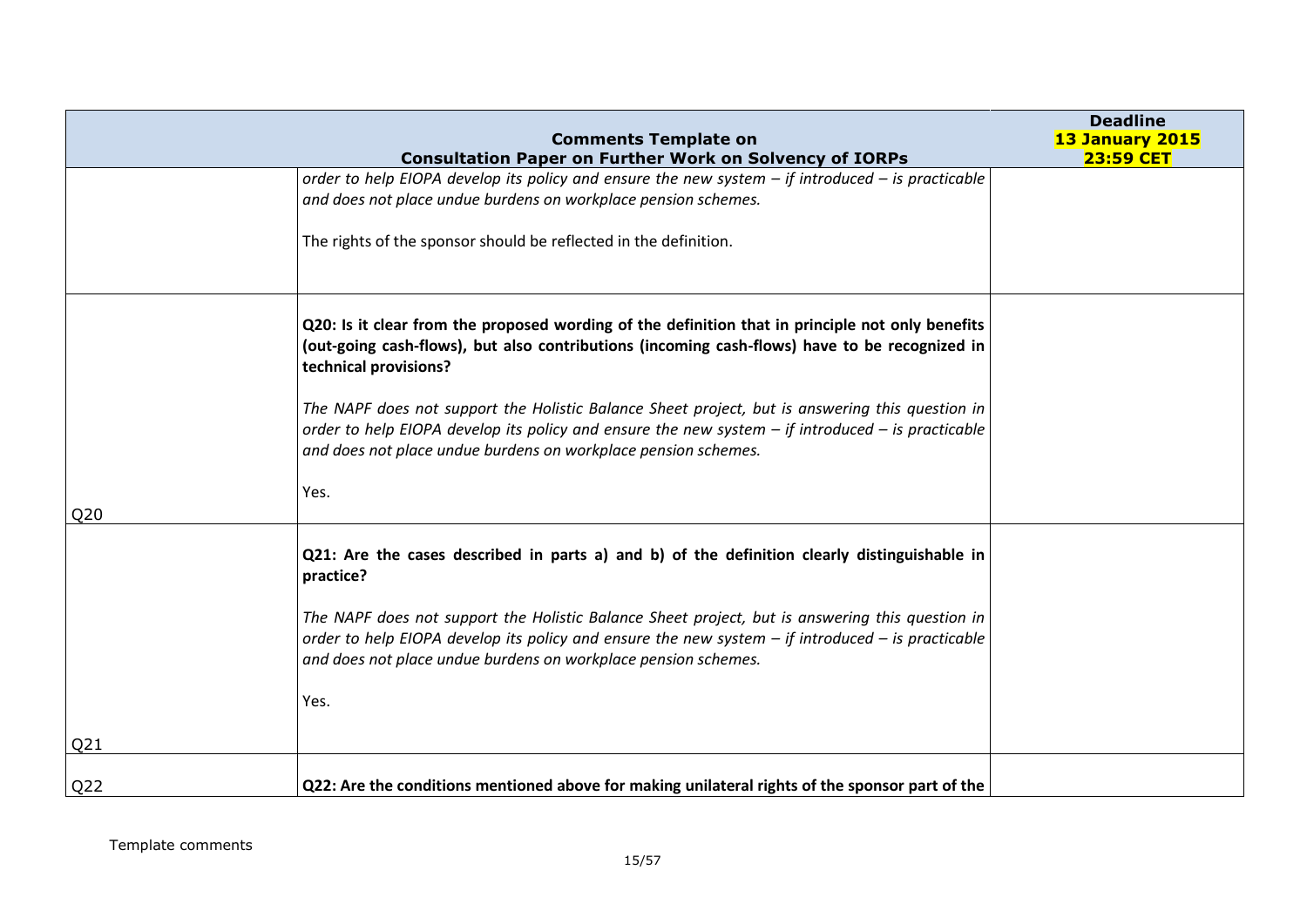|                 | <b>Comments Template on</b>                                                                                                                                                                                                                                                                                                                                                                                                                                                                                                                                                                                              | <b>Deadline</b><br>13 January 2015 |
|-----------------|--------------------------------------------------------------------------------------------------------------------------------------------------------------------------------------------------------------------------------------------------------------------------------------------------------------------------------------------------------------------------------------------------------------------------------------------------------------------------------------------------------------------------------------------------------------------------------------------------------------------------|------------------------------------|
|                 | <b>Consultation Paper on Further Work on Solvency of IORPs</b><br>definition of contract boundaries sufficient, or should further conditions be included? How<br>could those rights and conditions be merged into the proposed definition of contract<br>boundaries?<br>The NAPF does not support the Holistic Balance Sheet project, but is answering this question in                                                                                                                                                                                                                                                  | <b>23:59 CET</b>                   |
|                 | order to help EIOPA develop its policy and ensure the new system $-$ if introduced $-$ is practicable<br>and does not place undue burdens on workplace pension schemes.<br>No answer                                                                                                                                                                                                                                                                                                                                                                                                                                     |                                    |
| Q <sub>23</sub> | Q23: Do stakeholders agree that the proposed adapted definition of contract boundaries<br>for IORPs (above) leads to the results described in this section? If not, please explain.<br>The NAPF does not support the Holistic Balance Sheet project, but is answering this question in<br>order to help EIOPA develop its policy and ensure the new system $-$ if introduced $-$ is practicable<br>and does not place undue burdens on workplace pension schemes.<br>The consultation paper does not make it clear what the adapted definition is. Without<br>clarification, the NAPF is unable to answer this question. |                                    |
| Q <sub>24</sub> | Q24: Do stakeholders consider the above definitions workable? If not, please explain why<br>not and how you would suggest to improve the definition(s).<br>The NAPF does not support the Holistic Balance Sheet project, but is answering this question in<br>order to help EIOPA develop its policy and ensure the new system $-$ if introduced $-$ is practicable<br>and does not place undue burdens on workplace pension schemes.                                                                                                                                                                                    |                                    |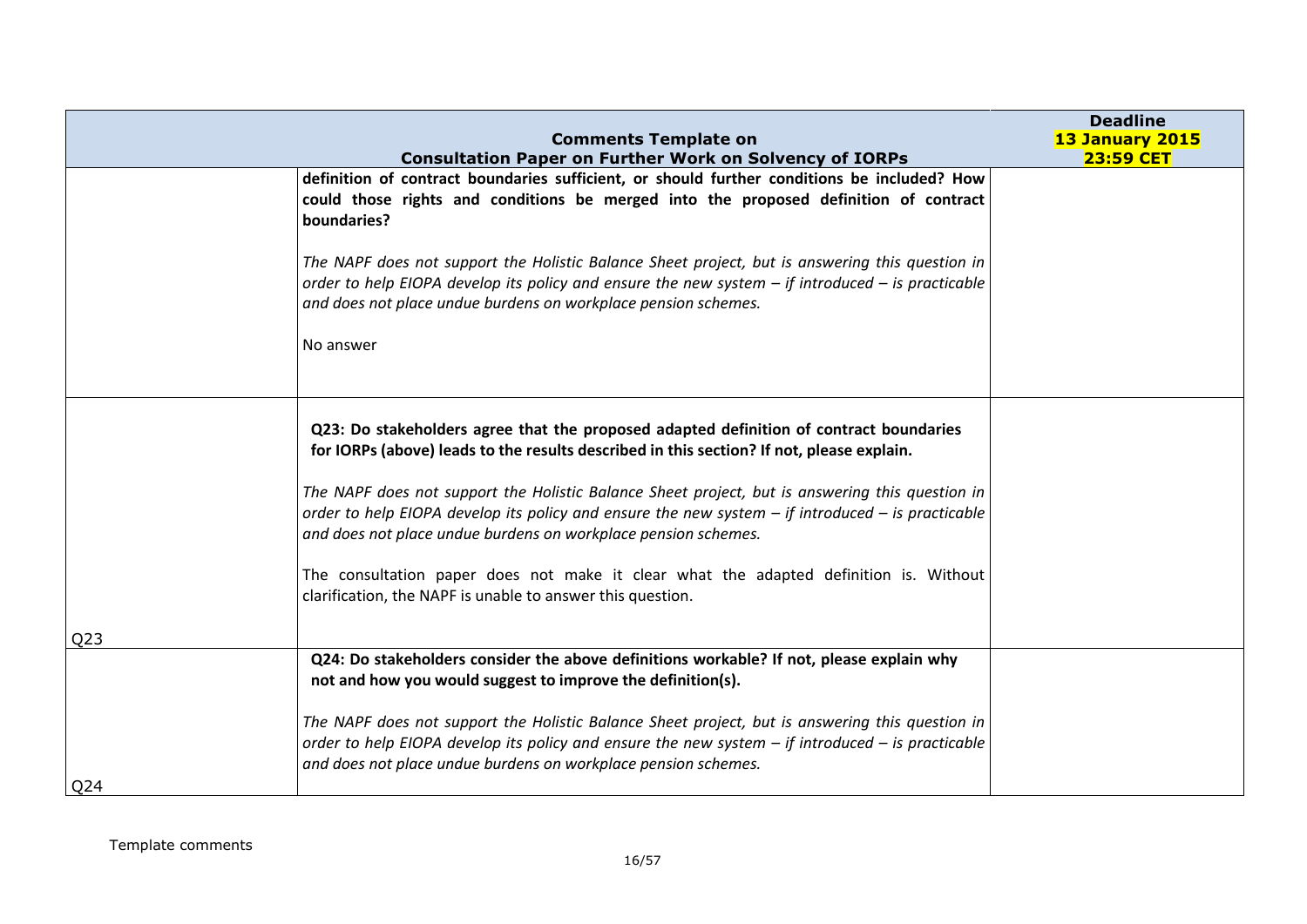|     |                                                                                                                                                                                                                                                                                       | <b>Deadline</b>  |
|-----|---------------------------------------------------------------------------------------------------------------------------------------------------------------------------------------------------------------------------------------------------------------------------------------|------------------|
|     | <b>Comments Template on</b>                                                                                                                                                                                                                                                           | 13 January 2015  |
|     | <b>Consultation Paper on Further Work on Solvency of IORPs</b><br>No answer                                                                                                                                                                                                           | <b>23:59 CET</b> |
|     |                                                                                                                                                                                                                                                                                       |                  |
|     |                                                                                                                                                                                                                                                                                       |                  |
|     | Q25: Do stakeholders have any general comments on the above section?                                                                                                                                                                                                                  |                  |
|     | The NAPF does not support the Holistic Balance Sheet project, but is answering this question in<br>order to help EIOPA develop its policy and ensure the new system $-$ if introduced $-$ is practicable<br>and does not place undue burdens on workplace pension schemes.            |                  |
|     | No answer                                                                                                                                                                                                                                                                             |                  |
| Q25 |                                                                                                                                                                                                                                                                                       |                  |
|     | Q26: Would it be possible, in the views of stakeholders, to properly quantify the relation<br>between the funding position of the IORP and elements of discretionary decision-making (the<br>pattern) in order to take the pattern into account in the valuation process? If so, how? |                  |
|     | The NAPF does not support the Holistic Balance Sheet project, but is answering this question in<br>order to help EIOPA develop its policy and ensure the new system $-$ if introduced $-$ is practicable<br>and does not place undue burdens on workplace pension schemes.            |                  |
|     | It is difficult to see how a sufficiently objective or robust methodology could be developed.                                                                                                                                                                                         |                  |
| Q26 |                                                                                                                                                                                                                                                                                       |                  |
|     | Q27: Do stakeholders agree that IORPs need to produce a best estimate of<br>expected future payments (under different scenarios), if pure discretionary benefits<br>were to be recognised in a holistic balance sheet? If not, what alternative would you<br>suggest?                 |                  |
| Q27 | The NAPF does not support the Holistic Balance Sheet project, but is answering this question in                                                                                                                                                                                       |                  |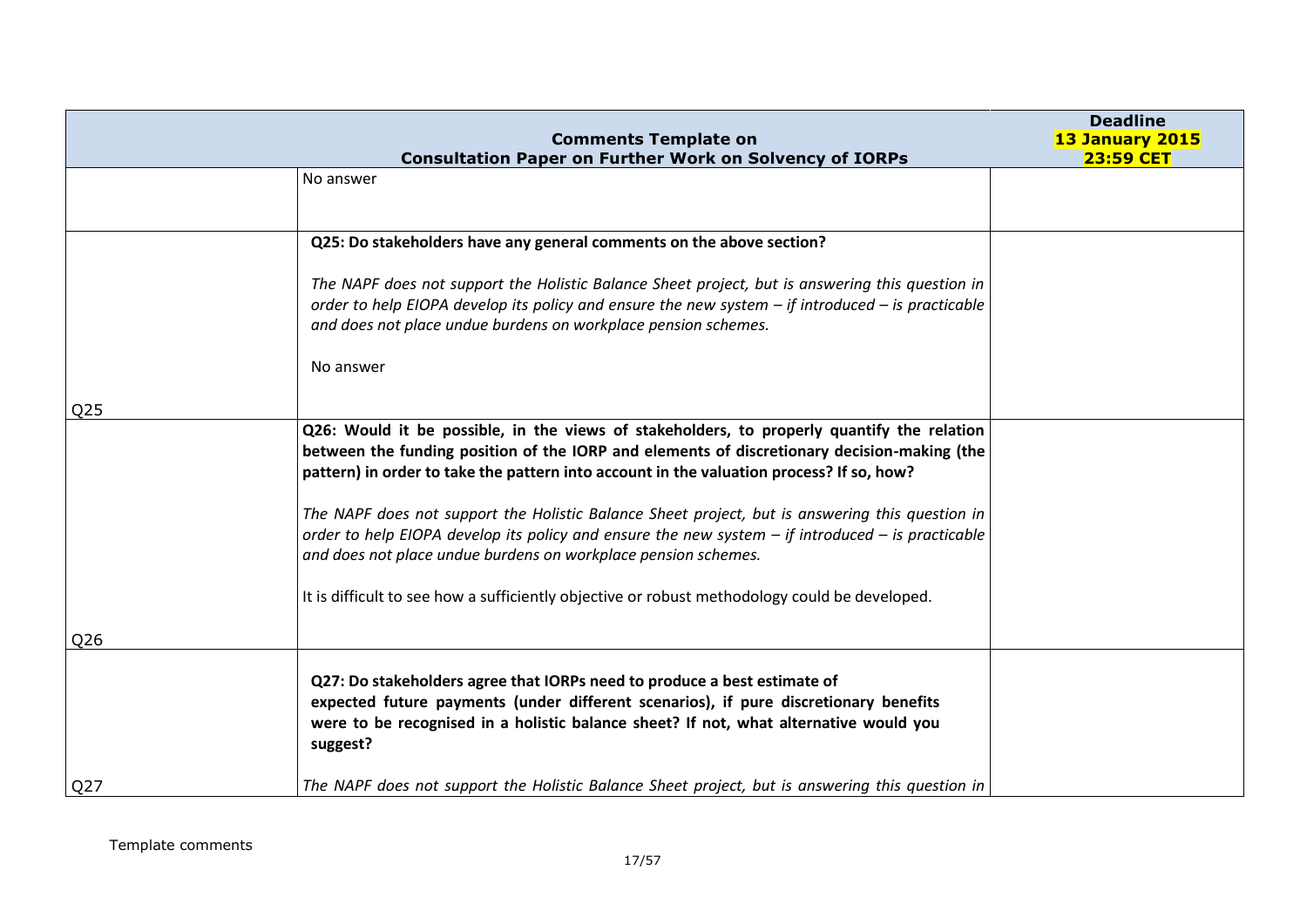|                 |                                                                                                                                                                                                                                                                                       | <b>Deadline</b>                            |
|-----------------|---------------------------------------------------------------------------------------------------------------------------------------------------------------------------------------------------------------------------------------------------------------------------------------|--------------------------------------------|
|                 | <b>Comments Template on</b><br><b>Consultation Paper on Further Work on Solvency of IORPs</b>                                                                                                                                                                                         | <b>13 January 2015</b><br><b>23:59 CET</b> |
|                 | order to help EIOPA develop its policy and ensure the new system $-$ if introduced $-$ is practicable<br>and does not place undue burdens on workplace pension schemes.                                                                                                               |                                            |
|                 | The NAPF does not consider that pure discretionary benefits should be recognised in the Holistic<br>Balance Sheet. As such, IORPs should not be required to produce best estimates of future<br>payments.                                                                             |                                            |
|                 | Q28: Do stakeholders agree that IORPs need to produce a best estimate of expected future<br>payments (under different scenarios), if mixed benefits were to be recognised in a holistic<br>balance sheet? If not, what alternative would you suggest?                                 |                                            |
|                 | The NAPF does not support the Holistic Balance Sheet project, but is answering this question in<br>order to help EIOPA develop its policy and ensure the new system $-i$ f introduced $-i$ is practicable<br>and does not place undue burdens on workplace pension schemes.           |                                            |
| Q <sub>28</sub> | This should be a matter for Member States.                                                                                                                                                                                                                                            |                                            |
|                 | Q29: Do stakeholders agree that IORPs need to produce a best estimate of expected future<br>sponsor payments (under different scenarios), if non-legally enforceable sponsor support was<br>to be included on the holistic balance sheet? If not, what alternative would you suggest? |                                            |
|                 | The NAPF does not support the Holistic Balance Sheet project, but is answering this question in<br>order to help EIOPA develop its policy and ensure the new system $-i$ f introduced $-i$ is practicable<br>and does not place undue burdens on workplace pension schemes.           |                                            |
| Q29             | IORPs in the UK do not generally put much weight on non-legally enforceable sponsor support,<br>so it would seem imprudent to take it into account in any kind of balance sheet intended to                                                                                           |                                            |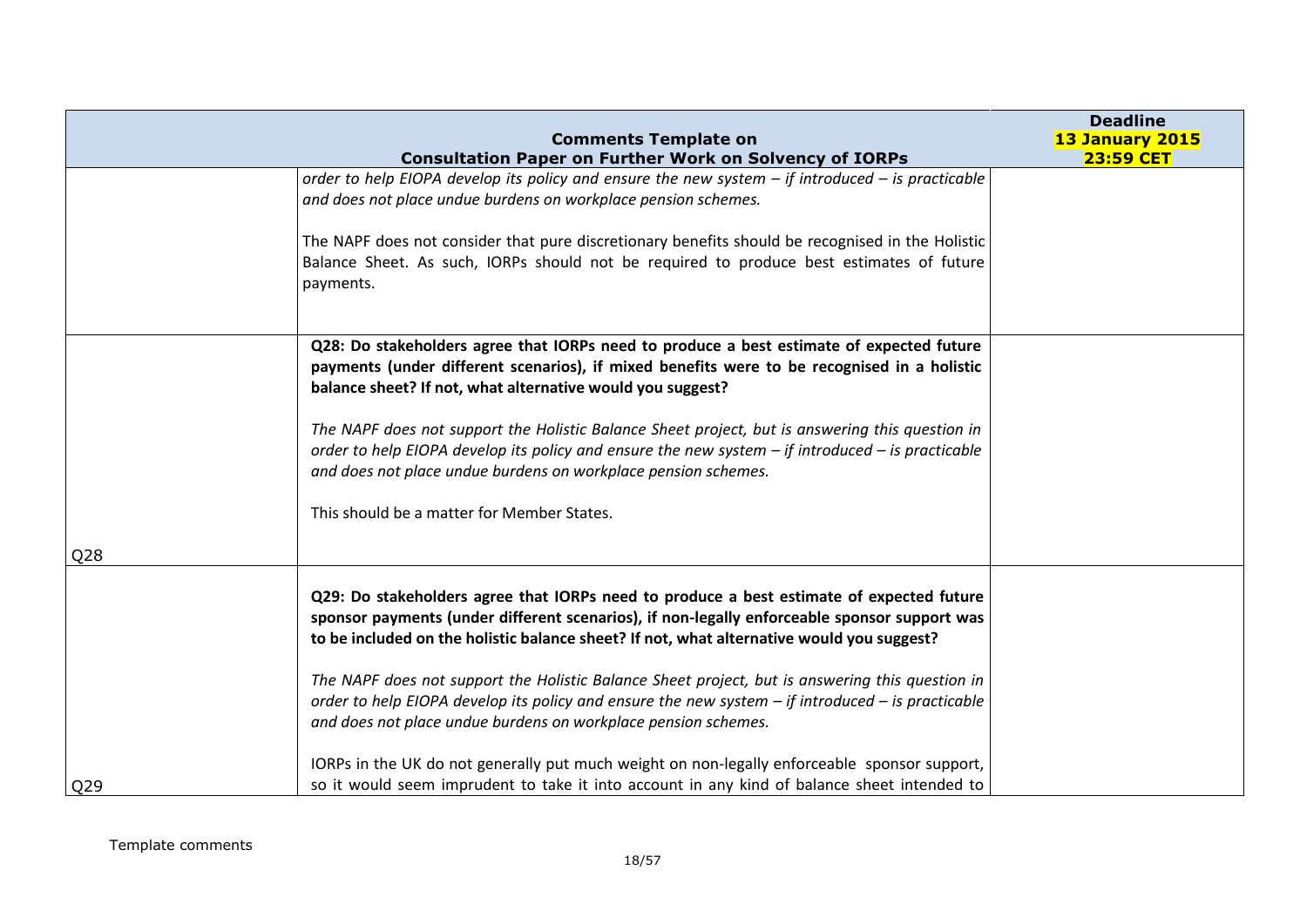|                 |                                                                                                                                                                                                                                                                                                                          | <b>Deadline</b>                            |
|-----------------|--------------------------------------------------------------------------------------------------------------------------------------------------------------------------------------------------------------------------------------------------------------------------------------------------------------------------|--------------------------------------------|
|                 | <b>Comments Template on</b><br><b>Consultation Paper on Further Work on Solvency of IORPs</b>                                                                                                                                                                                                                            | <b>13 January 2015</b><br><b>23:59 CET</b> |
|                 | support assessment of the scheme's future prosects.                                                                                                                                                                                                                                                                      |                                            |
|                 | Q30: Do stakeholders agree that these are the two options for valuing off-balance capital<br>instruments? If not, what alternative options would you suggest?                                                                                                                                                            |                                            |
|                 | The NAPF does not support the Holistic Balance Sheet project, but is answering this question in<br>order to help EIOPA develop its policy and ensure the new system $-$ if introduced $-$ is practicable<br>and does not place undue burdens on workplace pension schemes.                                               |                                            |
| Q <sub>30</sub> | This should be a matter for Member States.                                                                                                                                                                                                                                                                               |                                            |
|                 | Q31: Which option do you support? Please explain why you support this option.                                                                                                                                                                                                                                            |                                            |
|                 | The NAPF does not support the Holistic Balance Sheet project, but is answering this question in<br>order to help EIOPA develop its policy and ensure the new system $-$ if introduced $-$ is practicable<br>and does not place undue burdens on workplace pension schemes.<br>This should be a matter for Member States. |                                            |
| Q <sub>31</sub> |                                                                                                                                                                                                                                                                                                                          |                                            |
|                 | Q32: Do stakeholders agree that surplus funds should be valued for their nominal<br>value? If not, how would you suggest to value surplus funds?                                                                                                                                                                         |                                            |
|                 | The NAPF does not support the Holistic Balance Sheet project, but is answering this question in<br>order to help EIOPA develop its policy and ensure the new system $-$ if introduced $-$ is practicable<br>and does not place undue burdens on workplace pension schemes.                                               |                                            |
| Q <sub>32</sub> |                                                                                                                                                                                                                                                                                                                          |                                            |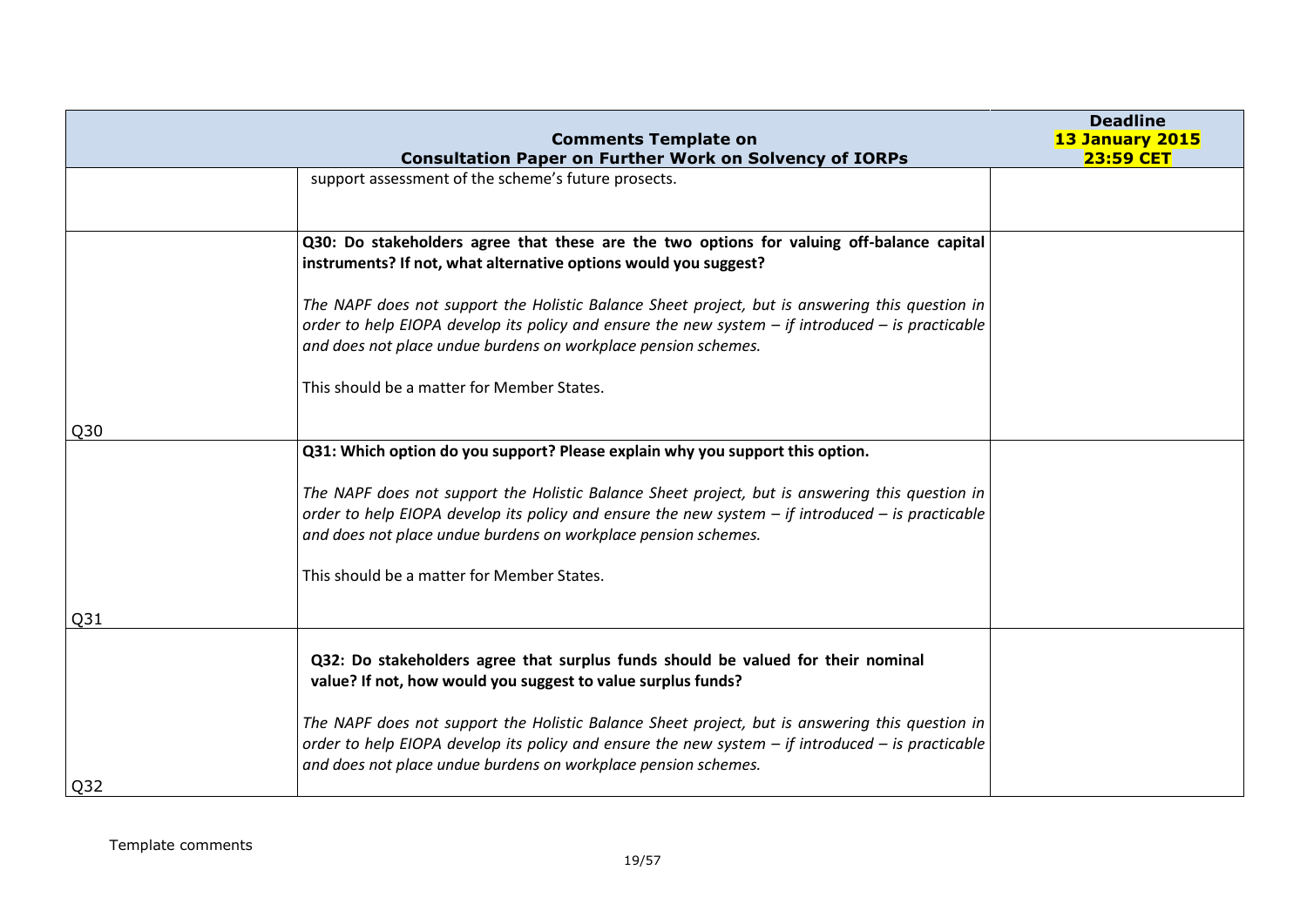|                 |                                                                                                                                                                                                                                                                                                                                                                                                                                  | <b>Deadline</b>                            |
|-----------------|----------------------------------------------------------------------------------------------------------------------------------------------------------------------------------------------------------------------------------------------------------------------------------------------------------------------------------------------------------------------------------------------------------------------------------|--------------------------------------------|
|                 | <b>Comments Template on</b><br><b>Consultation Paper on Further Work on Solvency of IORPs</b>                                                                                                                                                                                                                                                                                                                                    | <b>13 January 2015</b><br><b>23:59 CET</b> |
|                 | The NAPF agrees that surplus funds should be valued as proposed for Holistic Balance Sheet<br>purposes.                                                                                                                                                                                                                                                                                                                          |                                            |
|                 | Q33: Do stakeholders agree that these are the three options for valuing subordinated loans? If<br>not, what alternative options would you suggest?<br>The NAPF does not support the Holistic Balance Sheet project, but is answering this question in<br>order to help EIOPA develop its policy and ensure the new system $-$ if introduced $-$ is practicable<br>and does not place undue burdens on workplace pension schemes. |                                            |
| Q <sub>33</sub> | No answer                                                                                                                                                                                                                                                                                                                                                                                                                        |                                            |
|                 | Q34: Which option do you support? Please explain why you support this option.<br>The NAPF does not support the Holistic Balance Sheet project, but is answering this question in<br>order to help EIOPA develop its policy and ensure the new system $-$ if introduced $-$ is practicable<br>and does not place undue burdens on workplace pension schemes.<br>This should be a matter for Member States.                        |                                            |
| Q <sub>34</sub> |                                                                                                                                                                                                                                                                                                                                                                                                                                  |                                            |
|                 | Q35: Do stakeholders agree with these two approaches to valuing benefit reduction<br>mechanisms? If not, what alternatives or amendments would you suggest?<br>The NAPF does not support the Holistic Balance Sheet project, but is answering this question in                                                                                                                                                                   |                                            |
| Q <sub>35</sub> | order to help EIOPA develop its policy and ensure the new system $-$ if introduced $-$ is practicable                                                                                                                                                                                                                                                                                                                            |                                            |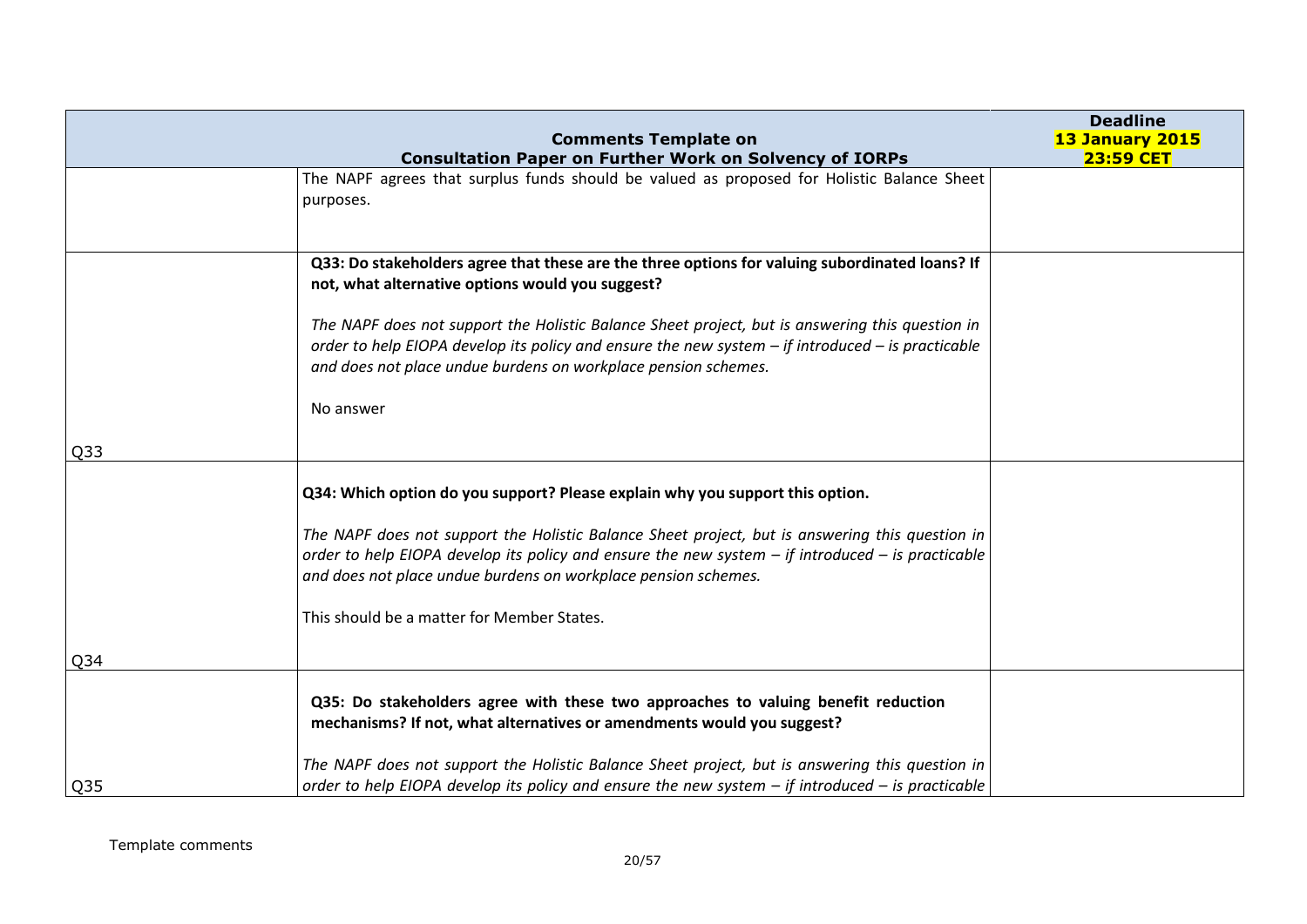|     | <b>Comments Template on</b><br><b>Consultation Paper on Further Work on Solvency of IORPs</b>                                                                                                                                                                                                                                                                                                                            | <b>Deadline</b><br><b>13 January 2015</b><br><b>23:59 CET</b> |
|-----|--------------------------------------------------------------------------------------------------------------------------------------------------------------------------------------------------------------------------------------------------------------------------------------------------------------------------------------------------------------------------------------------------------------------------|---------------------------------------------------------------|
|     | and does not place undue burdens on workplace pension schemes.                                                                                                                                                                                                                                                                                                                                                           |                                                               |
|     | The 'balancing item' approach is only relevant where benefit reductions are unlimited, so this is<br>not relevant to the UK under the current proposals.                                                                                                                                                                                                                                                                 |                                                               |
|     | However, the UK's Pension Protection Fund system does allow benefit reductions, subject to<br>certain constraints. For most scheme members the PPF pays compensation of 90 per cent of the<br>benefits that would have been received from the scheme, although the existence of a<br>compensation cap means that the percentage compensation is lower for high earners. (The<br>compensation cap is £36,401 in 2014-15.) |                                                               |
|     | The 'direct approach' would be appropriate for taking account of PPF benefit reductions.                                                                                                                                                                                                                                                                                                                                 |                                                               |
|     | Q36: Do stakeholders agree that at the EU level, there should only be a principle based<br>approach to valuing sponsor support with the specifics being left to member states/supervisors<br>and/or IORPs?                                                                                                                                                                                                               |                                                               |
|     | The NAPF does not support the Holistic Balance Sheet project, but is answering this question in<br>order to help EIOPA develop its policy and ensure the new system $-$ if introduced $-$ is practicable<br>and does not place undue burdens on workplace pension schemes.                                                                                                                                               |                                                               |
|     | The NAPF agrees that an approach to valuing sponsor support based on high-level principles is<br>most appropriate, with the specifics left to Member State level.                                                                                                                                                                                                                                                        |                                                               |
|     | This would allow full recognition of the many differences between different Member States'<br>pension systems and would, therefore, result in a more robust policy outcome.                                                                                                                                                                                                                                              |                                                               |
| Q36 | It would also allow full recognition of the impossibility of putting a single numerical value on                                                                                                                                                                                                                                                                                                                         |                                                               |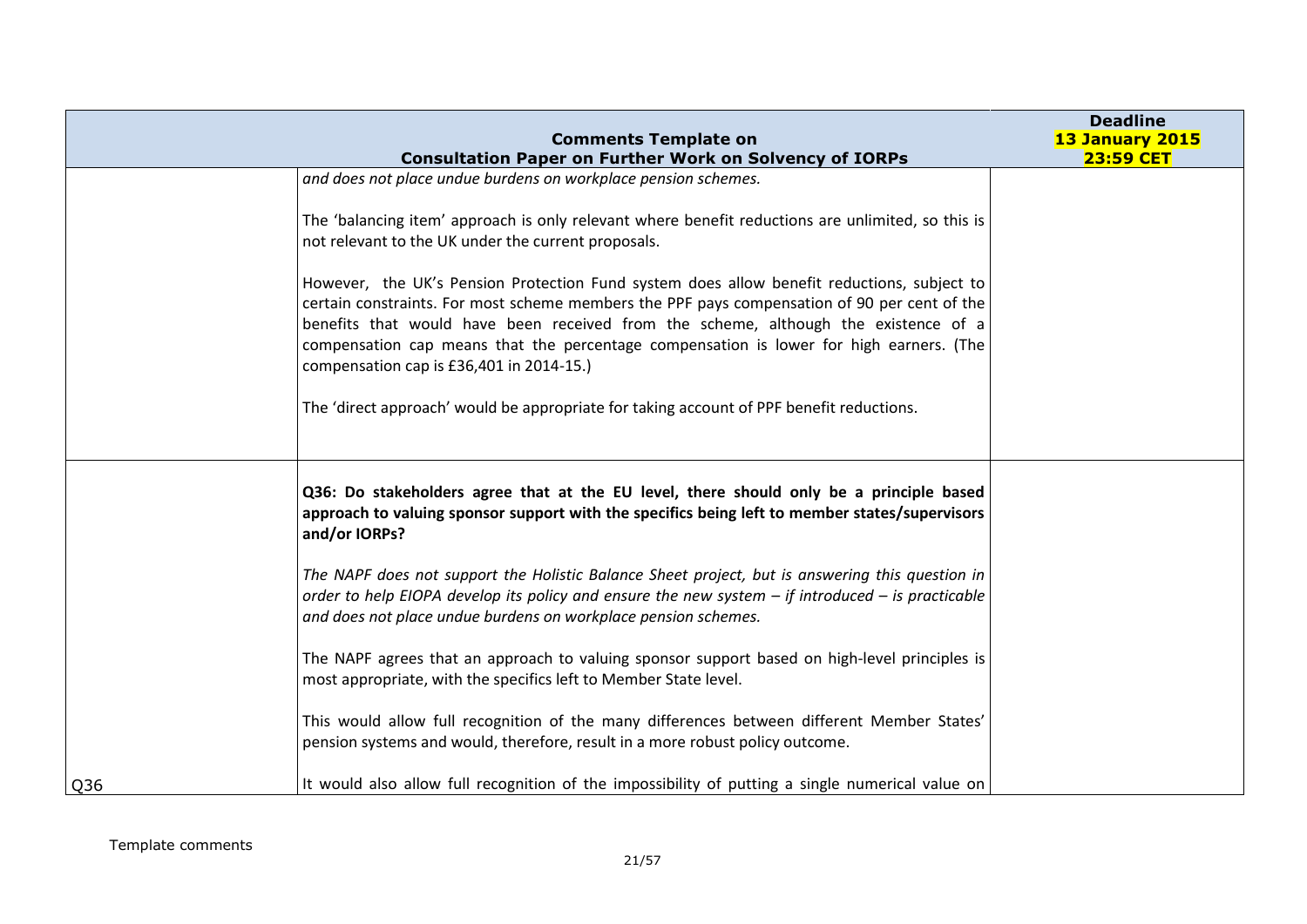|     | <b>Comments Template on</b>                                                                                                                                                                                                                                                | <b>Deadline</b><br>13 January 2015 |
|-----|----------------------------------------------------------------------------------------------------------------------------------------------------------------------------------------------------------------------------------------------------------------------------|------------------------------------|
|     | <b>Consultation Paper on Further Work on Solvency of IORPs</b>                                                                                                                                                                                                             | <b>23:59 CET</b>                   |
|     | sponsor support, the assessment of which always involves a degree of expert judgement.                                                                                                                                                                                     |                                    |
|     | EIOPA should be commended for responding in this way to the concerns raised in previous rounds<br>of consultation.                                                                                                                                                         |                                    |
|     | At UK level, a principles-based approach would allow for the inclusion of contingent assets, which<br>are an increasingly widely used means of providing additional security for the scheme.                                                                               |                                    |
|     | Q37: Do stakeholders agree with the overarching principle that the valuation of sponsor<br>support should be market consistent? If not, what principle(s) would you suggest?                                                                                               |                                    |
|     | The NAPF does not support the Holistic Balance Sheet project, but is answering this question in<br>order to help EIOPA develop its policy and ensure the new system $-$ if introduced $-$ is practicable<br>and does not place undue burdens on workplace pension schemes. |                                    |
|     | Yes, but EIOPA should clarify what it means by 'market consistent', as the term has a number of<br>definitions.                                                                                                                                                            |                                    |
| Q37 |                                                                                                                                                                                                                                                                            |                                    |
|     | Q38: Do stakeholders agree that in order to achieve this market-consistent valuation, the<br>expected cash flows required by the IORP should be valued allowing for affordability and credit<br>risk of the sponsor? If not, what approach(es) would you suggest?          |                                    |
| Q38 | The NAPF does not support the Holistic Balance Sheet project, but is answering this question in<br>order to help EIOPA develop its policy and ensure the new system $-$ if introduced $-$ is practicable<br>and does not place undue burdens on workplace pension schemes. |                                    |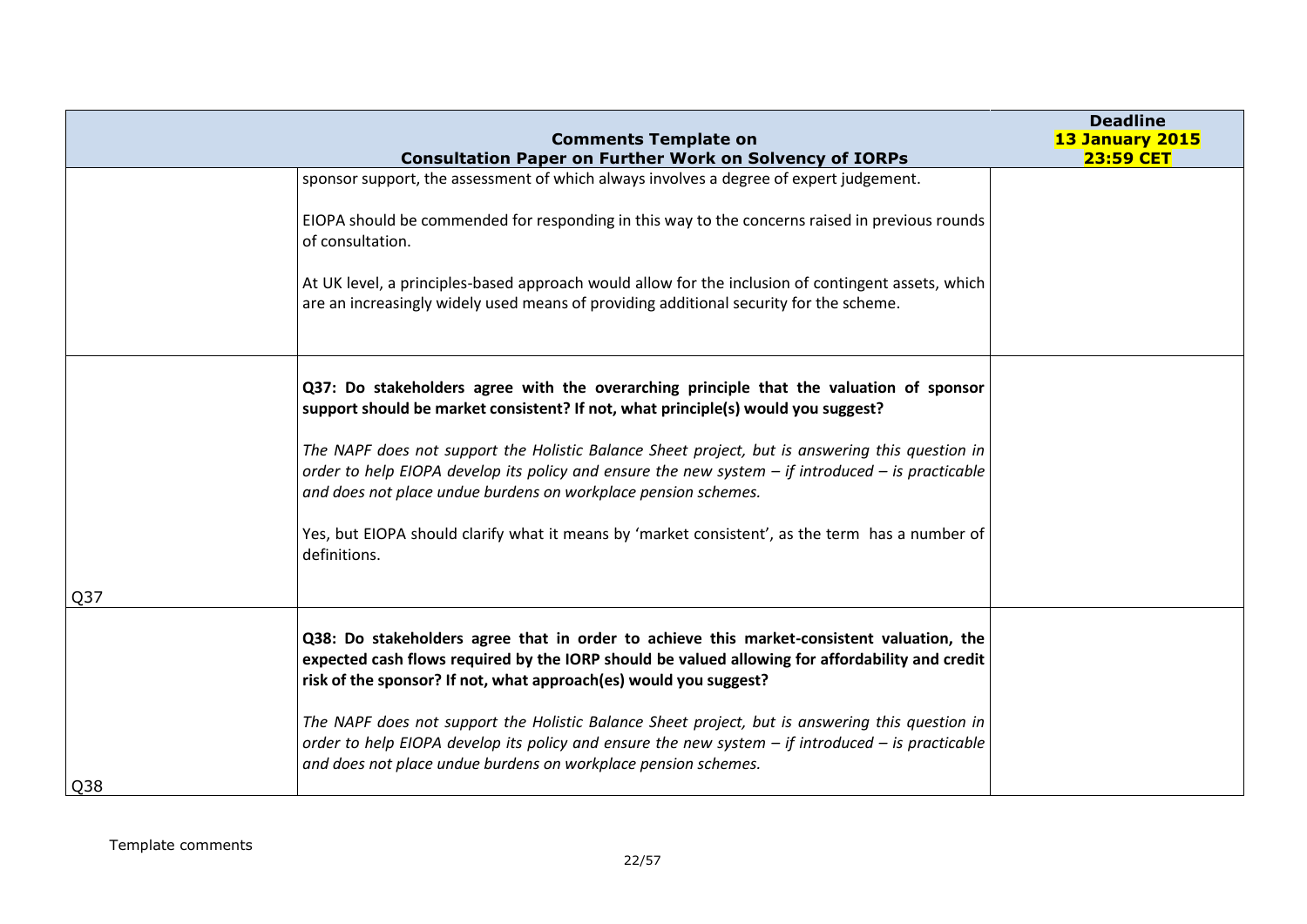|                 | <b>Comments Template on</b>                                                                                                                                                                                                                                                                   | <b>Deadline</b><br>13 January 2015 |
|-----------------|-----------------------------------------------------------------------------------------------------------------------------------------------------------------------------------------------------------------------------------------------------------------------------------------------|------------------------------------|
|                 | <b>Consultation Paper on Further Work on Solvency of IORPs</b>                                                                                                                                                                                                                                | <b>23:59 CET</b>                   |
|                 | Again, more clarity is required about the meaning of 'market consistent'.                                                                                                                                                                                                                     |                                    |
|                 | In addition to valuing expected cash flows for affordability and credit risk, these should also be<br>assessed in light of the sponsor's willingness to pay - a crucial factor that deserves a higher profile<br>in the consultation paper.                                                   |                                    |
|                 | Q39: What is the general view of stakeholders with regard to sponsor support as a balancing                                                                                                                                                                                                   |                                    |
|                 | item?                                                                                                                                                                                                                                                                                         |                                    |
|                 | The NAPF does not support the Holistic Balance Sheet project, but is answering this question in<br>order to help EIOPA develop its policy and ensure the new system $-$ if introduced $-$ is practicable<br>and does not place undue burdens on workplace pension schemes.                    |                                    |
|                 | The NAPF supports the proposal of allowing sponsors that meet the 'proportionality principle'<br>criteria to use sponsor support as a balancing item. For these schemes, the complexity and cost<br>involved in calculating the Holistic Balance Sheet would be significantly reduced.        |                                    |
|                 | Ideally, the NAPF would urge EIOPA to go further and allow the use of sponsor support as a<br>balancing item to be the <i>default</i> approach for all schemes. If this is not possible, then Member<br>States should be allowed to determine when the balancing item approach could be used. |                                    |
|                 | If EIOPA does not take this approach, then the use of sponsor support as a balancing item is likely<br>to be of greatest use to the larger schemes that have the resources to carry out the work<br>required to demonstrate that they meet the criteria (as defined by Principles 1 to 3).    |                                    |
| Q <sub>39</sub> |                                                                                                                                                                                                                                                                                               |                                    |
| Q40             | Q40: Which conditions should apply for sponsor support to be treated as a balancing item?                                                                                                                                                                                                     |                                    |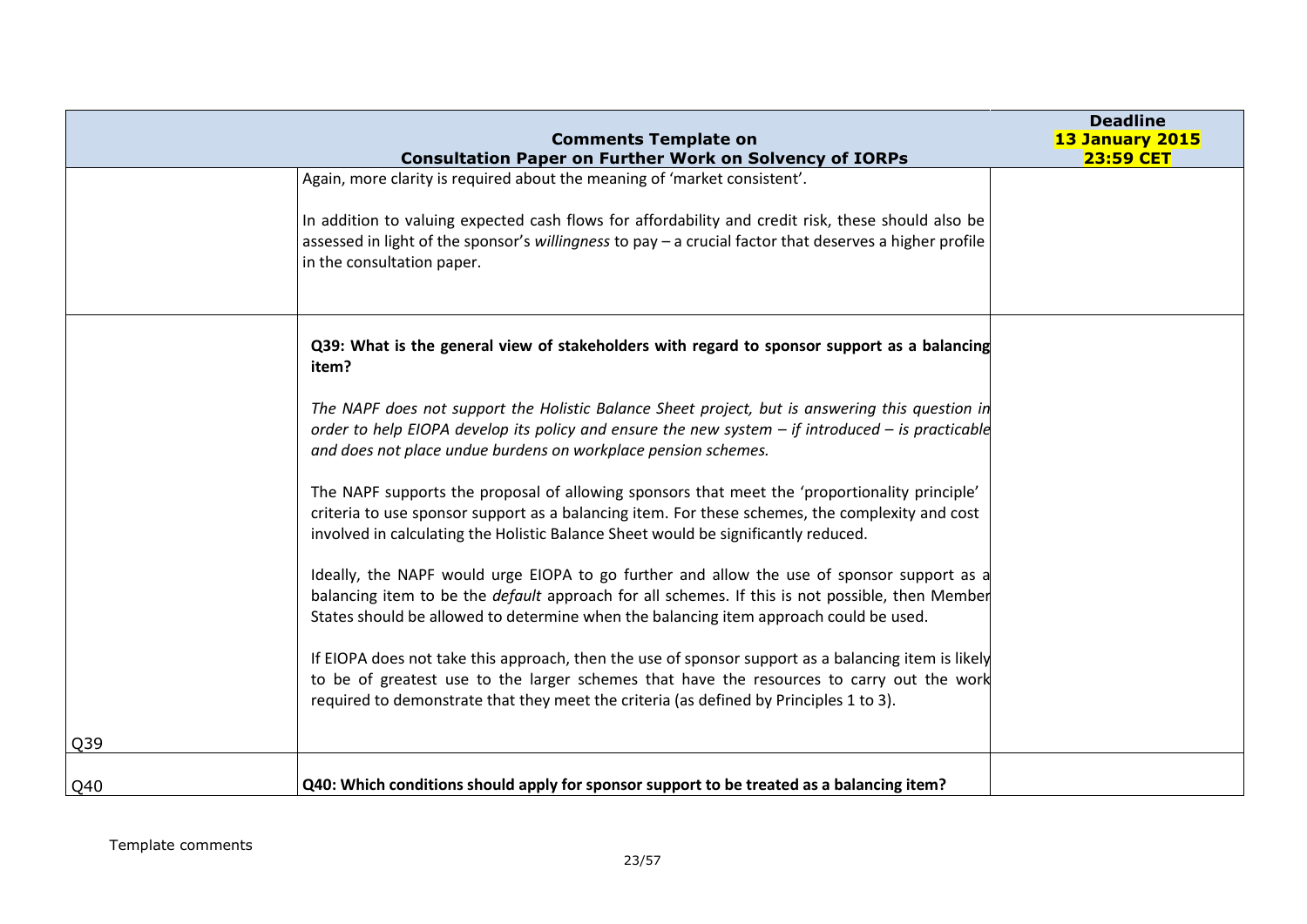|     | <b>Comments Template on</b>                                                                                                                                                                                                                                                                                                                                                                                                                                                                                                                                                                                                                                                                                                                                                                                                           | <b>Deadline</b><br>13 January 2015 |
|-----|---------------------------------------------------------------------------------------------------------------------------------------------------------------------------------------------------------------------------------------------------------------------------------------------------------------------------------------------------------------------------------------------------------------------------------------------------------------------------------------------------------------------------------------------------------------------------------------------------------------------------------------------------------------------------------------------------------------------------------------------------------------------------------------------------------------------------------------|------------------------------------|
|     | <b>Consultation Paper on Further Work on Solvency of IORPs</b>                                                                                                                                                                                                                                                                                                                                                                                                                                                                                                                                                                                                                                                                                                                                                                        | <b>23:59 CET</b>                   |
|     | The NAPF does not support the Holistic Balance Sheet project, but is answering this question in<br>order to help EIOPA develop its policy and ensure the new system $-$ if introduced $-$ is practicable<br>and does not place undue burdens on workplace pension schemes.<br>National supervisory agencies should be allowed to decide which conditions are required for<br>sponsor support to be used as a balancing item.<br>In the UK, the NAPF anticipates that the most appropriate choice in most cases would be<br>'Principle 3' ('sponsor support as a balancing item in case of existence of a pension protection<br>scheme').<br>This would reflect the situation in the UK, where the Pension Protection Fund is now well<br>established and plays a major role in ensuring protection for the vast majority of DB member |                                    |
|     | benefits.                                                                                                                                                                                                                                                                                                                                                                                                                                                                                                                                                                                                                                                                                                                                                                                                                             |                                    |
|     | Q41: Are there other cases beyond the cases mentioned above in which sponsor support could<br>be treated as a balancing item?                                                                                                                                                                                                                                                                                                                                                                                                                                                                                                                                                                                                                                                                                                         |                                    |
|     | The NAPF does not support the Holistic Balance Sheet project, but is answering this question in<br>order to help EIOPA develop its policy and ensure the new system $-$ if introduced $-$ is practicable<br>and does not place undue burdens on workplace pension schemes.                                                                                                                                                                                                                                                                                                                                                                                                                                                                                                                                                            |                                    |
|     | EIOPA should also take note of the fact that several major UK pension schemes benefit from<br>Crown Guarantees. This extra element of covenant strength should, in the NAPF's view, provide a<br>further 'Principle' that would warrant the use of sponsor support as a balancing item.                                                                                                                                                                                                                                                                                                                                                                                                                                                                                                                                               |                                    |
| Q41 | Schemes in this position include the BT Pension Scheme, the Mineworkers' Pension Scheme and<br>the BAe Systems Pension Scheme.                                                                                                                                                                                                                                                                                                                                                                                                                                                                                                                                                                                                                                                                                                        |                                    |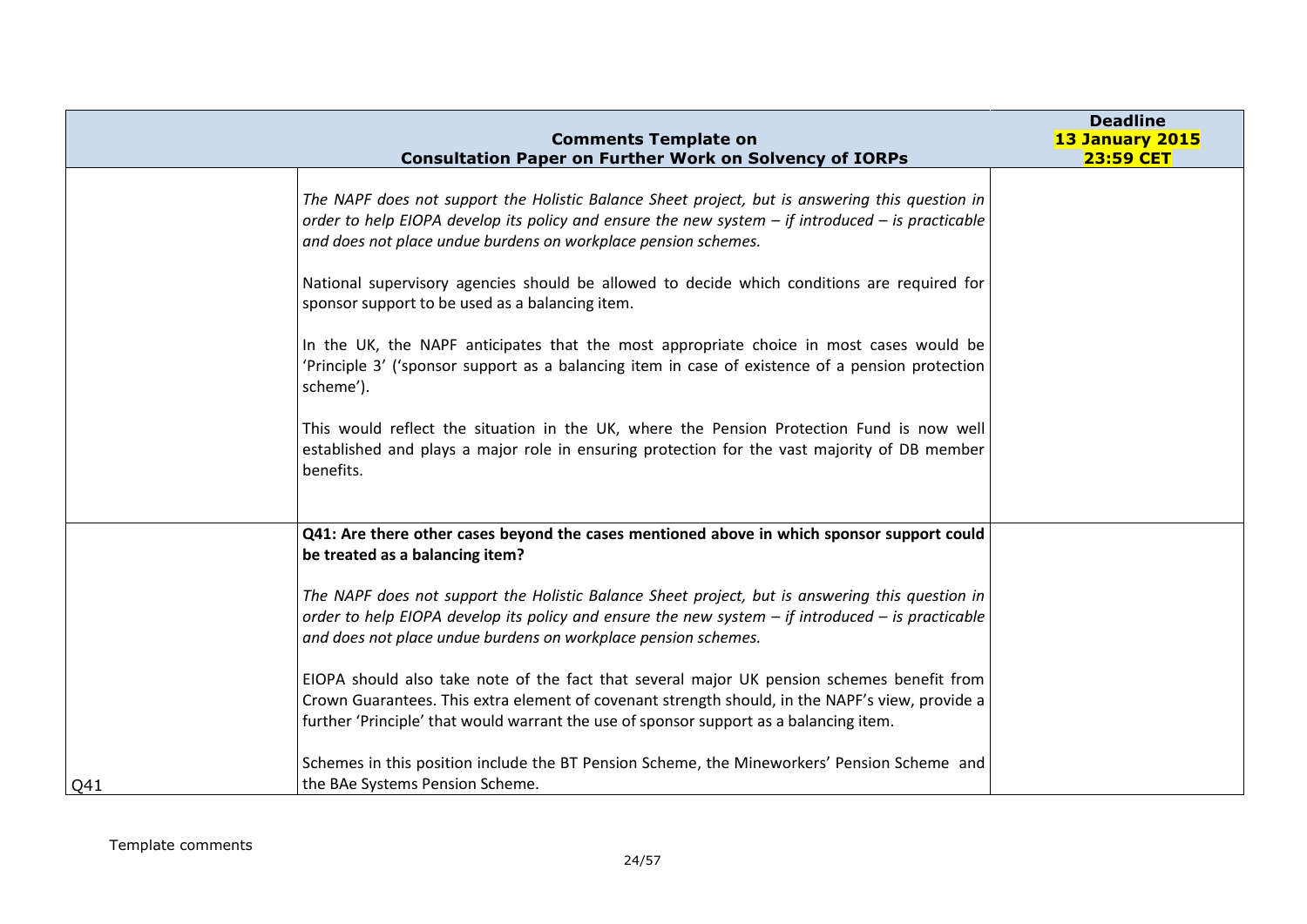|                  | <b>Comments Template on</b>                                                                                                                                                                                                                                                  | <b>Deadline</b><br>13 January 2015 |
|------------------|------------------------------------------------------------------------------------------------------------------------------------------------------------------------------------------------------------------------------------------------------------------------------|------------------------------------|
|                  | <b>Consultation Paper on Further Work on Solvency of IORPs</b>                                                                                                                                                                                                               | <b>23:59 CET</b>                   |
|                  |                                                                                                                                                                                                                                                                              |                                    |
|                  | Q42: Do stakeholders have a view as to what value of M would be appropriate?                                                                                                                                                                                                 |                                    |
|                  | The NAPF does not support the Holistic Balance Sheet project, but is answering this question in<br>order to help EIOPA develop its policy and ensure the new system $-$ if introduced $-$ is practicable<br>and does not place undue burdens on workplace pension schemes.   |                                    |
|                  | Any value for M that is generally applied for all IORPs that use the balancing item approach would<br>be arbitrary.                                                                                                                                                          |                                    |
| Q42              |                                                                                                                                                                                                                                                                              |                                    |
|                  | Q43: Do stakeholders think a pension protection scheme could in principle be considered as<br>impacting on sponsor support to allow it to be a balancing item if it is considered financially<br>strong and based on a sufficiently permanent and certain legal arrangement? |                                    |
|                  | The NAPF does not support the Holistic Balance Sheet project, but is answering this question in<br>order to help EIOPA develop its policy and ensure the new system $-$ if introduced $-$ is practicable<br>and does not place undue burdens on workplace pension schemes.   |                                    |
|                  | The default position should be that sponsor support is used as a balancing item $-$ or left for the<br>trustees to decide.                                                                                                                                                   |                                    |
|                  | Only if the sponsor were not strong enough to support the scheme would factors such as the<br>existence of a pension protection scheme come into play.                                                                                                                       |                                    |
| $\overline{Q43}$ | If EIOPA chooses not to go down this default route, then pension protection schemes could be<br>considered as impacting on sponsor support and used as a balancing item as proposed in Principle<br>3.                                                                       |                                    |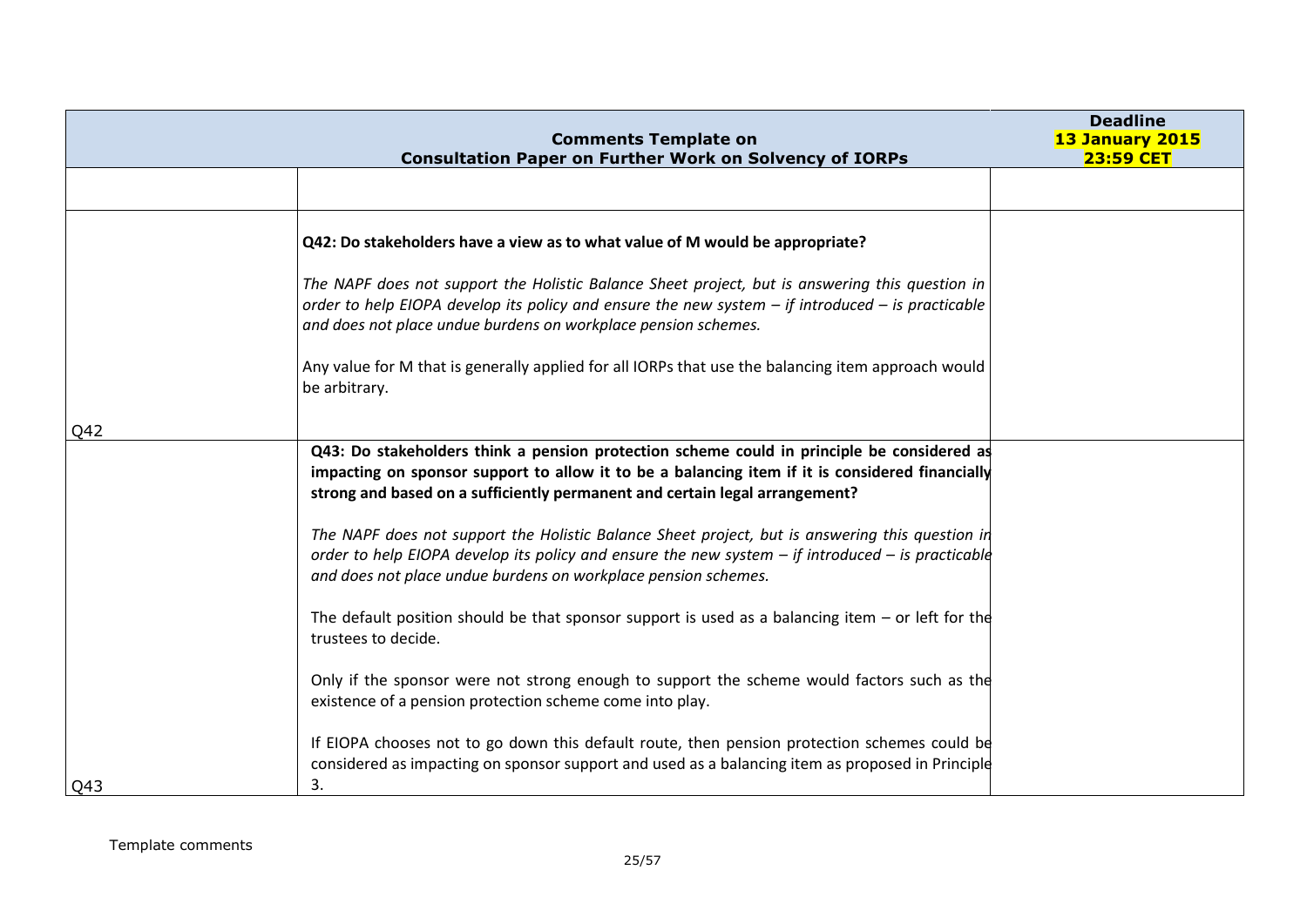|     |                                                                                                                                                                                                                                                                                                                 | <b>Deadline</b>  |
|-----|-----------------------------------------------------------------------------------------------------------------------------------------------------------------------------------------------------------------------------------------------------------------------------------------------------------------|------------------|
|     | <b>Comments Template on</b>                                                                                                                                                                                                                                                                                     | 13 January 2015  |
|     | <b>Consultation Paper on Further Work on Solvency of IORPs</b>                                                                                                                                                                                                                                                  | <b>23:59 CET</b> |
|     | Note that the existence of the PPF would not normally be included in the sponsor support<br>assessment under the existing UK regulatory regime, but it seems appropriate to use it for the<br>purposes of the HBS only.                                                                                         |                  |
|     | Q44: Should considering a pension protection scheme as a balancing item be restricted to cases<br>where a pension protection scheme protects 100% of benefits or is it appropriate to allow for<br>the reduction in benefits in case of sponsor default where there is a pension protection scheme<br>in place? |                  |
|     | The NAPF does not support the Holistic Balance Sheet project, but is answering this question in<br>order to help EIOPA develop its policy and ensure the new system $-$ if introduced $-$ is practicable<br>and does not place undue burdens on workplace pension schemes.                                      |                  |
|     | The NAPF would favour the second approach $-$ allowing the existence of a pension protection<br>scheme (even with some benefit reduction) to be used as a balancing item in cases where sponsor<br>support is not sufficient on its own.                                                                        |                  |
| Q44 |                                                                                                                                                                                                                                                                                                                 |                  |
|     | Q45: Do stakeholders believe that it is appropriate that where a pension protection scheme is<br>used as the balancing item, a separate minimum level of funding with financial assets and/or<br>sponsor support should be required?                                                                            |                  |
|     | The NAPF does not support the Holistic Balance Sheet project, but is answering this question in<br>order to help EIOPA develop its policy and ensure the new system $-$ if introduced $-$ is practicable<br>and does not place undue burdens on workplace pension schemes.                                      |                  |
| Q45 | The NAPF would not support the development of a separate funding level. The pension protection<br>scheme should simply be used as a balancing item, without any further calculation.                                                                                                                            |                  |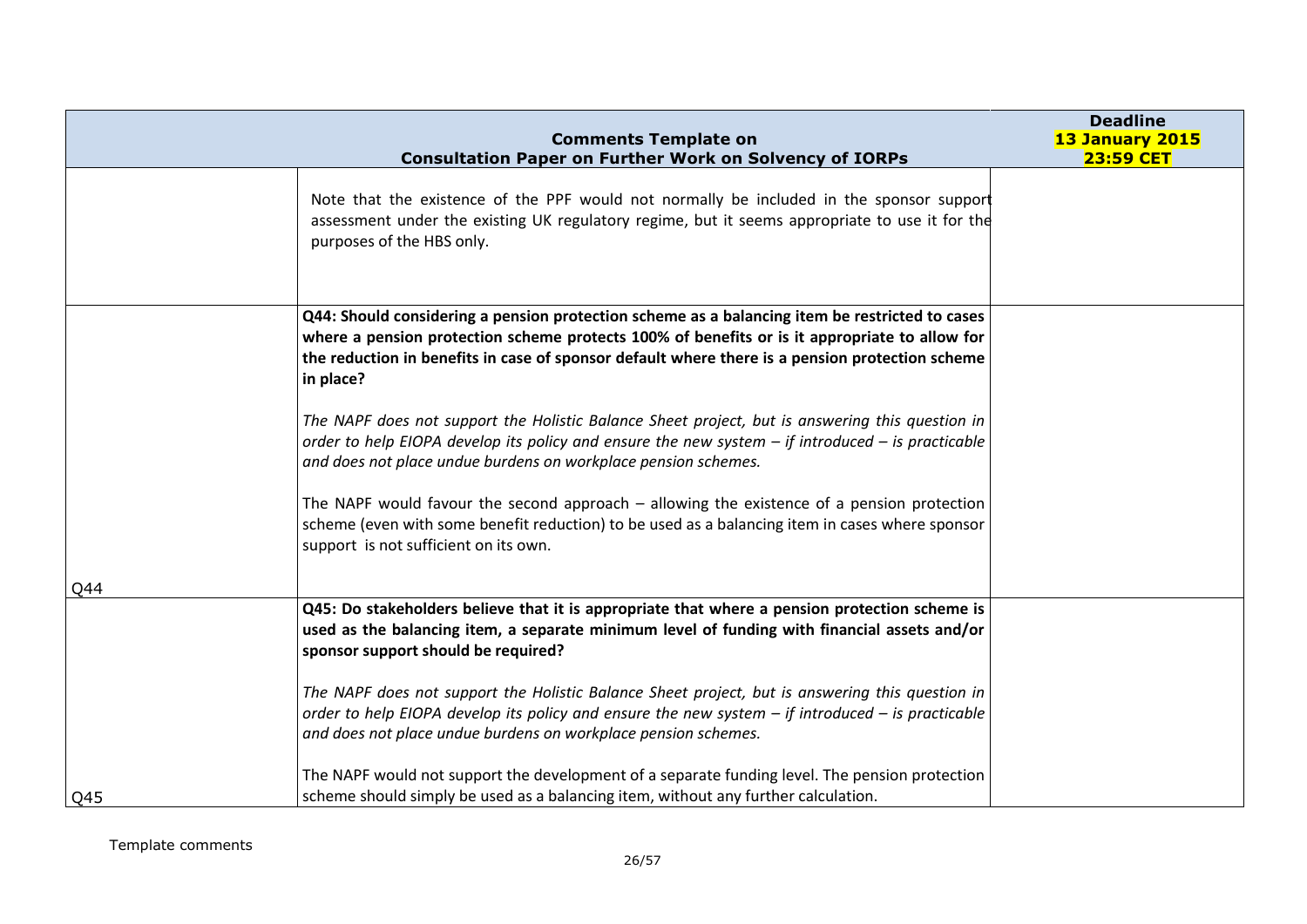|     | <b>Comments Template on</b>                                                                                                                                                                                                                                                         | <b>Deadline</b><br>13 January 2015 |
|-----|-------------------------------------------------------------------------------------------------------------------------------------------------------------------------------------------------------------------------------------------------------------------------------------|------------------------------------|
|     | <b>Consultation Paper on Further Work on Solvency of IORPs</b>                                                                                                                                                                                                                      | <b>23:59 CET</b>                   |
|     |                                                                                                                                                                                                                                                                                     |                                    |
|     | Q46: Do stakeholders agree that technical specifications should allow for a principles-based,<br>IORP specific valuation of sponsor support? Please explain.                                                                                                                        |                                    |
|     | The NAPF does not support the Holistic Balance Sheet project, but is answering this question in<br>order to help EIOPA develop its policy and ensure the new system $-i$ f introduced $-i$ is practicable<br>and does not place undue burdens on workplace pension schemes.         |                                    |
|     | The NAPF agrees that a principles-based, IORP-specific approach to valuation of sponsor support<br>should form part of the Holistic Balance Sheet system.                                                                                                                           |                                    |
|     | Although EIOPA is right to note that this approach might not appeal to smaller IORPs, large and /<br>or complex IORPs, including multi-employer schemes, are likely to welcome the opportunity to<br>use an approach that takes full account of their own particular circumstances. |                                    |
|     | The NAPF proposes that trustees should be allowed to choose between the IORP-specific,<br>principles-based approach and the off-the-shelf approach.                                                                                                                                 |                                    |
|     | The principles themselves should be very high-level and left to national regulators to determine.                                                                                                                                                                                   |                                    |
| Q46 |                                                                                                                                                                                                                                                                                     |                                    |
|     | Q47: In what areas of valuation of sponsor support would it be most useful for EIOPA to specify<br>guidance? Please explain and describe the possible contents of such guidance.                                                                                                    |                                    |
|     | The NAPF does not support the Holistic Balance Sheet project, but is answering this question in<br>order to help EIOPA develop its policy and ensure the new system $-$ if introduced $-$ is practicable<br>and does not place undue burdens on workplace pension schemes.          |                                    |
| Q47 | This should be left to national regulators to decide.                                                                                                                                                                                                                               |                                    |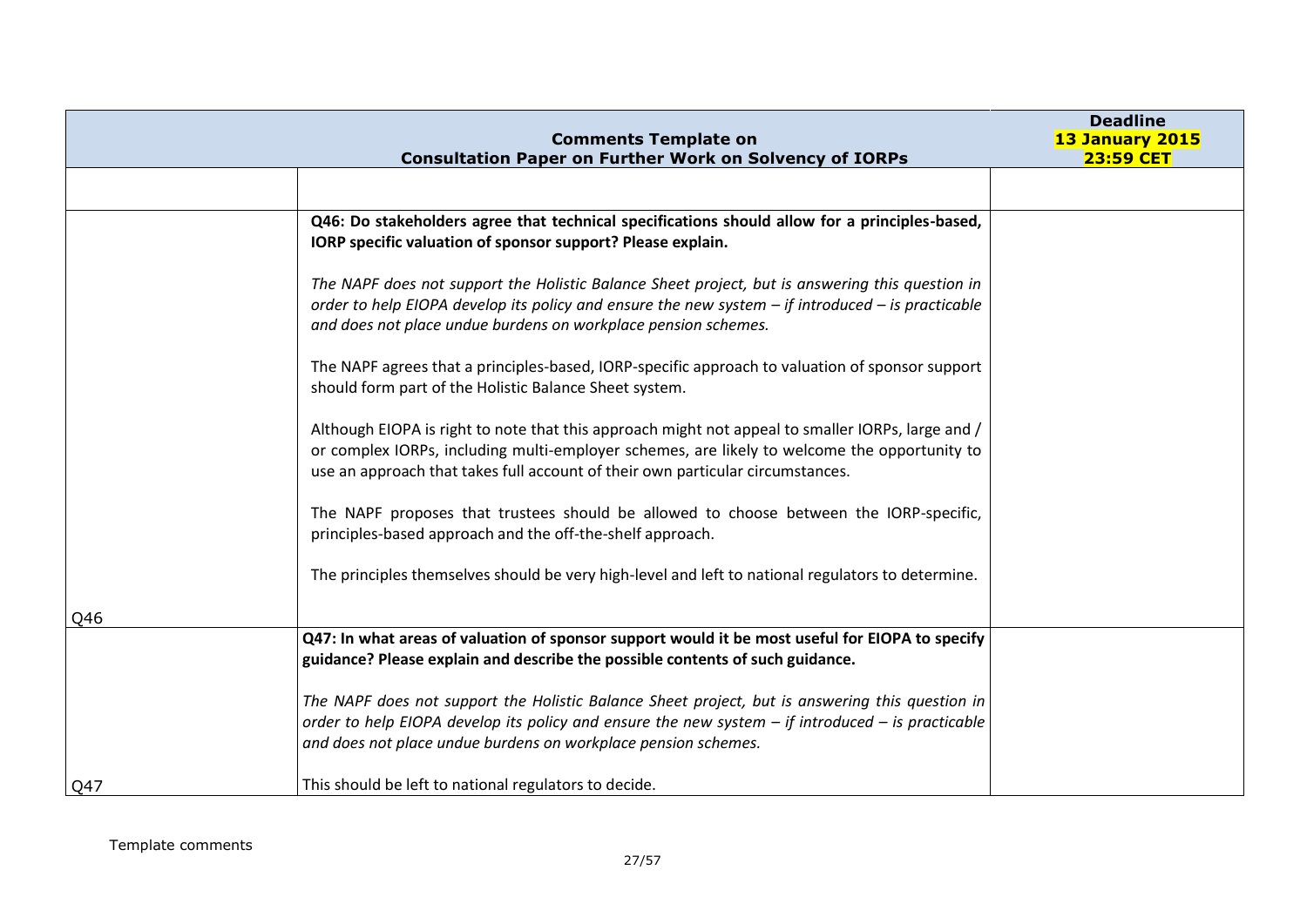|                  | <b>Comments Template on</b>                                                                                                                                                                                                                                                | <b>Deadline</b><br>13 January 2015 |
|------------------|----------------------------------------------------------------------------------------------------------------------------------------------------------------------------------------------------------------------------------------------------------------------------|------------------------------------|
|                  | <b>Consultation Paper on Further Work on Solvency of IORPs</b>                                                                                                                                                                                                             | <b>23:59 CET</b>                   |
|                  |                                                                                                                                                                                                                                                                            |                                    |
|                  | Q48: Are there any other issues in relation to stochastic models, which you believe should be<br>covered?                                                                                                                                                                  |                                    |
|                  | The NAPF does not support the Holistic Balance Sheet project, but is answering this question in<br>order to help EIOPA develop its policy and ensure the new system $-$ if introduced $-$ is practicable<br>and does not place undue burdens on workplace pension schemes. |                                    |
|                  | No answer.                                                                                                                                                                                                                                                                 |                                    |
| Q48              |                                                                                                                                                                                                                                                                            |                                    |
|                  | Q49: Do stakeholders believe that this approach is a suitable simplified method for<br>determining sponsor support? In what circumstances is it appropriate? In what circumstances<br>might it not be appropriate?                                                         |                                    |
|                  | The NAPF does not support the Holistic Balance Sheet project, but is answering this question in<br>order to help EIOPA develop its policy and ensure the new system $-$ if introduced $-$ is practicable<br>and does not place undue burdens on workplace pension schemes. |                                    |
|                  | The NAPF proposes that trustees should be allowed to choose between the IORP-specific<br>approach and the off-the-shelf approach.                                                                                                                                          |                                    |
|                  | The NAPF does not have a view on which of the deterministic approaches is preferable.                                                                                                                                                                                      |                                    |
| Q49              |                                                                                                                                                                                                                                                                            |                                    |
|                  | Q50: As EIOPA has provided a model for IORPs to derive a value using this specification as long<br>as they provide the above input data, what more should EIOPA do to encourage use of this<br>approach where appropriate?                                                 |                                    |
| $\overline{Q50}$ |                                                                                                                                                                                                                                                                            |                                    |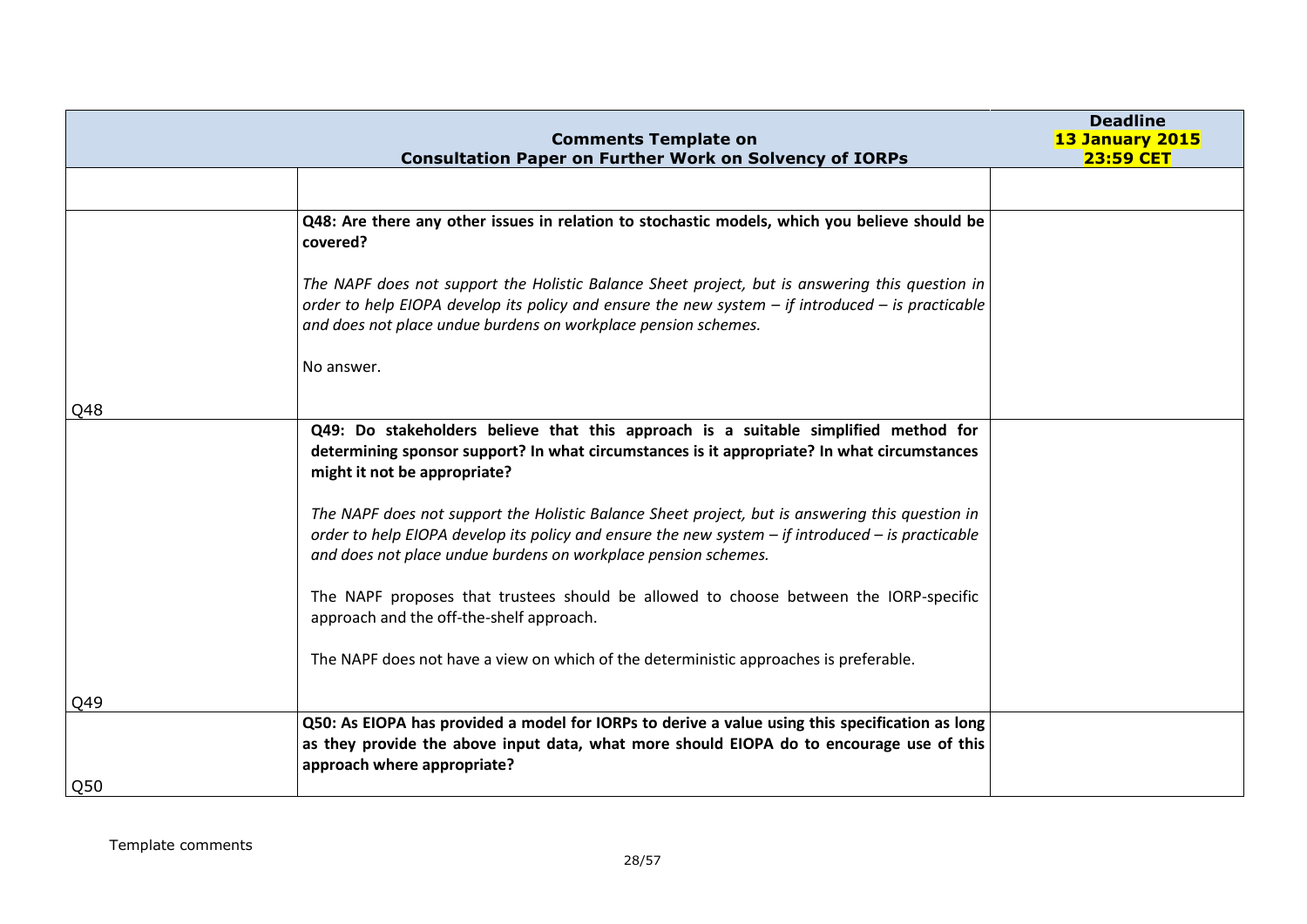|                 |                                                                                                                                                                                                                                                                                         | <b>Deadline</b>                     |
|-----------------|-----------------------------------------------------------------------------------------------------------------------------------------------------------------------------------------------------------------------------------------------------------------------------------------|-------------------------------------|
|                 | <b>Comments Template on</b><br><b>Consultation Paper on Further Work on Solvency of IORPs</b>                                                                                                                                                                                           | 13 January 2015<br><b>23:59 CET</b> |
|                 | The NAPF does not support the Holistic Balance Sheet project, but is answering this question in<br>order to help EIOPA develop its policy and ensure the new system $-$ if introduced $-$ is practicable<br>and does not place undue burdens on workplace pension schemes.<br>No answer |                                     |
|                 | Q51: Do stakeholders believe that this approach is a suitable simplified method for<br>determining sponsor support? In what circumstances is it appropriate? In what circumstances<br>might it not be appropriate?                                                                      |                                     |
|                 | The NAPF does not support the Holistic Balance Sheet project, but is answering this question in<br>order to help EIOPA develop its policy and ensure the new system $-$ if introduced $-$ is practicable<br>and does not place undue burdens on workplace pension schemes.              |                                     |
| Q51             | The NAPF does not have a view on which of the deterministic approaches is preferable.                                                                                                                                                                                                   |                                     |
|                 | Q52: As EIOPA has provided a model for IORPs to derive a value using this specification as long<br>as they provide the above input data, what more should EIOPA do to encourage use of this<br>approach, where appropriate?                                                             |                                     |
|                 | The NAPF does not support the Holistic Balance Sheet project, but is answering this question in<br>order to help EIOPA develop its policy and ensure the new system $-$ if introduced $-$ is practicable<br>and does not place undue burdens on workplace pension schemes.              |                                     |
|                 | No answer                                                                                                                                                                                                                                                                               |                                     |
| Q52             | Q53: Do stakeholders believe that this approach is a suitable simplified method for                                                                                                                                                                                                     |                                     |
| Q <sub>53</sub> |                                                                                                                                                                                                                                                                                         |                                     |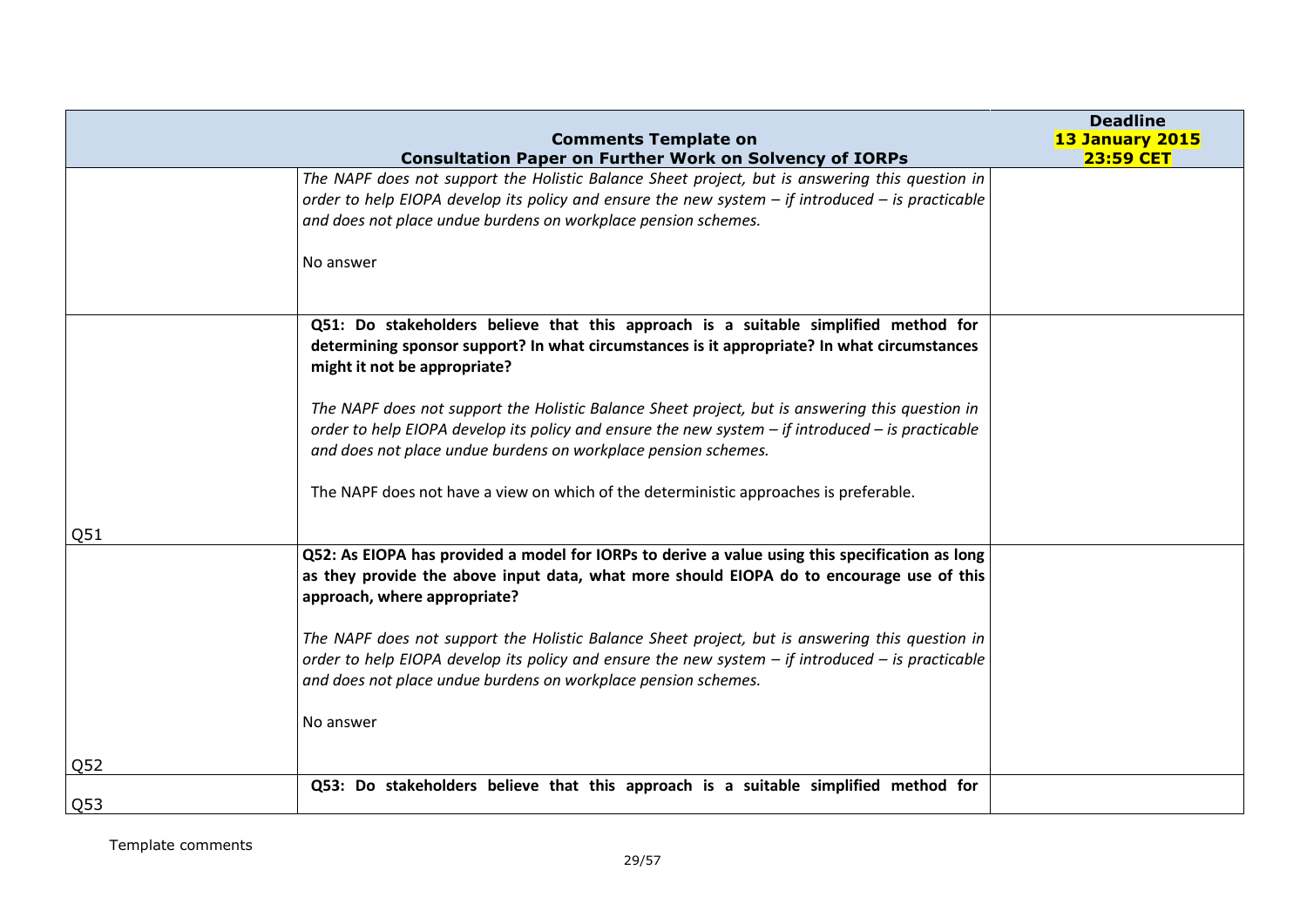|     |                                                                                                                                                                                                                                                                             | <b>Deadline</b>  |
|-----|-----------------------------------------------------------------------------------------------------------------------------------------------------------------------------------------------------------------------------------------------------------------------------|------------------|
|     | <b>Comments Template on</b>                                                                                                                                                                                                                                                 | 13 January 2015  |
|     | <b>Consultation Paper on Further Work on Solvency of IORPs</b>                                                                                                                                                                                                              | <b>23:59 CET</b> |
|     | determining sponsor support? In what circumstances is it appropriate? In what circumstances<br>might it not be appropriate?                                                                                                                                                 |                  |
|     | The NAPF does not support the Holistic Balance Sheet project, but is answering this question in<br>order to help EIOPA develop its policy and ensure the new system $-$ if introduced $-$ is practicable<br>and does not place undue burdens on workplace pension schemes.  |                  |
|     | No answer                                                                                                                                                                                                                                                                   |                  |
|     | Q54: Should EIOPA produce spreadsheets to enable IORPs to use this simplification?                                                                                                                                                                                          |                  |
|     | The NAPF does not support the Holistic Balance Sheet project, but is answering this question in<br>order to help EIOPA develop its policy and ensure the new system $-$ if introduced $-$ is practicable<br>and does not place undue burdens on workplace pension schemes.  |                  |
|     | No answer                                                                                                                                                                                                                                                                   |                  |
| Q54 |                                                                                                                                                                                                                                                                             |                  |
|     | Q55: Do stakeholders believe that this approach is a suitable method for determining<br>sponsor support? In what circumstances is it appropriate? In what circumstances is it not<br>appropriate?                                                                           |                  |
|     | The NAPF does not support the Holistic Balance Sheet project, but is answering this question in<br>order to help EIOPA develop its policy and ensure the new system $-i$ f introduced $-i$ is practicable<br>and does not place undue burdens on workplace pension schemes. |                  |
|     | No answer                                                                                                                                                                                                                                                                   |                  |
| Q55 |                                                                                                                                                                                                                                                                             |                  |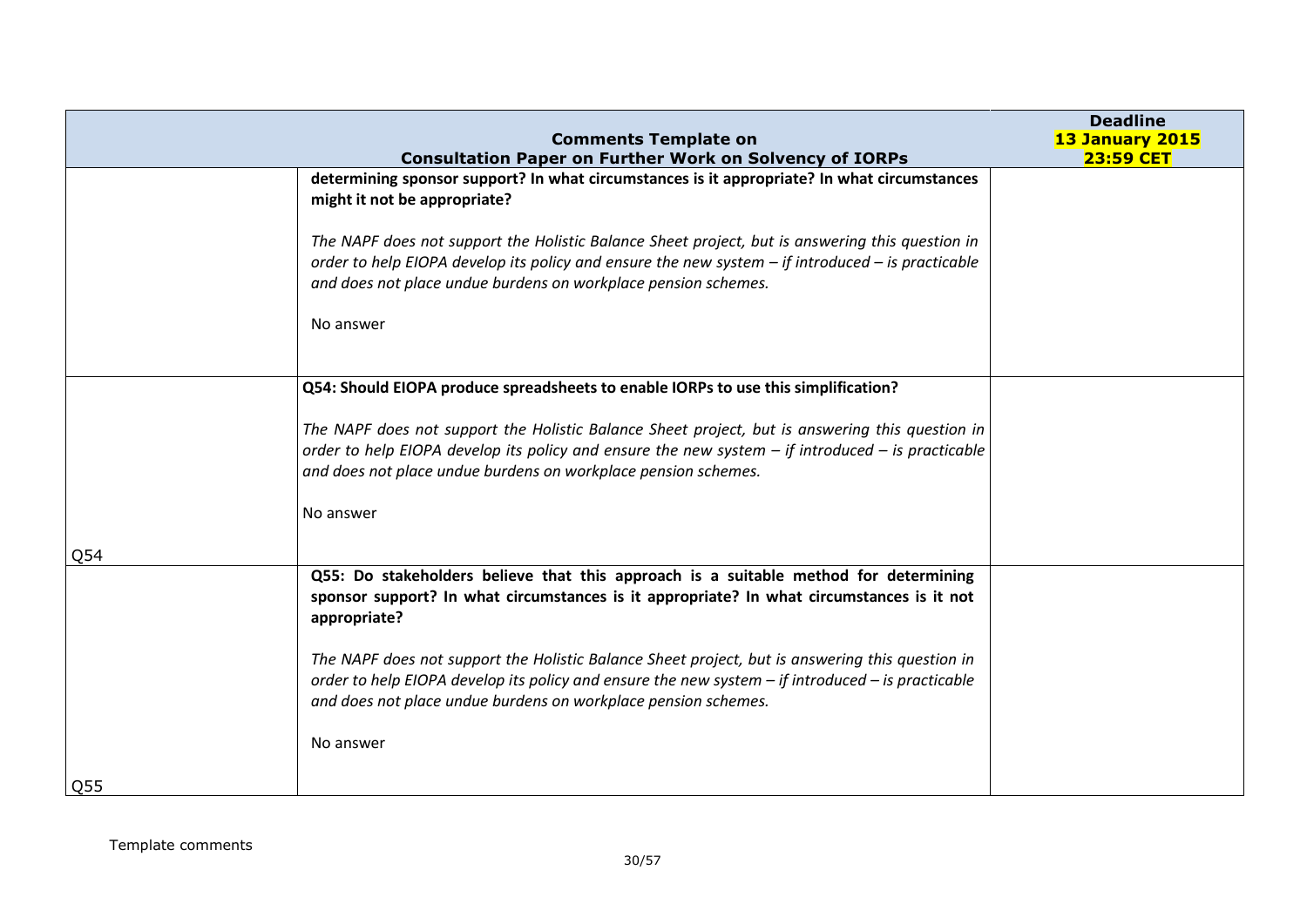|     | <b>Comments Template on</b>                                                                                                                                                                                                                                                                                                                                                                                                                                                                                                                                                                                                                                                              | <b>Deadline</b><br>13 January 2015 |
|-----|------------------------------------------------------------------------------------------------------------------------------------------------------------------------------------------------------------------------------------------------------------------------------------------------------------------------------------------------------------------------------------------------------------------------------------------------------------------------------------------------------------------------------------------------------------------------------------------------------------------------------------------------------------------------------------------|------------------------------------|
|     | <b>Consultation Paper on Further Work on Solvency of IORPs</b><br>Q56: Do the proposed adaptations to this option overcome the criticisms? Should EIOPA<br>produce spreadsheets to enable IORPs to use this simplification?<br>The NAPF does not support the Holistic Balance Sheet project, but is answering this question in<br>order to help EIOPA develop its policy and ensure the new system $-$ if introduced $-$ is practicable<br>and does not place undue burdens on workplace pension schemes.<br>No answer                                                                                                                                                                   | <b>23:59 CET</b>                   |
| Q56 |                                                                                                                                                                                                                                                                                                                                                                                                                                                                                                                                                                                                                                                                                          |                                    |
|     | Q57: Do stakeholders agree that a simplified one-size-fits-all approach for the calculation of<br>maximum sponsor support is not possible and so the best approach is the proposed principles-<br>based approach for including sponsor affordability? If not, please explain.<br>The NAPF does not support the Holistic Balance Sheet project, but is answering this question in<br>order to help EIOPA develop its policy and ensure the new system $-$ if introduced $-$ is practicable<br>and does not place undue burdens on workplace pension schemes.<br>The NAPF agrees that a simplified one-size-fits-all approach is not possible, particularly for large<br>or complex IORPs. |                                    |
|     | The principle-based approach, however, appears to make an arbitrary choice of an approach<br>based on the relationship between the value of the sponsor and certain multiples of sponsor<br>support. This is not adequately justified in the consultation paper.                                                                                                                                                                                                                                                                                                                                                                                                                         |                                    |
| Q57 | Note that the suggestion (para 4.189) that the balancing item approach would require 'additional<br>prudential requirements' seems odd, as this would effectively penalise schemes for enjoying<br>robust financing and support. No details are given on what the additional prudential<br>requirements would be; EIOPA should make this clear.                                                                                                                                                                                                                                                                                                                                          |                                    |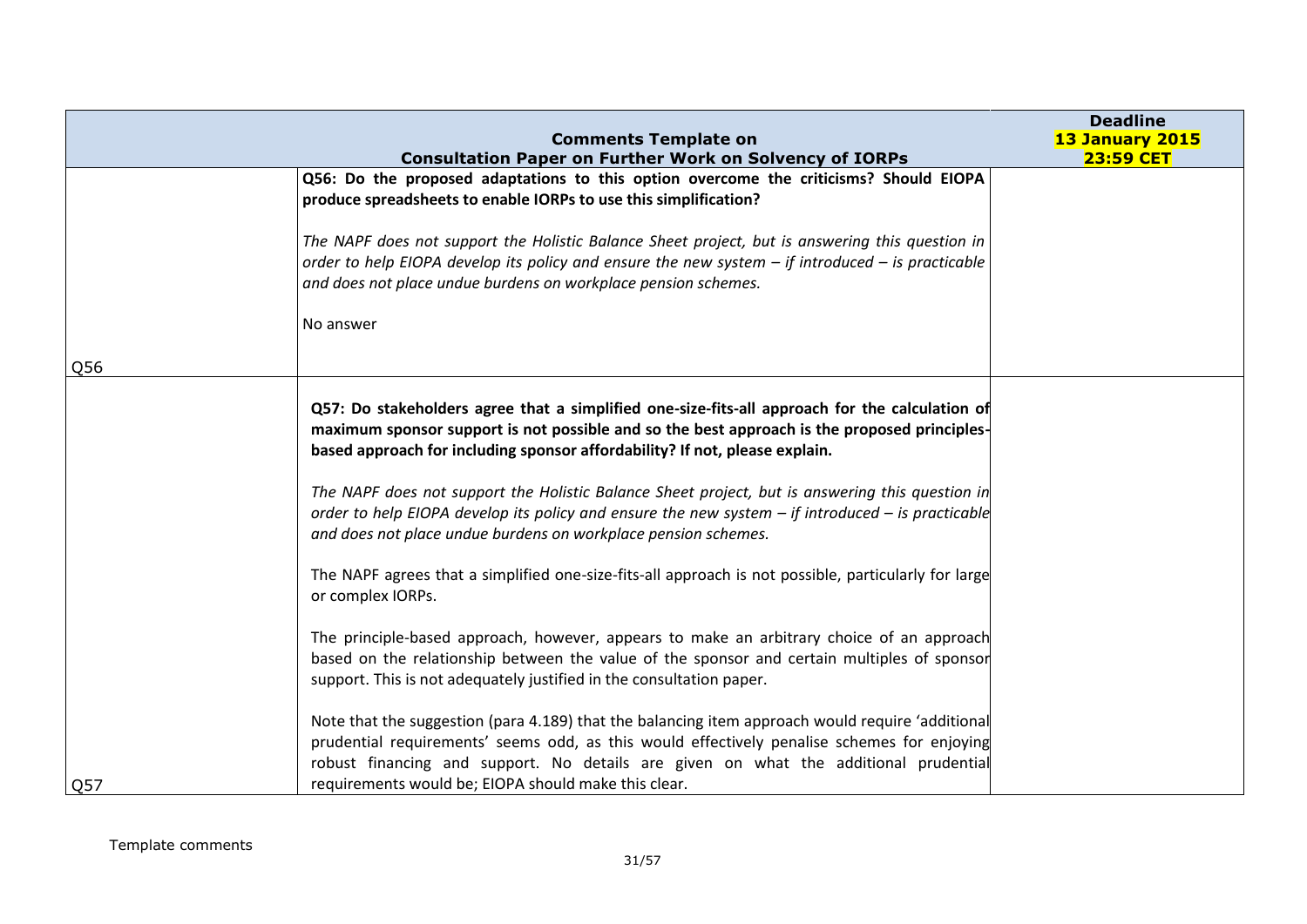|     | <b>Comments Template on</b>                                                                                                                                                                                                                                                                                                                                                                                                                                                       | <b>Deadline</b><br>13 January 2015 |
|-----|-----------------------------------------------------------------------------------------------------------------------------------------------------------------------------------------------------------------------------------------------------------------------------------------------------------------------------------------------------------------------------------------------------------------------------------------------------------------------------------|------------------------------------|
|     | <b>Consultation Paper on Further Work on Solvency of IORPs</b>                                                                                                                                                                                                                                                                                                                                                                                                                    | <b>23:59 CET</b>                   |
|     | Q58: In respect of a further quantitative impact assessment, would stakeholders like EIOPA to                                                                                                                                                                                                                                                                                                                                                                                     |                                    |
|     | define the parameters to use for maximum sponsor support? If yes, how could EIOPA improve<br>the approach set out in the previous QIS?                                                                                                                                                                                                                                                                                                                                            |                                    |
|     | The NAPF does not support the Holistic Balance Sheet project, but is answering this question in<br>order to help EIOPA develop its policy and ensure the new system $-$ if introduced $-$ is practicable<br>and does not place undue burdens on workplace pension schemes.                                                                                                                                                                                                        |                                    |
|     | It would be a mistake to try to put a single numerical value on sponsor support, as this is a<br>complex concept that requires a more rounded assessment in order to ensure trustees fully<br>understand the extent to which they can rely on the sponsor's backing for the scheme and the<br>risks associated with it.                                                                                                                                                           |                                    |
|     | The NAPF is also concerned that the approach advocated by EIOPA runs counter to the approach<br>in the UK, where the Government introduced in July 2014 a new statutory objective (alongside its<br>other objectives) for the Pensions Regulator 'to minimise any adverse impact on the sustainable<br>growth of an employer', recognising that the national supervisor should ensure it does not take<br>actions which are detrimental to the health of pension scheme sponsors. |                                    |
| Q58 |                                                                                                                                                                                                                                                                                                                                                                                                                                                                                   |                                    |
|     | Q59: Do stakeholders think that other options should be considered to determine a value to be<br>used to assess overall sponsor affordability?                                                                                                                                                                                                                                                                                                                                    |                                    |
| Q59 | The NAPF does not support the Holistic Balance Sheet project, but is answering this question in<br>order to help EIOPA develop its policy and ensure the new system $-$ if introduced $-$ is practicable                                                                                                                                                                                                                                                                          |                                    |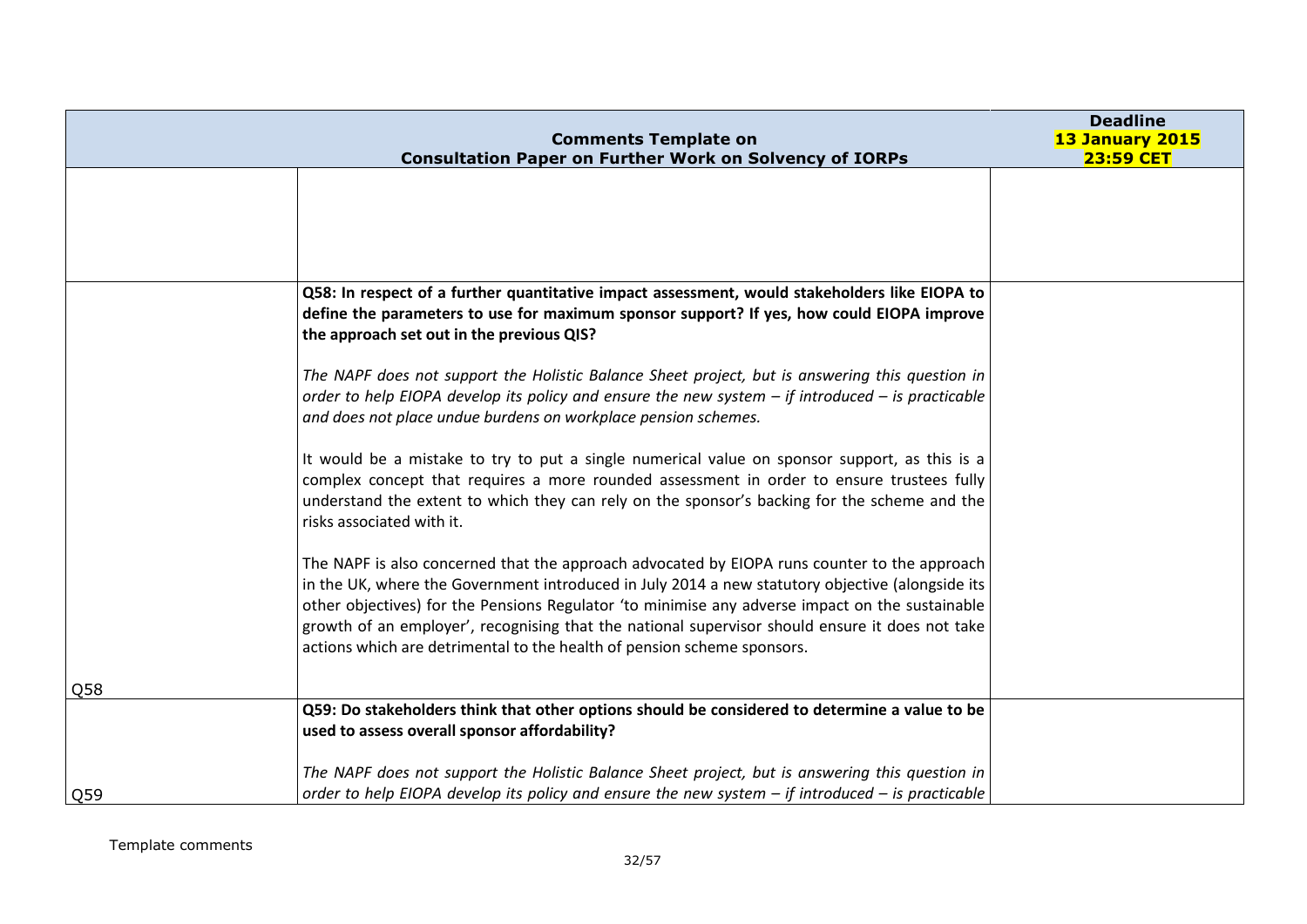|     | <b>Comments Template on</b><br><b>Consultation Paper on Further Work on Solvency of IORPs</b>                                                                                                                                                                                                                                                                                                    | <b>Deadline</b><br><b>13 January 2015</b><br><b>23:59 CET</b> |
|-----|--------------------------------------------------------------------------------------------------------------------------------------------------------------------------------------------------------------------------------------------------------------------------------------------------------------------------------------------------------------------------------------------------|---------------------------------------------------------------|
|     | and does not place undue burdens on workplace pension schemes.                                                                                                                                                                                                                                                                                                                                   |                                                               |
|     | No answer                                                                                                                                                                                                                                                                                                                                                                                        |                                                               |
|     | Q60: Do stakeholders believe that the approaches presented cover the full range of possibilities<br>to estimate sponsor default probabilities? If not, what specific alternative approaches would<br>stakeholders suggest?                                                                                                                                                                       |                                                               |
|     | The NAPF does not support the Holistic Balance Sheet project, but is answering this question in<br>order to help EIOPA develop its policy and ensure the new system $-$ if introduced $-$ is practicable<br>and does not place undue burdens on workplace pension schemes.                                                                                                                       |                                                               |
|     | The options presented do appear to cover the full range of possibilities for estimating sponsor<br>default probabilities.                                                                                                                                                                                                                                                                        |                                                               |
|     | As the consultation notes, the UK's Pension Protection Fund has recently concluded an extensive<br>exercise to develop a pensions-specific model for estimating sponsor default risk, with Experian<br>providing the data underpinning the new system. It is widely agreed that the new system provides<br>a closer link between the risks posed to the PPF by each scheme and the levy it pays. |                                                               |
|     | The NAPF would not want to see a further new method of estimating sponsor default risk<br>implemented in the UK in addition to the new PPF system, and recommends that Member States<br>are allowed to use existing systems where they are proven to be effective.                                                                                                                               |                                                               |
| Q60 | EIOPA should note that the NAPF is not recommending that the PPF system should be used across<br>the EU, as it was developed solely to fit the requirements of the UK pensions system and $-$<br>specifically - the universe of schemes covered by the PPF. The key point is that EIOPA should<br>allow Member States to use methods for assessing sponsor default probability that match their  |                                                               |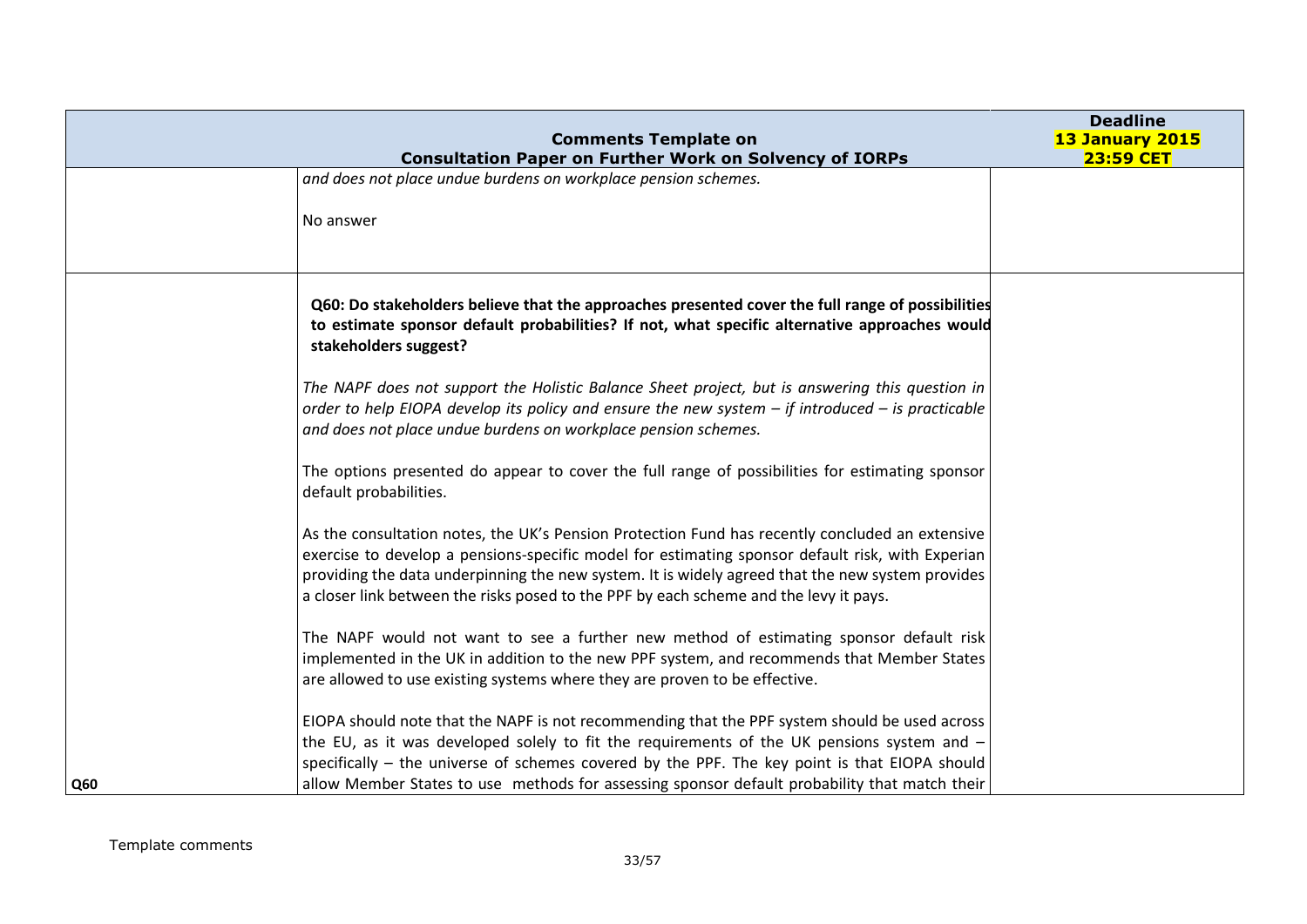|     | <b>Comments Template on</b><br><b>Consultation Paper on Further Work on Solvency of IORPs</b>                                                                                                                                                                                                                                                                                                                                                     | <b>Deadline</b><br><b>13 January 2015</b><br><b>23:59 CET</b> |
|-----|---------------------------------------------------------------------------------------------------------------------------------------------------------------------------------------------------------------------------------------------------------------------------------------------------------------------------------------------------------------------------------------------------------------------------------------------------|---------------------------------------------------------------|
|     | national circumstances.                                                                                                                                                                                                                                                                                                                                                                                                                           |                                                               |
|     | Q61: What in the stakeholders' view is the appropriate time period on which to consider<br>possible payments from sponsors for the calculation of sponsor support? Please explain.                                                                                                                                                                                                                                                                |                                                               |
|     | The NAPF does not support the Holistic Balance Sheet project, but is answering this question in<br>order to help EIOPA develop its policy and ensure the new system $-$ if introduced $-$ is practicable<br>and does not place undue burdens on workplace pension schemes.                                                                                                                                                                        |                                                               |
|     | The NAPF is surprised by the very simplistic nature of the paper's discussion of the timing of<br>sponsor support. This is a complex topic that warrants far more detailed consideration.                                                                                                                                                                                                                                                         |                                                               |
| Q61 |                                                                                                                                                                                                                                                                                                                                                                                                                                                   |                                                               |
|     | Q62: Please provide your views on this suggested approach.                                                                                                                                                                                                                                                                                                                                                                                        |                                                               |
|     | The NAPF does not support the Holistic Balance Sheet project, but is answering this question in<br>order to help EIOPA develop its policy and ensure the new system $-$ if introduced $-$ is practicable<br>and does not place undue burdens on workplace pension schemes.                                                                                                                                                                        |                                                               |
|     | A scheme-specific approach is needed to take account of the wide variety of complex corporate<br>structures.                                                                                                                                                                                                                                                                                                                                      |                                                               |
| Q62 | The consultation paper posits the idea of apportioning the value of maximum sponsor support<br>across the relevant IORPs. It is not clear how this would be done in today's complex corporate<br>environment. For example, in one major UK plc, the most 'senior' company within the group does<br>not itself sponsor any IORPs at all. Would it really be appropriate to apportion any of its strength<br>across IORPs that it does not sponsor? |                                                               |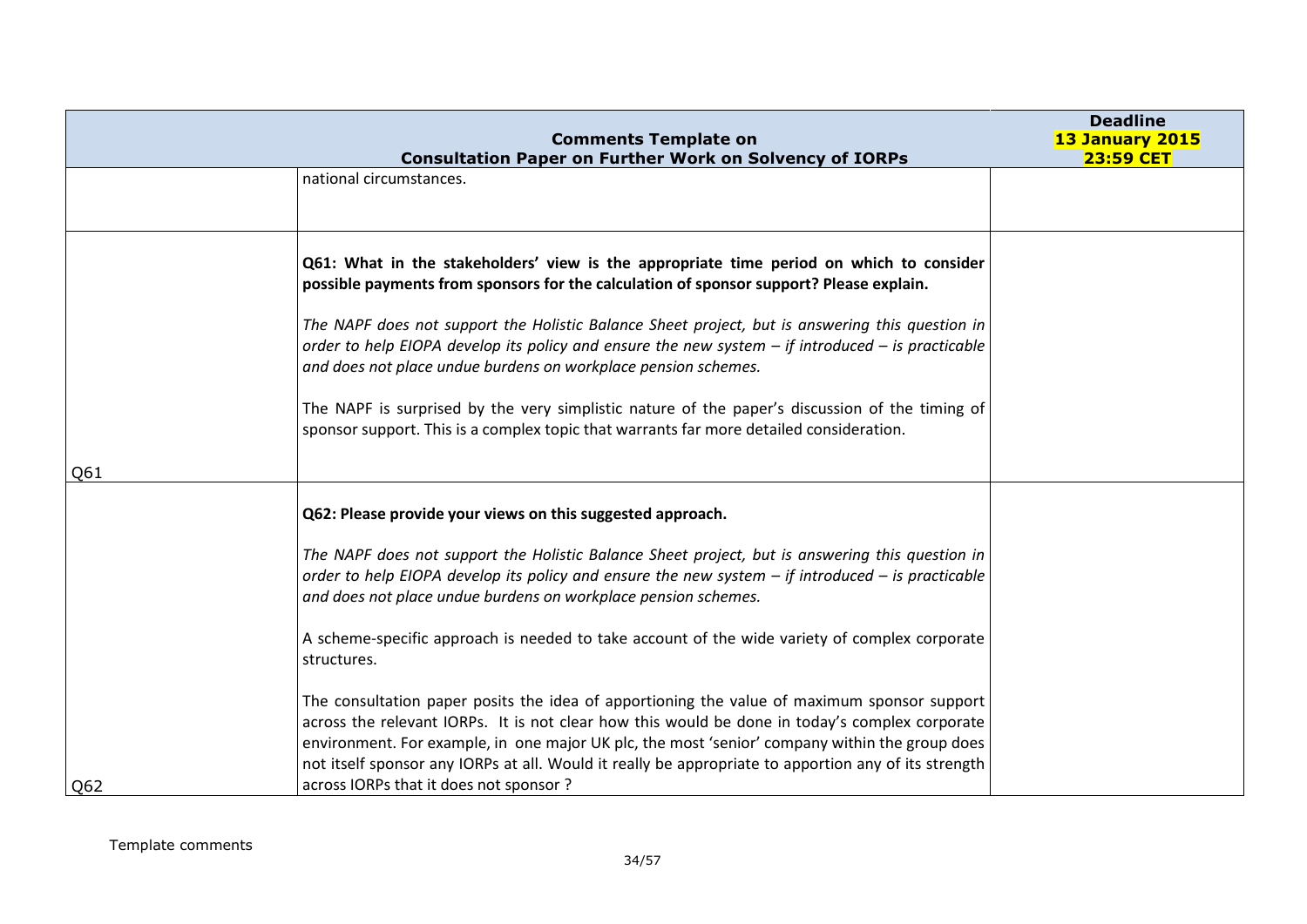|     | <b>Comments Template on</b><br><b>Consultation Paper on Further Work on Solvency of IORPs</b>                                                                                                                                                                                                                                                                                                                                                                                                                                                                                                                                                                                                                                                                                                                                                                                                                                                                                                   | <b>Deadline</b><br><b>13 January 2015</b><br><b>23:59 CET</b> |
|-----|-------------------------------------------------------------------------------------------------------------------------------------------------------------------------------------------------------------------------------------------------------------------------------------------------------------------------------------------------------------------------------------------------------------------------------------------------------------------------------------------------------------------------------------------------------------------------------------------------------------------------------------------------------------------------------------------------------------------------------------------------------------------------------------------------------------------------------------------------------------------------------------------------------------------------------------------------------------------------------------------------|---------------------------------------------------------------|
|     |                                                                                                                                                                                                                                                                                                                                                                                                                                                                                                                                                                                                                                                                                                                                                                                                                                                                                                                                                                                                 |                                                               |
| Q63 | Q63: Are there any other suggestions on how to deal with single sponsors with multiple IORPs?<br>The NAPF does not support the Holistic Balance Sheet project, but is answering this question in<br>order to help EIOPA develop its policy and ensure the new system $-$ if introduced $-$ is practicable<br>and does not place undue burdens on workplace pension schemes.<br>No answer                                                                                                                                                                                                                                                                                                                                                                                                                                                                                                                                                                                                        |                                                               |
|     | Q64: Please provide your views on this suggested approach.<br>The NAPF does not support the Holistic Balance Sheet project, but is answering this question<br>in order to help EIOPA develop its policy and ensure the new system $-$ if introduced $-$ is<br>practicable and does not place undue burdens on workplace pension schemes.<br>The approach suggested for the calculation of sponsor support for multi-employer IORPs<br>might be suitable as an option for trustees to use, but it would be completely inappropriate<br>for some IORPs.<br>In sectionalised schemes, for example, taking account of a sample of the five largest<br>employers, as suggested in paragraph 4.230, would mean the strength of a particular<br>employer being used to calculate support for a scheme even though there was no prospect<br>of that employer actually supporting the scheme. At the same time, the support that could<br>actually be provided by the relevant sponsor would be ignored. |                                                               |
| Q64 | Covenant assessment remains a complex matter, where assessing the sum of the parts is far from                                                                                                                                                                                                                                                                                                                                                                                                                                                                                                                                                                                                                                                                                                                                                                                                                                                                                                  |                                                               |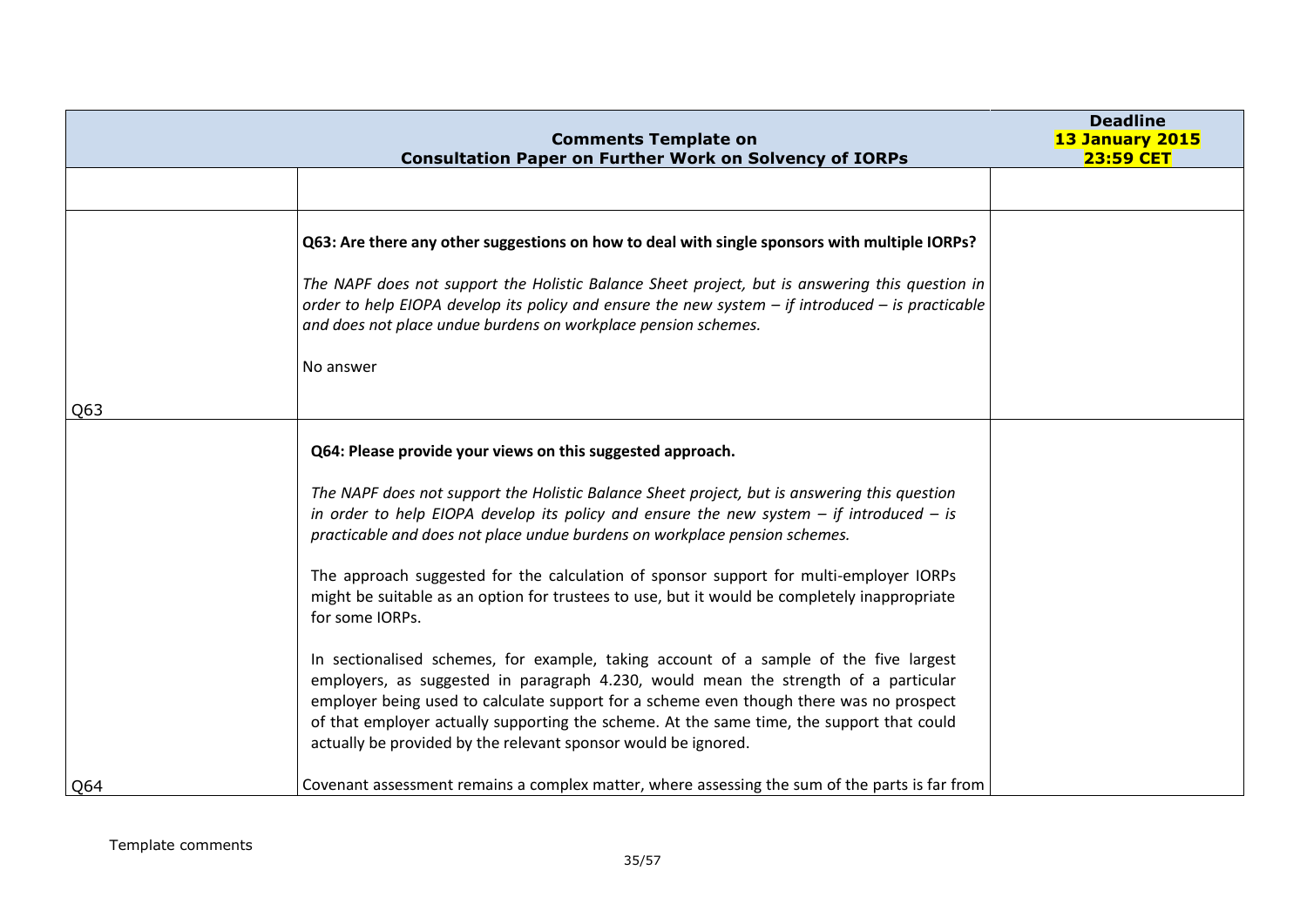|     |                                                                                                                                                                                                                                                                                                                                                                                                                                                                                                                                                                                                                                                                                           | <b>Deadline</b>        |
|-----|-------------------------------------------------------------------------------------------------------------------------------------------------------------------------------------------------------------------------------------------------------------------------------------------------------------------------------------------------------------------------------------------------------------------------------------------------------------------------------------------------------------------------------------------------------------------------------------------------------------------------------------------------------------------------------------------|------------------------|
|     | <b>Comments Template on</b>                                                                                                                                                                                                                                                                                                                                                                                                                                                                                                                                                                                                                                                               | <b>13 January 2015</b> |
|     | <b>Consultation Paper on Further Work on Solvency of IORPs</b>                                                                                                                                                                                                                                                                                                                                                                                                                                                                                                                                                                                                                            | <b>23:59 CET</b>       |
|     | an exact science. The correct policy would be to allow a scheme-specific approach to valuing<br>sponsor support in multiple-employer schemes.                                                                                                                                                                                                                                                                                                                                                                                                                                                                                                                                             |                        |
|     | Q65: Are there any other suggestions on how to deal with multiple employer IORPs?                                                                                                                                                                                                                                                                                                                                                                                                                                                                                                                                                                                                         |                        |
|     | The NAPF does not support the Holistic Balance Sheet project, but is answering this question in<br>order to help EIOPA develop its policy and ensure the new system $-$ if introduced $-$ is practicable<br>and does not place undue burdens on workplace pension schemes.<br>The calculation of support for multi-employer IORPs is a complex challenge, and these schemes<br>have developed their own methods that work well for their particular circumstances.<br>Given this background, it seems ill-advised to posit a single methodology that could work for all<br>multi-employer schemes. It would be better to find a way of using pension schemes' existing<br>valuation work. |                        |
| Q65 |                                                                                                                                                                                                                                                                                                                                                                                                                                                                                                                                                                                                                                                                                           |                        |
|     | Q66: Please provide your views on this suggested approach.<br>The NAPF does not support the Holistic Balance Sheet project, but is answering this question in<br>order to help EIOPA develop its policy and ensure the new system $-$ if introduced $-$ is practicable<br>and does not place undue burdens on workplace pension schemes.<br>No answer                                                                                                                                                                                                                                                                                                                                     |                        |
| Q66 |                                                                                                                                                                                                                                                                                                                                                                                                                                                                                                                                                                                                                                                                                           |                        |
|     | Q67: Please provide your views on this suggested approach.                                                                                                                                                                                                                                                                                                                                                                                                                                                                                                                                                                                                                                |                        |
| Q67 |                                                                                                                                                                                                                                                                                                                                                                                                                                                                                                                                                                                                                                                                                           |                        |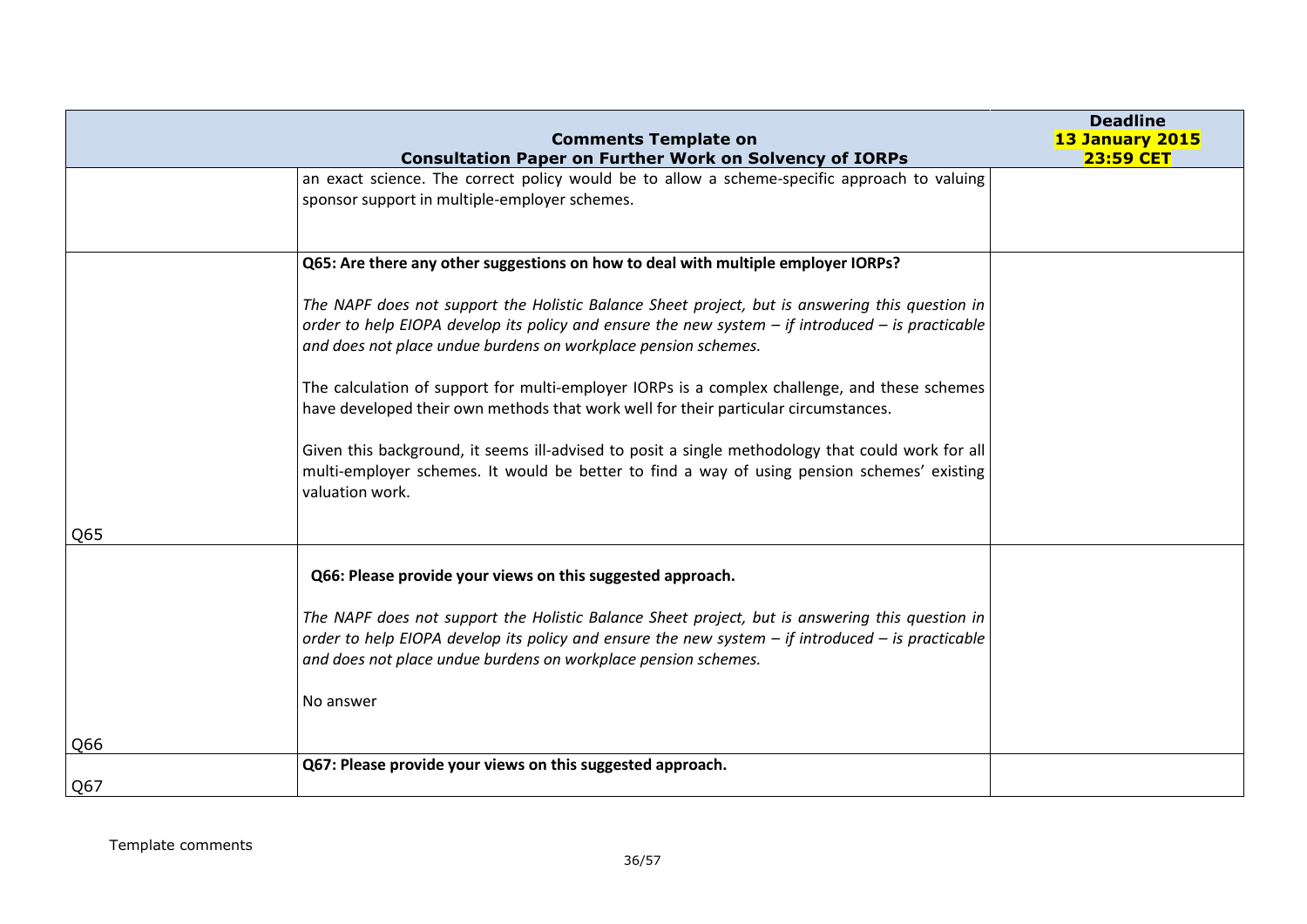|     | <b>Comments Template on</b><br><b>Consultation Paper on Further Work on Solvency of IORPs</b>                                                                                                                                                                              | <b>Deadline</b><br>13 January 2015<br><b>23:59 CET</b> |
|-----|----------------------------------------------------------------------------------------------------------------------------------------------------------------------------------------------------------------------------------------------------------------------------|--------------------------------------------------------|
|     | The NAPF does not support the Holistic Balance Sheet project, but is answering this question in<br>order to help EIOPA develop its policy and ensure the new system $-$ if introduced $-$ is practicable<br>and does not place undue burdens on workplace pension schemes. |                                                        |
|     | The difficulty in this area, which has been extensively explored as part of the recent consultations<br>on reform of the Pension Protection levy <sup>6</sup> is that financial data is not as readily and publicly<br>available as it is in the corporate sector.         |                                                        |
|     | In the process of developing the new PPF levy, Experian has had to devise completely new<br>systems based on data from diverse sources such as the Charity Commission and Higher<br><b>Education Funding Council.</b>                                                      |                                                        |
|     | The NAPF strongly encourages EIOPA to use this existing work rather than 're-invent the wheel'.                                                                                                                                                                            |                                                        |
|     | Q68: Are there any other suggestions on how to deal with not-for-profit entities?                                                                                                                                                                                          |                                                        |
|     | The NAPF does not support the Holistic Balance Sheet project, but is answering this question in<br>order to help EIOPA develop its policy and ensure the new system $-$ if introduced $-$ is practicable<br>and does not place undue burdens on workplace pension schemes. |                                                        |
|     | In the UK context, non-profit institutions generally represent a low solvency risk.                                                                                                                                                                                        |                                                        |
|     | The NAPF would emphasise that the assessment of the solvency of non-profit entities is highly<br>complex. For this reason the PPF has committed to a continuing review of the methodology<br>developed with Experian for assessing non-profit sponsors.                    |                                                        |
| Q68 |                                                                                                                                                                                                                                                                            |                                                        |

 6 *Consultation on the second PPF Levy triennium 2015/16-2017/18*, Pension Protection Fund, 29 May 2014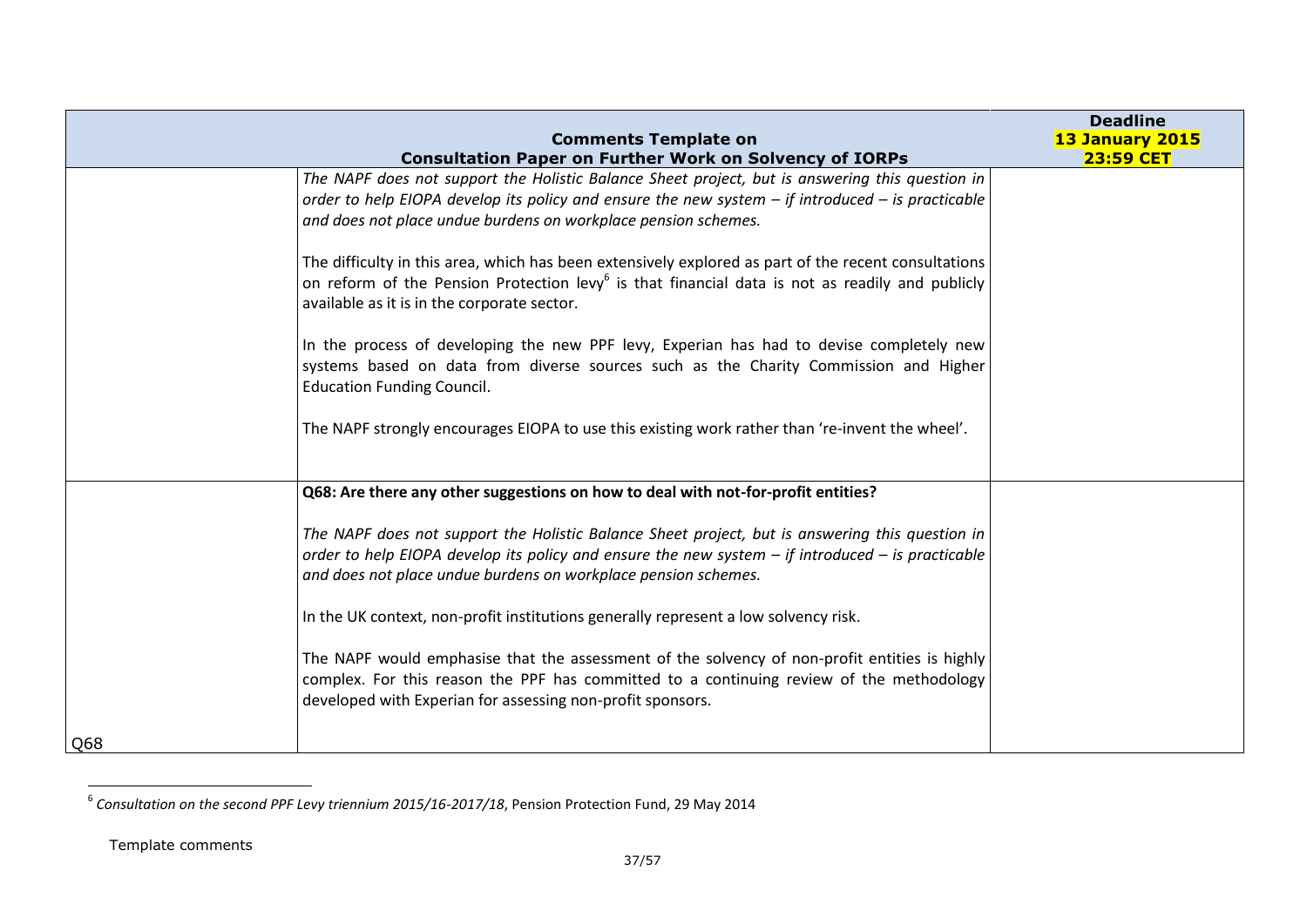|     | <b>Comments Template on</b>                                                                                                                                                                                                                                                                             | <b>Deadline</b><br><b>13 January 2015</b> |
|-----|---------------------------------------------------------------------------------------------------------------------------------------------------------------------------------------------------------------------------------------------------------------------------------------------------------|-------------------------------------------|
|     | <b>Consultation Paper on Further Work on Solvency of IORPs</b>                                                                                                                                                                                                                                          | <b>23:59 CET</b>                          |
|     | Q69: Do stakeholders agree with the above comments on the options to value pension<br>protection schemes? If not, please explain.                                                                                                                                                                       |                                           |
|     | The NAPF does not support the Holistic Balance Sheet project, but is answering this question in<br>order to help EIOPA develop its policy and ensure the new system $-$ if introduced $-$ is practicable<br>and does not place undue burdens on workplace pension schemes.                              |                                           |
|     | At first glance, separate valuation of the pension protection scheme appears attractive, as it<br>would boost the transparency of the Holistic Balance Sheet by marking the pension protection<br>element as a distinct and separate component of the support for members' benefits.                    |                                           |
|     | However, putting a value on the pension protection scheme component is far from<br>straightforward, and there is some temptation to suggest it should simply be used as a balancing<br>item (perhaps discounted to reflect the fact that most members receive 90% compensation under<br>the UK system). |                                           |
|     | In any case, the first QIS showed that the 'value' of the PPF protection was very modest relative to<br>the strength of sponsor support <sup>7</sup> , and it might be that attempting to calculate its value with any<br>precision represents disproportionate effort.                                 |                                           |
| Q69 |                                                                                                                                                                                                                                                                                                         |                                           |
|     | Q70: Which of the options to value pension protection schemes do stakeholders prefer?                                                                                                                                                                                                                   |                                           |
| Q70 | The NAPF does not support the Holistic Balance Sheet project, but is answering this question in<br>order to help EIOPA develop its policy and ensure the new system $-$ if introduced $-$ is practicable<br>and does not place undue burdens on workplace pension schemes.                              |                                           |

 7 *Report on QIS on IORPs*, p.139, EIOPA, 4 July 2013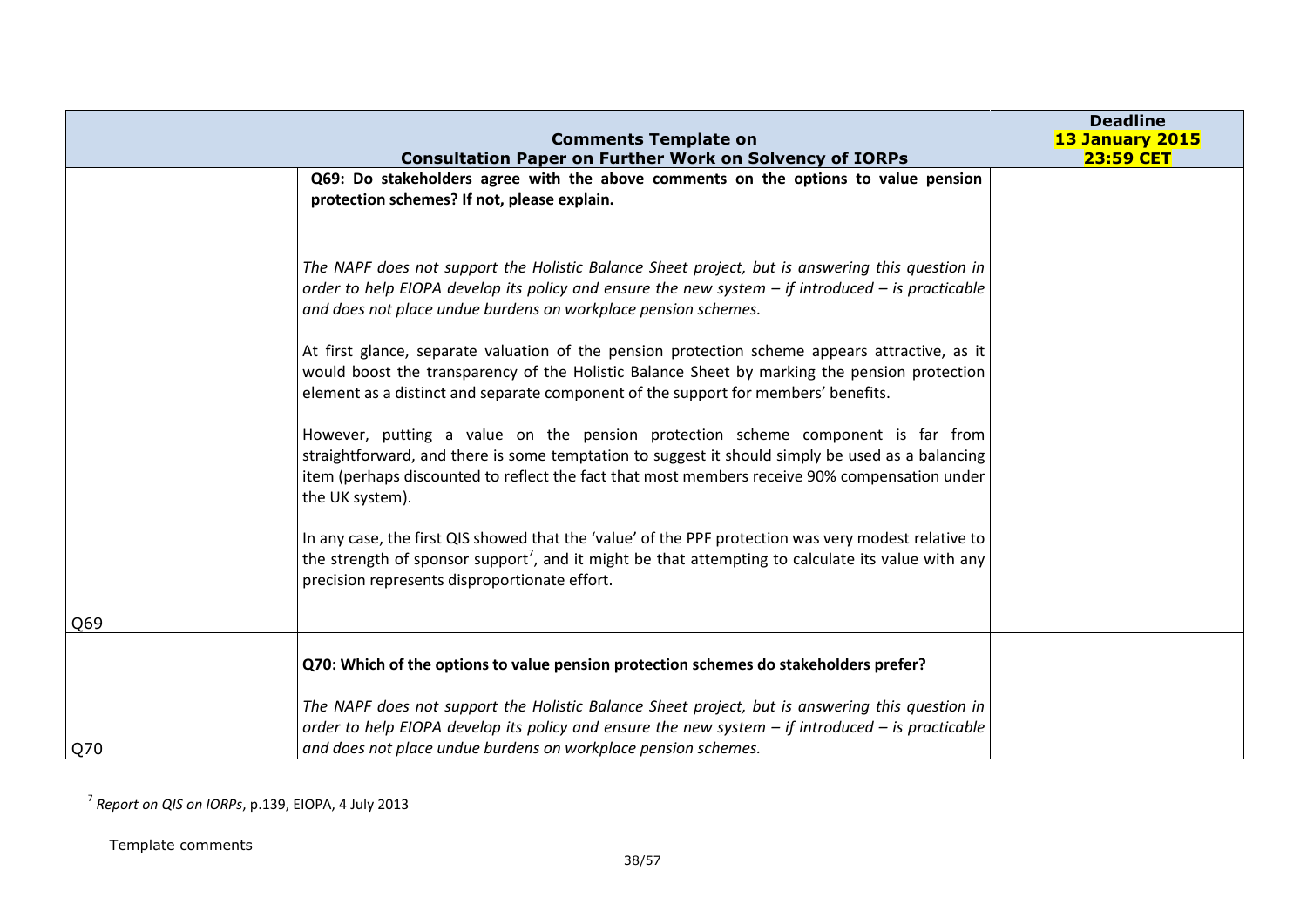| <b>Comments Template on</b><br><b>Consultation Paper on Further Work on Solvency of IORPs</b>                                                                                                                                                                                                                                                                                                                                                                                                                                                                                | <b>Deadline</b><br>13 January 2015<br><b>23:59 CET</b> |
|------------------------------------------------------------------------------------------------------------------------------------------------------------------------------------------------------------------------------------------------------------------------------------------------------------------------------------------------------------------------------------------------------------------------------------------------------------------------------------------------------------------------------------------------------------------------------|--------------------------------------------------------|
| As explained in answer to Question 69, the first QIS showed that the 'value' of the PPF protection<br>in the UK was relatively modest relative to the strength of sponsor support, and it might be that<br>attempting to calculate its value with any precision represents disproportionate effort.                                                                                                                                                                                                                                                                          |                                                        |
| Q71: Do stakeholders think a pension protection scheme could in principle be considered a<br>balancing item on the holistic balance sheet, if considered as a separate asset on the holistic<br>balance sheet?                                                                                                                                                                                                                                                                                                                                                               |                                                        |
| The NAPF does not support the Holistic Balance Sheet project, but is answering this question in<br>order to help EIOPA develop its policy and ensure the new system $-$ if introduced $-$ is practicable<br>and does not place undue burdens on workplace pension schemes.                                                                                                                                                                                                                                                                                                   |                                                        |
| Yes, we believe that in principle there would be merit in treating a pension protection scheme as<br>a balancing item, depending on the level of protection offered and the security of the protection<br>scheme.                                                                                                                                                                                                                                                                                                                                                            |                                                        |
| However, EIOPA should note that it would be far from straightforward to use the PPF in the UK as<br>a balancing item, and EIOPA would need to give much more detailed consideration to how this<br>would be achieved in practice.                                                                                                                                                                                                                                                                                                                                            |                                                        |
| The first difficulty is that the PPF pays compensation that is lower than full IORP benefits,<br>although we note paragraph 4.4 of section 4.1.2. which says "There are several elements that<br>could, under specific circumstances, serve as a balancing item  a pension protection scheme that<br>covers 100% of benefits (or a pension protection scheme that covers <100% but the reduction in<br>benefits is accounted for in the valuation of the holistic balance sheet) and is valued separately<br>(from sponsor support) on the holistic balance sheet".<br>  Q71 |                                                        |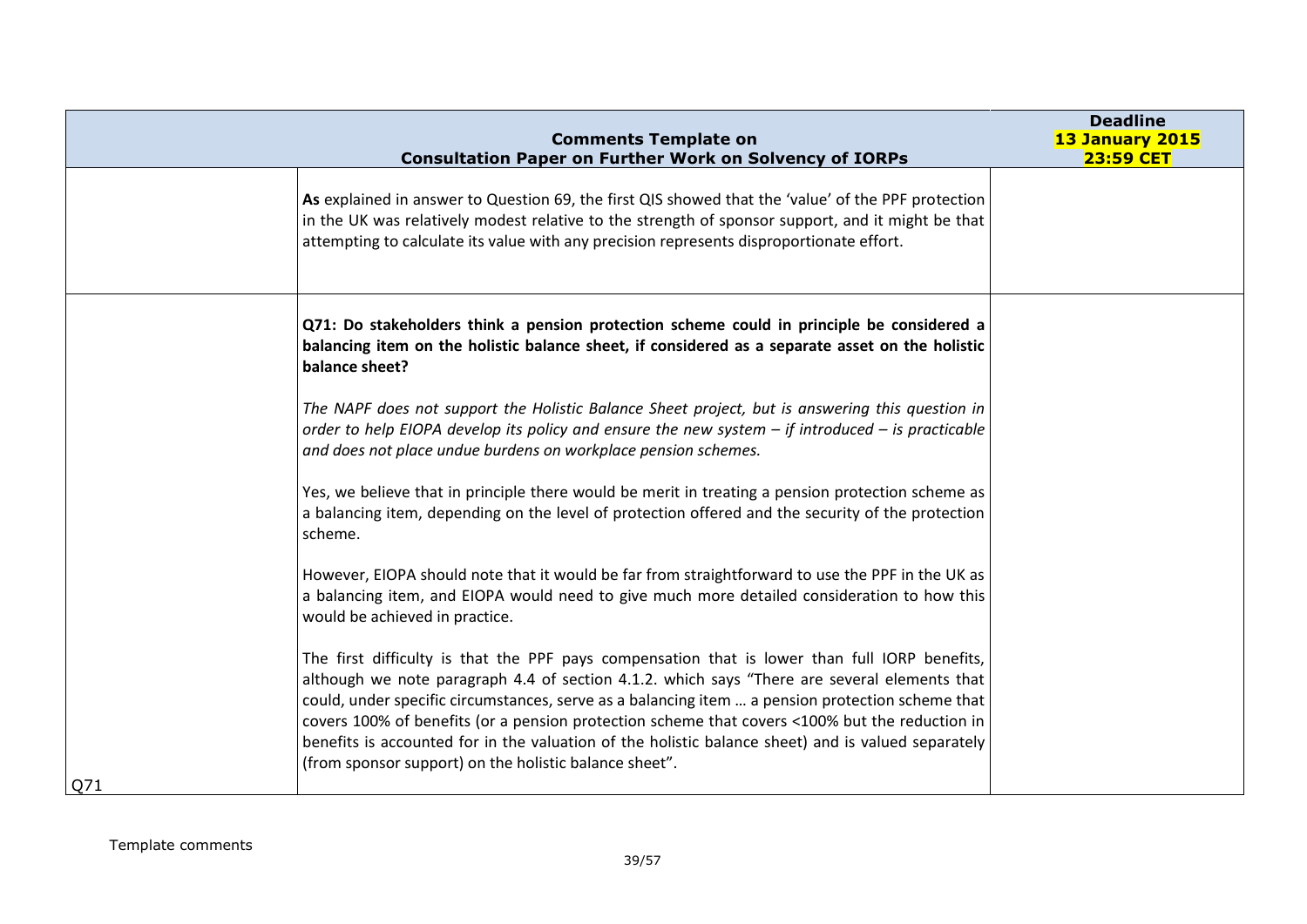|     | <b>Comments Template on</b><br><b>Consultation Paper on Further Work on Solvency of IORPs</b>                                                                                                                                                                                                                                                                                                                                                                                                                                                                                                                      | <b>Deadline</b><br>13 January 2015<br><b>23:59 CET</b> |
|-----|--------------------------------------------------------------------------------------------------------------------------------------------------------------------------------------------------------------------------------------------------------------------------------------------------------------------------------------------------------------------------------------------------------------------------------------------------------------------------------------------------------------------------------------------------------------------------------------------------------------------|--------------------------------------------------------|
|     | The second issue is that the PPF compensates members for lost pension rather than contributing<br>assets to the scheme, and trustees should not run their scheme in such a way that factors the<br>scheme's failure into the level of funds they require.                                                                                                                                                                                                                                                                                                                                                          |                                                        |
|     | The third challenge would be to work out how the reduction in benefits would be reflected in the<br>balance sheet. Would it, for example, serve as a reduction to the liabilities or would it be<br>earmarked in the asset valuation as a separate source of funding that would supplement the<br>coverage given by the protection scheme so as to ensure full liabilities were met?                                                                                                                                                                                                                               |                                                        |
|     | Q72: If it was decided to establish EU capital/funding requirements as part of pillar 1, would<br>there in the stakeholders' view be a role for the holistic balance sheet? Please explain why and,<br>if yes, what that role should be.                                                                                                                                                                                                                                                                                                                                                                           |                                                        |
|     | The NAPF does not support the Holistic Balance Sheet project, but is answering this question in<br>order to help EIOPA develop its policy and ensure the new system $-$ if introduced $-$ is practicable<br>and does not place undue burdens on workplace pension schemes.                                                                                                                                                                                                                                                                                                                                         |                                                        |
|     | The NAPF would strongly oppose the introduction of EU-level capital requirements for pension<br>schemes.                                                                                                                                                                                                                                                                                                                                                                                                                                                                                                           |                                                        |
| Q72 | EIOPA's own Quantitative Impact Study <sup>8</sup> demonstrated that the original Holistic Balance Sheet<br>proposal would (on the benchmark scenario) have increased the deficits of UK defined benefit<br>schemes by €176 billion (c.£150 billion) even after allowance had been made for the additional<br>support provided by sponsors and the Pension Protection Fund. This would have overstated the<br>extent of DB deficits in the UK, principally through the use of an unnecessarily exacting discount<br>rate regime and the inclusion of a solvency capital requirement. This would be highly damaging |                                                        |

 8 *Report on QIS on IORPS,* EIOPA, 4 July 2013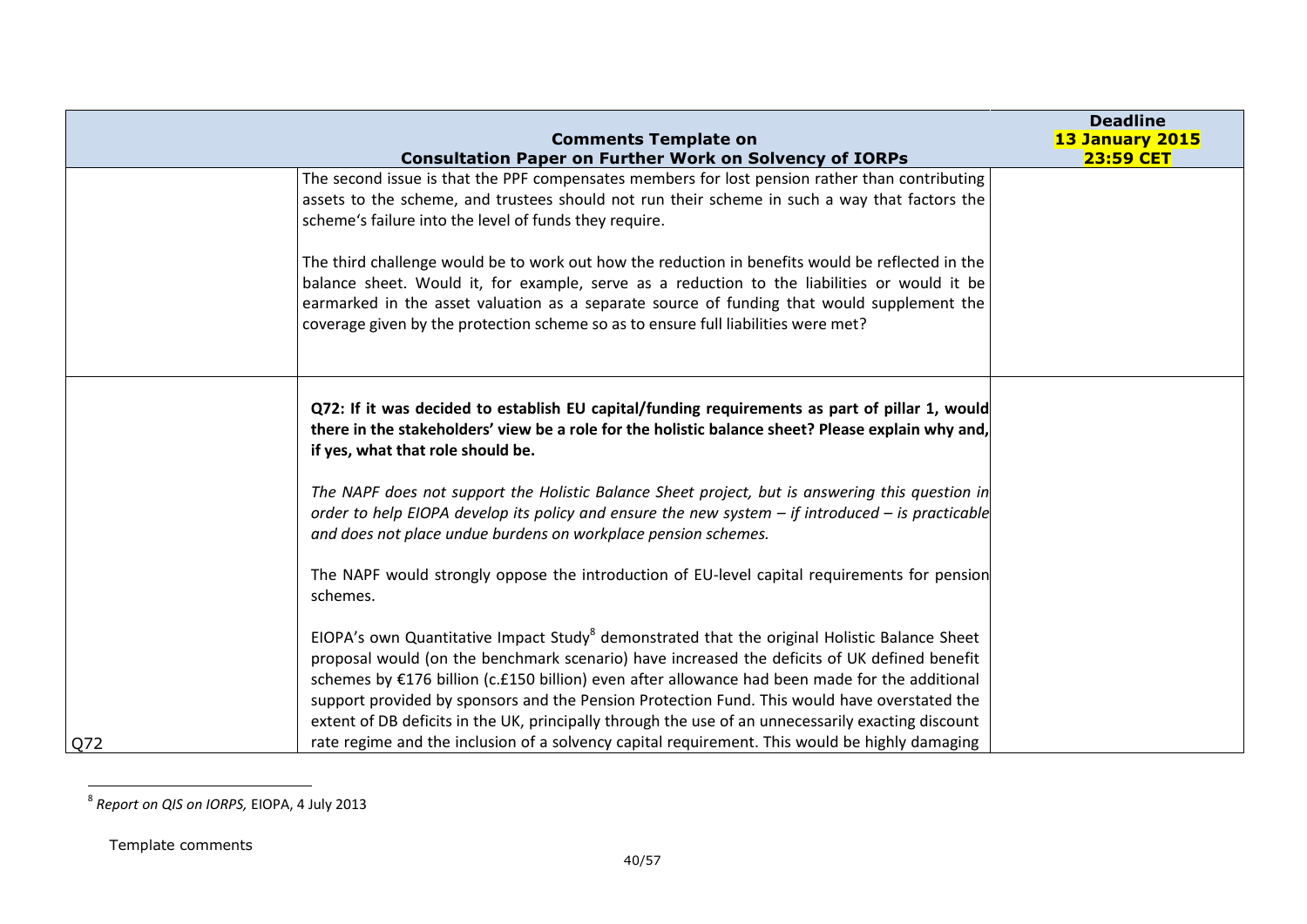|     | <b>Comments Template on</b>                                                                                                                                                                                                                                                                                                                                                                                                                                                                                                                                                                                                                                                                                                                                                                                                                                                                                                                                                                                                                                                             | <b>Deadline</b><br>13 January 2015 |
|-----|-----------------------------------------------------------------------------------------------------------------------------------------------------------------------------------------------------------------------------------------------------------------------------------------------------------------------------------------------------------------------------------------------------------------------------------------------------------------------------------------------------------------------------------------------------------------------------------------------------------------------------------------------------------------------------------------------------------------------------------------------------------------------------------------------------------------------------------------------------------------------------------------------------------------------------------------------------------------------------------------------------------------------------------------------------------------------------------------|------------------------------------|
|     | <b>Consultation Paper on Further Work on Solvency of IORPs</b>                                                                                                                                                                                                                                                                                                                                                                                                                                                                                                                                                                                                                                                                                                                                                                                                                                                                                                                                                                                                                          | <b>23:59 CET</b>                   |
|     | to the sustainability of DB schemes and would very likely force the closure of the remaining 14<br>per cent of schemes still open to new members and the complete closure of many of the 50 per<br>cent still open to further accrual by existing members. <sup>9</sup>                                                                                                                                                                                                                                                                                                                                                                                                                                                                                                                                                                                                                                                                                                                                                                                                                 |                                    |
|     | The NAPF is also concerned that the HBS proposal is set against a very diverse set of 28 different<br>national pension systems. Although the present consultation goes much further than previous<br>proposals in terms of allowing flexible implementation by national supervisors, this important<br>(and welcome) change undermines the purpose of the whole project, which was originally<br>intended to allow greater comparability of pension schemes across Europe through a more<br>harmonised regulatory system. If pensions regulation is to be determined at national level (as the<br>NAPF thinks it should – and it is a Member State competence), then there can be no justification<br>for an EU-wide Holistic Balance Sheet system.<br>The European Central Bank has warned that a HBS-based regulatory regime could undermine<br>investment in growth assets and push more investment towards low-risk bonds <sup>10</sup> . This is a<br>significant critique, directly relevant to Europe's economic future, and the NAPF urges EIOPA to<br>take careful note of it. |                                    |
|     | Q73: Do stakeholders believe that the holistic balance sheet should be used as a risk                                                                                                                                                                                                                                                                                                                                                                                                                                                                                                                                                                                                                                                                                                                                                                                                                                                                                                                                                                                                   |                                    |
|     | management tool as part of pillar 2 requirements? Please explain.                                                                                                                                                                                                                                                                                                                                                                                                                                                                                                                                                                                                                                                                                                                                                                                                                                                                                                                                                                                                                       |                                    |
|     | The NAPF does not support the Holistic Balance Sheet project, but is answering this question in<br>order to help EIOPA develop its policy and ensure the new system $-$ if introduced $-$ is practicable<br>and does not place undue burdens on workplace pension schemes.                                                                                                                                                                                                                                                                                                                                                                                                                                                                                                                                                                                                                                                                                                                                                                                                              |                                    |
| Q73 | If EIOPA and the European Commission were to insist on pressing ahead with the Holistic Balance<br>Sheet, then the best option would be use as a risk management tool.                                                                                                                                                                                                                                                                                                                                                                                                                                                                                                                                                                                                                                                                                                                                                                                                                                                                                                                  |                                    |

9 DB scheme figures from NAPF *Annual Survey 2014*

<sup>10</sup> The impact of regulating occupational pensions in Europe on investment and financial stability, ECB Occasional Paper no.154, July 2014

Template comments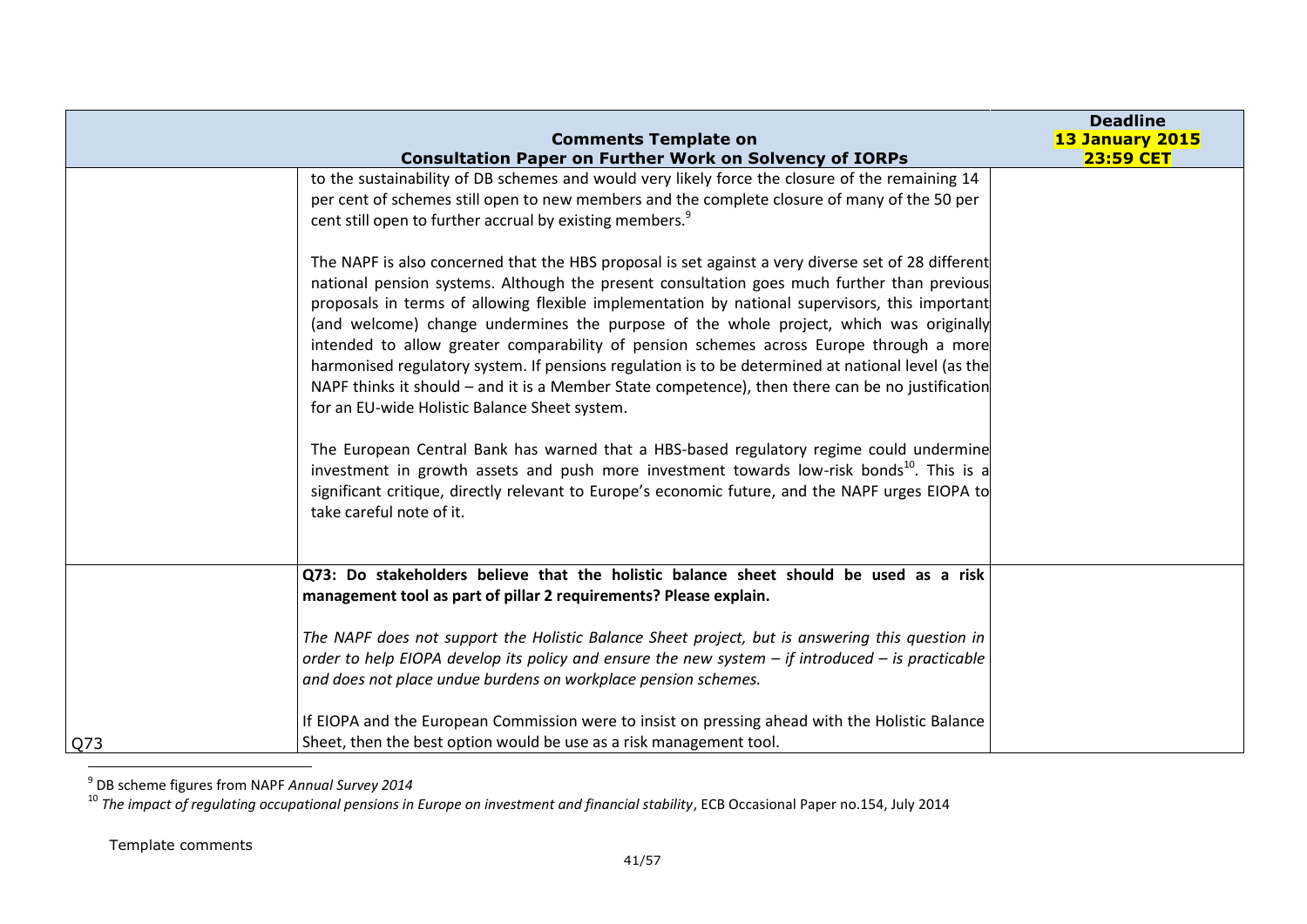|     | <b>Comments Template on</b>                                                                                                                                                                                                                                                                                                          | <b>Deadline</b><br>13 January 2015 |
|-----|--------------------------------------------------------------------------------------------------------------------------------------------------------------------------------------------------------------------------------------------------------------------------------------------------------------------------------------|------------------------------------|
|     | <b>Consultation Paper on Further Work on Solvency of IORPs</b>                                                                                                                                                                                                                                                                       | <b>23:59 CET</b>                   |
|     | EIOPA should note, however, that the proposed new IORP Directive, which is currently in co-<br>decision, includes a new Risk Evaluation for Pensions report which appears to duplicate much of<br>what would be achieved by using the HBS as a Pillar II tool - ie better management of risks. There<br>is clearly no need for both. |                                    |
|     | Q74: Do stakeholders agree that the outcomes of a pillar 2 assessment should be publicly<br>disclosed as part of pillar 3 requirements?                                                                                                                                                                                              |                                    |
|     | The NAPF does not support the Holistic Balance Sheet project, but is answering this question in<br>order to help EIOPA develop its policy and ensure the new system $-$ if introduced $-$ is practicable<br>and does not place undue burdens on workplace pension schemes.                                                           |                                    |
|     | The NAPF is in favour of transparency. Putting information about the pension scheme into the<br>public domain helps investors to make well-informed decisions and allows all interested parties,<br>including the sponsor itself, to comment.                                                                                        |                                    |
| Q74 |                                                                                                                                                                                                                                                                                                                                      |                                    |
|     | Q75: Do stakeholders agree that competent authorities should be empowered to take<br>supervisory action based on the pillar 2 assessment of the holistic balance sheet? Please explain<br>and, if yes, what action?                                                                                                                  |                                    |
|     | The NAPF does not support the Holistic Balance Sheet project, but is answering this question in<br>order to help EIOPA develop its policy and ensure the new system $-$ if introduced $-$ is practicable<br>and does not place undue burdens on workplace pension schemes.                                                           |                                    |
| Q75 | As argued in previous answers, the NAPF sees no need for the Holistic Balance Sheet, not least<br>because it would duplicate the new risk monitoring requirements set out in the proposed Risk<br>Evaluation for Pensions report in the revised IORP Directive.                                                                      |                                    |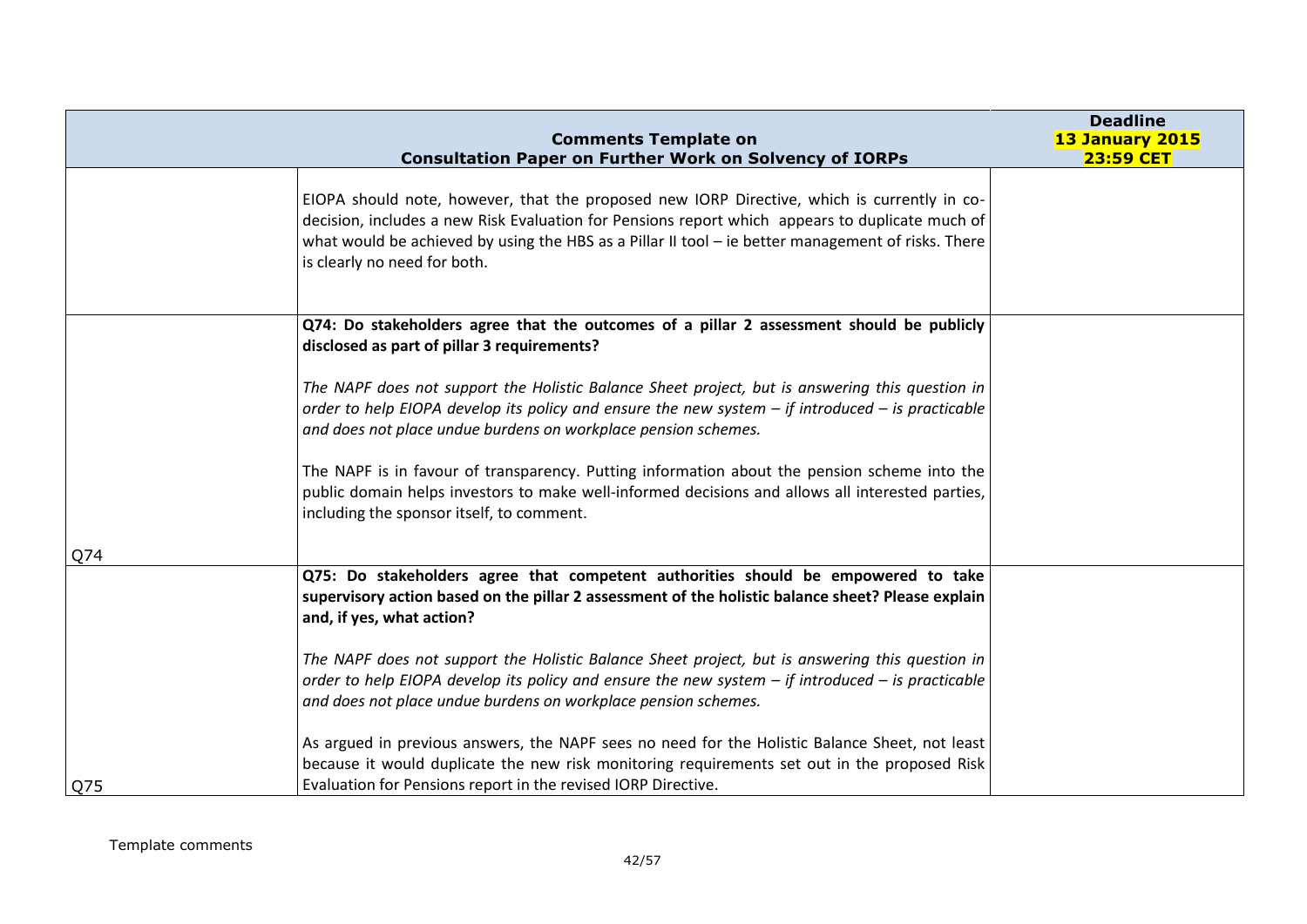|     | <b>Comments Template on</b><br><b>Consultation Paper on Further Work on Solvency of IORPs</b>                                                                                                                                                                                                         | <b>Deadline</b><br>13 January 2015<br><b>23:59 CET</b> |
|-----|-------------------------------------------------------------------------------------------------------------------------------------------------------------------------------------------------------------------------------------------------------------------------------------------------------|--------------------------------------------------------|
|     |                                                                                                                                                                                                                                                                                                       |                                                        |
|     | Q76: Which of the two options for recognising non-legally enforceable sponsor support do<br>stakeholders support? Please explain why you support this option.                                                                                                                                         |                                                        |
|     | The NAPF does not support the Holistic Balance Sheet project, but is answering this question in<br>order to help EIOPA develop its policy and ensure the new system $-$ if introduced $-$ is practicable<br>and does not place undue burdens on workplace pension schemes.                            |                                                        |
|     | The NAPF would not support the inclusion of non-legally-enforceable sponsor support, as this<br>would risk giving an inflated view of the support for the scheme.                                                                                                                                     |                                                        |
| Q76 |                                                                                                                                                                                                                                                                                                       |                                                        |
|     | Q.77: Which of the two options for recognising pension protection schemes do stakeholders<br>support? Please explain why you support this option.                                                                                                                                                     |                                                        |
|     | The NAPF does not support the Holistic Balance Sheet project, but is answering this question in<br>order to help EIOPA develop its policy and ensure the new system $-$ if introduced $-$ is practicable<br>and does not place undue burdens on workplace pension schemes.                            |                                                        |
|     | The NAPF would prefer the first option, since including the pension protection scheme as a<br>separate asset in its own right is more transparent than using it as an adjustment to the credit risk<br>of the sponsoring employer.                                                                    |                                                        |
| Q77 |                                                                                                                                                                                                                                                                                                       |                                                        |
| Q78 | Q78: Do stakeholders agree that pure discretionary benefits should not be included on an<br>IORP's pillar 1 balance sheet, as these do not represent a part of the benefit promise that<br>needs to be protected by quantitative requirements? If not, what alternative options would<br>you suggest? |                                                        |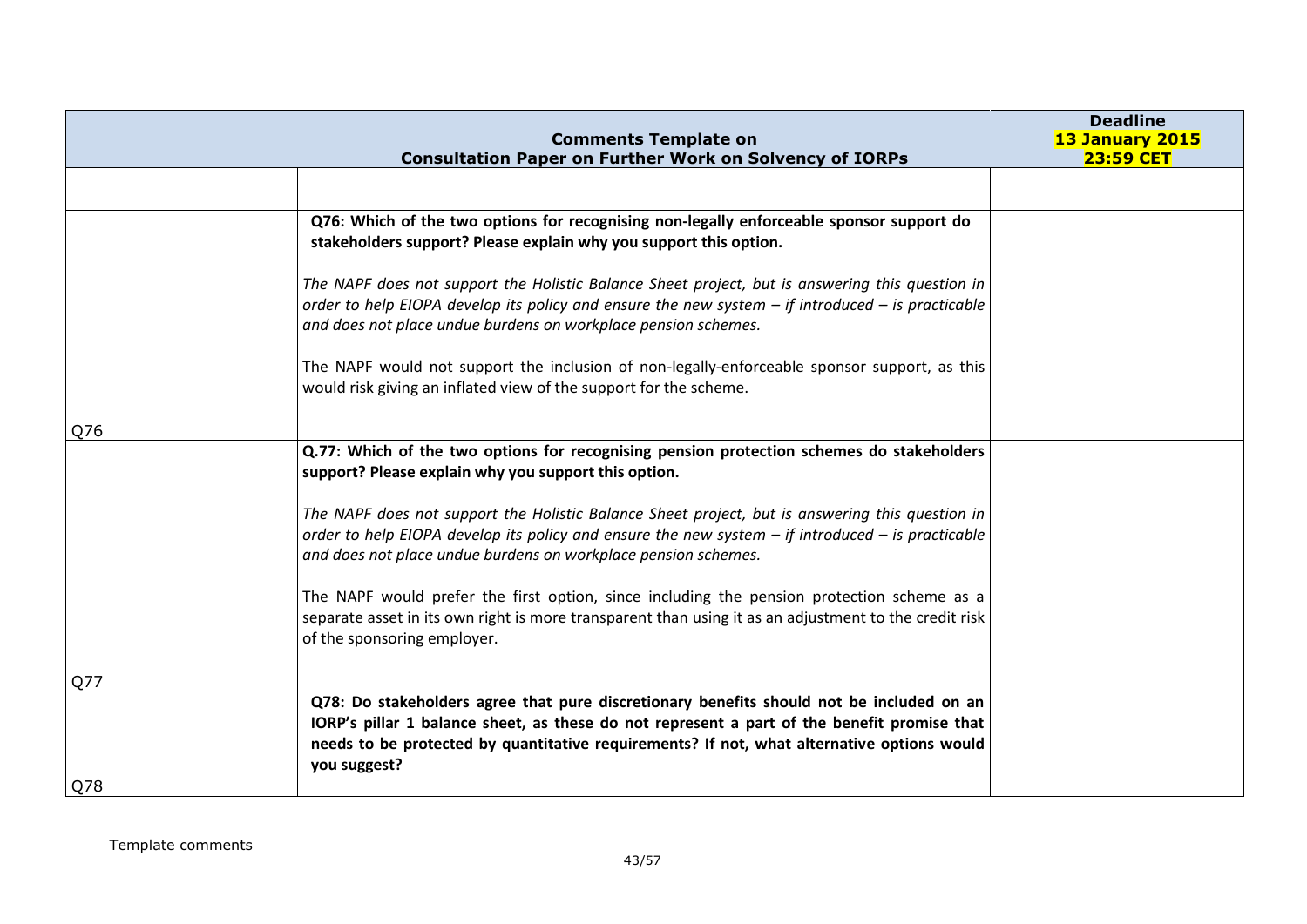|     |                                                                                                                                                                                                                                                                                                                                                                                                                                                                                                                                                                                           | <b>Deadline</b>                     |
|-----|-------------------------------------------------------------------------------------------------------------------------------------------------------------------------------------------------------------------------------------------------------------------------------------------------------------------------------------------------------------------------------------------------------------------------------------------------------------------------------------------------------------------------------------------------------------------------------------------|-------------------------------------|
|     | <b>Comments Template on</b><br><b>Consultation Paper on Further Work on Solvency of IORPs</b>                                                                                                                                                                                                                                                                                                                                                                                                                                                                                             | 13 January 2015<br><b>23:59 CET</b> |
|     | The NAPF does not support the Holistic Balance Sheet project, but is answering this question in<br>order to help EIOPA develop its policy and ensure the new system $-$ if introduced $-$ is practicable<br>and does not place undue burdens on workplace pension schemes.<br>The NAPF would agree with this approach.                                                                                                                                                                                                                                                                    |                                     |
|     | Q79: Which of the three options for recognising mixed benefits do stakeholders support? Please<br>explain why you support this option.                                                                                                                                                                                                                                                                                                                                                                                                                                                    |                                     |
|     | The NAPF does not support the Holistic Balance Sheet project, but is answering this question in<br>order to help EIOPA develop its policy and ensure the new system $-$ if introduced $-$ is practicable<br>and does not place undue burdens on workplace pension schemes.<br>The NAPF would favour option $3$ – allowing country-specific decisions on the treatment of mixed<br>benefits.<br>This option would be consistent with the NAPF's general approach, which is to take full account of<br>the specific circumstances of each Member State's pensions system wherever possible. |                                     |
| Q79 | Q80: Which of the three options for recognising benefit reduction mechanisms do stakeholders<br>support? Please explain why you support this option.                                                                                                                                                                                                                                                                                                                                                                                                                                      |                                     |
|     | The NAPF does not support the Holistic Balance Sheet project, but is answering this question in<br>order to help EIOPA develop its policy and ensure the new system $-$ if introduced $-$ is practicable<br>and does not place undue burdens on workplace pension schemes.                                                                                                                                                                                                                                                                                                                |                                     |
| Q80 | The NAPF's view is that the existence of the Pension Protection Fund (including the benefit                                                                                                                                                                                                                                                                                                                                                                                                                                                                                               |                                     |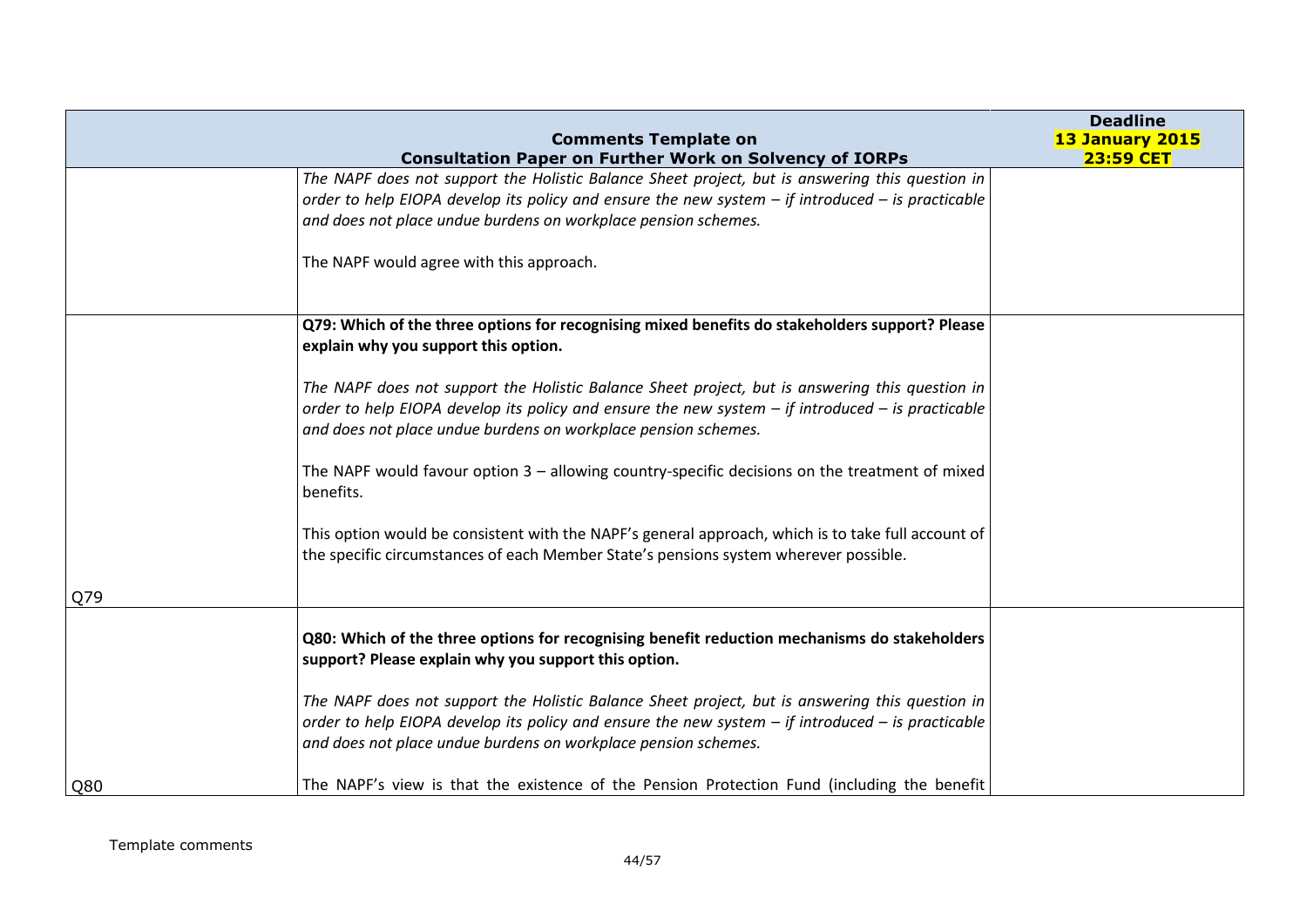|     |                                                                                                                                                                                                                                                                                                                                                                                    | <b>Deadline</b>                            |
|-----|------------------------------------------------------------------------------------------------------------------------------------------------------------------------------------------------------------------------------------------------------------------------------------------------------------------------------------------------------------------------------------|--------------------------------------------|
|     | <b>Comments Template on</b>                                                                                                                                                                                                                                                                                                                                                        | <b>13 January 2015</b><br><b>23:59 CET</b> |
|     | <b>Consultation Paper on Further Work on Solvency of IORPs</b><br>reductions that it entails) should be recognised in the Holistic Balance Sheet in some way. This<br>could be achieved either through a specific PPF component in the HBS, or by recognising the value<br>of benefit reductions in the calculation of technical provisions.                                       |                                            |
|     | Q81: Are there any additional options that stakeholders believe should be considered?                                                                                                                                                                                                                                                                                              |                                            |
|     | None.                                                                                                                                                                                                                                                                                                                                                                              |                                            |
| Q81 |                                                                                                                                                                                                                                                                                                                                                                                    |                                            |
|     | Q82: Do stakeholders agree that off-balance capital instruments should always be eligible to<br>cover the SCR? If not, what alternative options would you suggest?                                                                                                                                                                                                                 |                                            |
|     | The NAPF does not support the Holistic Balance Sheet project, but is answering this question in<br>order to help EIOPA develop its policy and ensure the new system $-$ if introduced $-$ is practicable<br>and does not place undue burdens on workplace pension schemes.                                                                                                         |                                            |
|     | Off-balance sheet instruments, such as contingent assets, have a material effect on the sponsor's<br>contributions and on the strength of the sponsor covenant, and should logically be reflected in<br>the HBS. They would normally be used to cover technical provisions, but, if not, they could instead<br>be used to cover the SCR under the Holistic Balance Sheet approach. |                                            |
| Q82 |                                                                                                                                                                                                                                                                                                                                                                                    |                                            |
|     | Q83: Do stakeholders agree that surplus funds should always be recognised on an IORP's<br>balance sheet and could always be used to cover capital requirements? If not, how would you<br>suggest to treat surplus funds in this respect?                                                                                                                                           |                                            |
| Q83 | The NAPF does not support the Holistic Balance Sheet project, but is answering this question in<br>order to help EIOPA develop its policy and ensure the new system $-$ if introduced $-$ is practicable<br>and does not place undue burdens on workplace pension schemes.                                                                                                         |                                            |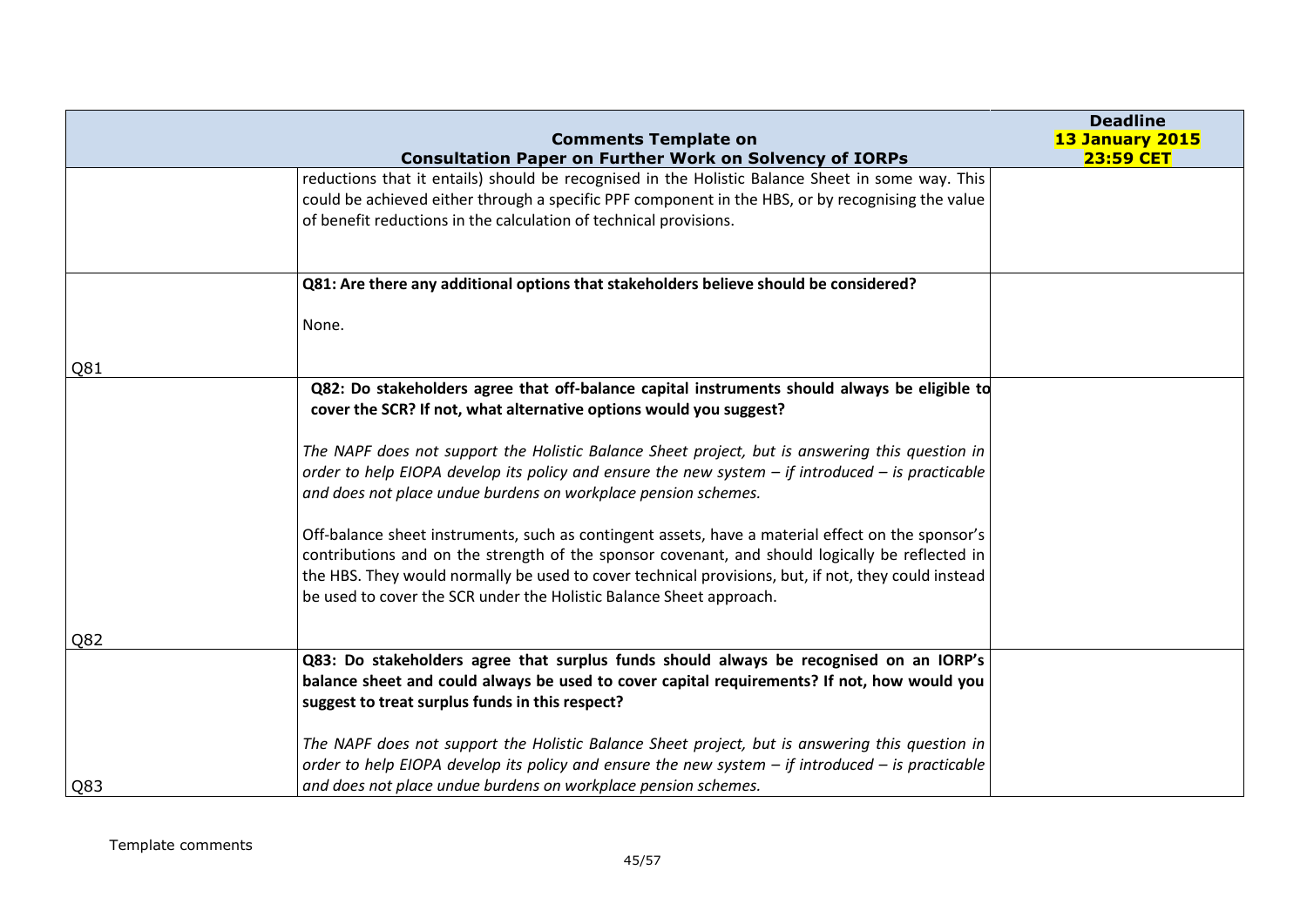|            | <b>Comments Template on</b><br><b>Consultation Paper on Further Work on Solvency of IORPs</b>                                                                                                                                                                                                                                                                                                                                                                                                            | <b>Deadline</b><br>13 January 2015<br><b>23:59 CET</b> |
|------------|----------------------------------------------------------------------------------------------------------------------------------------------------------------------------------------------------------------------------------------------------------------------------------------------------------------------------------------------------------------------------------------------------------------------------------------------------------------------------------------------------------|--------------------------------------------------------|
|            | Yes, surplus funds should be included in the HBS.                                                                                                                                                                                                                                                                                                                                                                                                                                                        |                                                        |
|            | Q84: Do stakeholders agree that subordinated loans should always be recognised on an IORP's<br>balance sheet and could, bar possible future decisions to introduce restrictions, be used to<br>cover capital requirements? If not, how would you suggest to treat subordinated loans in this<br>respect?<br>No answer                                                                                                                                                                                    |                                                        |
| <b>Q84</b> |                                                                                                                                                                                                                                                                                                                                                                                                                                                                                                          |                                                        |
|            | Q85: In the stakeholders' view should the minimum requirement for the level of liabilities to be<br>covered with financial assets be based on the Level A technical provisions or the Level B best<br>estimate of technical provisions? Please explain.                                                                                                                                                                                                                                                  |                                                        |
|            | The NAPF does not support the Holistic Balance Sheet project, but is answering this question in<br>order to help EIOPA develop its policy and ensure the new system $-$ if introduced $-$ is practicable<br>and does not place undue burdens on workplace pension schemes.                                                                                                                                                                                                                               |                                                        |
|            | The NAPF supports the use of Level B $-$ for many of the reasons identified in the consultation<br>paper.                                                                                                                                                                                                                                                                                                                                                                                                |                                                        |
|            | First, the use of a discount rate based on expected return on assets encourages investment in<br>long-term assets (since IORPs like to match their assets to their liabilities). Obviously this approach<br>involves a degree of risk, but this is managed by ensuring the discount rate and assumptions<br>involved in valuation are agreed between the trustees and sponsoring employer (taking account<br>of the views of their advisers) and are also subject to approval by the Pensions Regulator. |                                                        |
| Q85        | Second, this is the approach taken by the current IORP Directive, so disruption would be minimal.                                                                                                                                                                                                                                                                                                                                                                                                        |                                                        |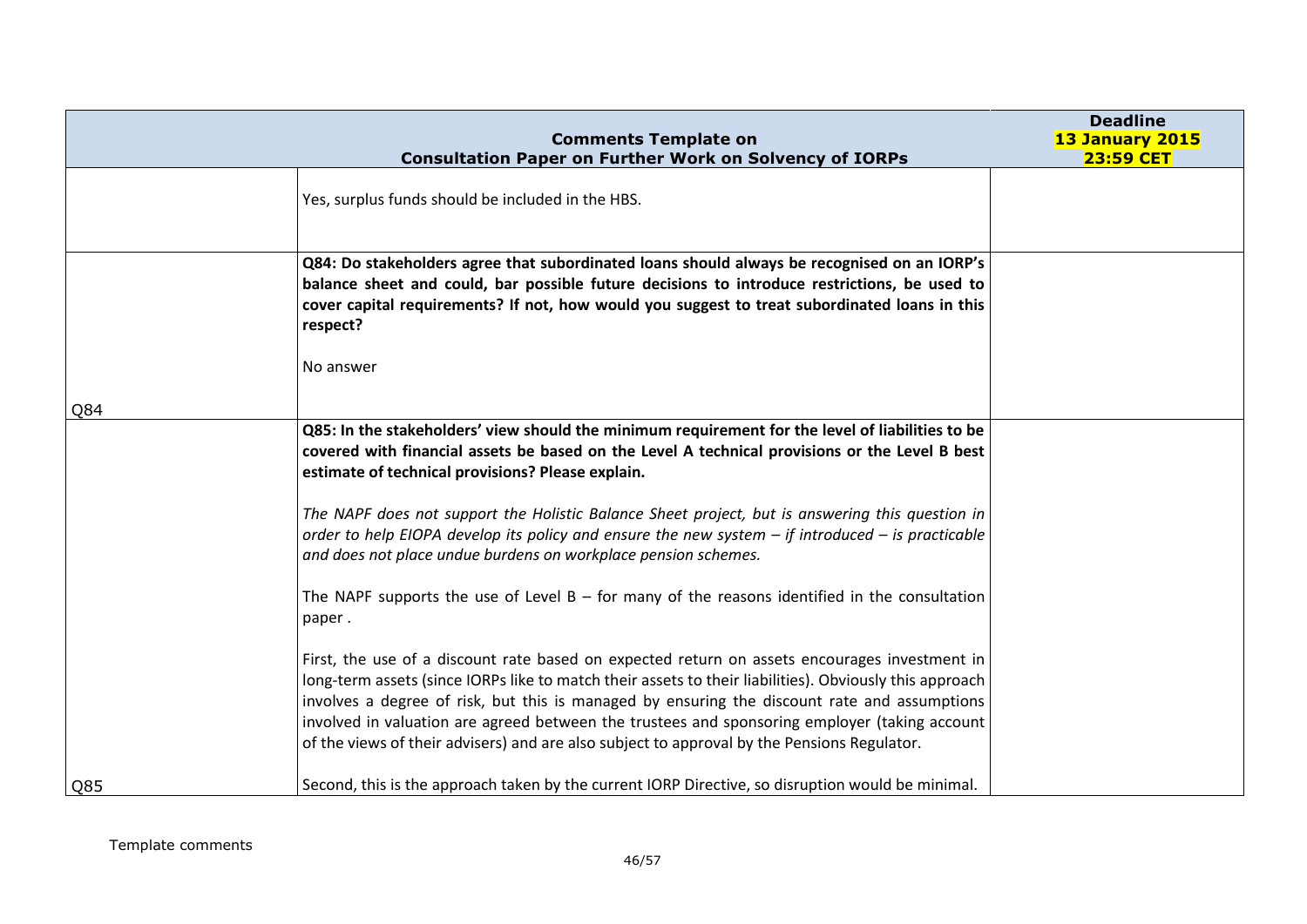|     | <b>Comments Template on</b><br><b>Consultation Paper on Further Work on Solvency of IORPs</b>                                                                                                                                                                                                                                         | <b>Deadline</b><br>13 January 2015<br><b>23:59 CET</b> |
|-----|---------------------------------------------------------------------------------------------------------------------------------------------------------------------------------------------------------------------------------------------------------------------------------------------------------------------------------------|--------------------------------------------------------|
|     |                                                                                                                                                                                                                                                                                                                                       |                                                        |
|     | Q86: If the Level B best estimate were to be used, in the stakeholders' view should it apply to all<br>IORPs or should its use be restricted to IORPs which dispose of certain security and adjustment<br>mechanisms, be subject to prior approval of the national supervisor or applied as a member<br>state option? Please explain. |                                                        |
|     | The NAPF does not support the Holistic Balance Sheet project, but is answering this question in<br>order to help EIOPA develop its policy and ensure the new system $-$ if introduced $-$ is practicable<br>and does not place undue burdens on workplace pension schemes.                                                            |                                                        |
|     | The NAPF would expect the assumptions used to calculate liabilities, including the discount rate,<br>to be subject to approval by the national regulator.                                                                                                                                                                             |                                                        |
| Q86 |                                                                                                                                                                                                                                                                                                                                       |                                                        |
|     | Q87: In the stakeholders' view should the level of technical provisions that needs to be covered<br>with assets (incl. security mechanisms), and that potentially serves as a basis for the SCR, be<br>based on Level A technical provisions or on the Level B best estimate of technical provisions?<br>Please explain.              |                                                        |
|     | The NAPF does not support the Holistic Balance Sheet project, but is answering this question in<br>order to help EIOPA develop its policy and ensure the new system $-$ if introduced $-$ is practicable<br>and does not place undue burdens on workplace pension schemes.                                                            |                                                        |
|     | No answer                                                                                                                                                                                                                                                                                                                             |                                                        |
| Q87 | Q88: If the Level B best estimate were to be used, in the stakeholders' view should its use be                                                                                                                                                                                                                                        |                                                        |
| Q88 | restricted to IORPs which dispose of certain security and adjustment mechanisms, be subject to                                                                                                                                                                                                                                        |                                                        |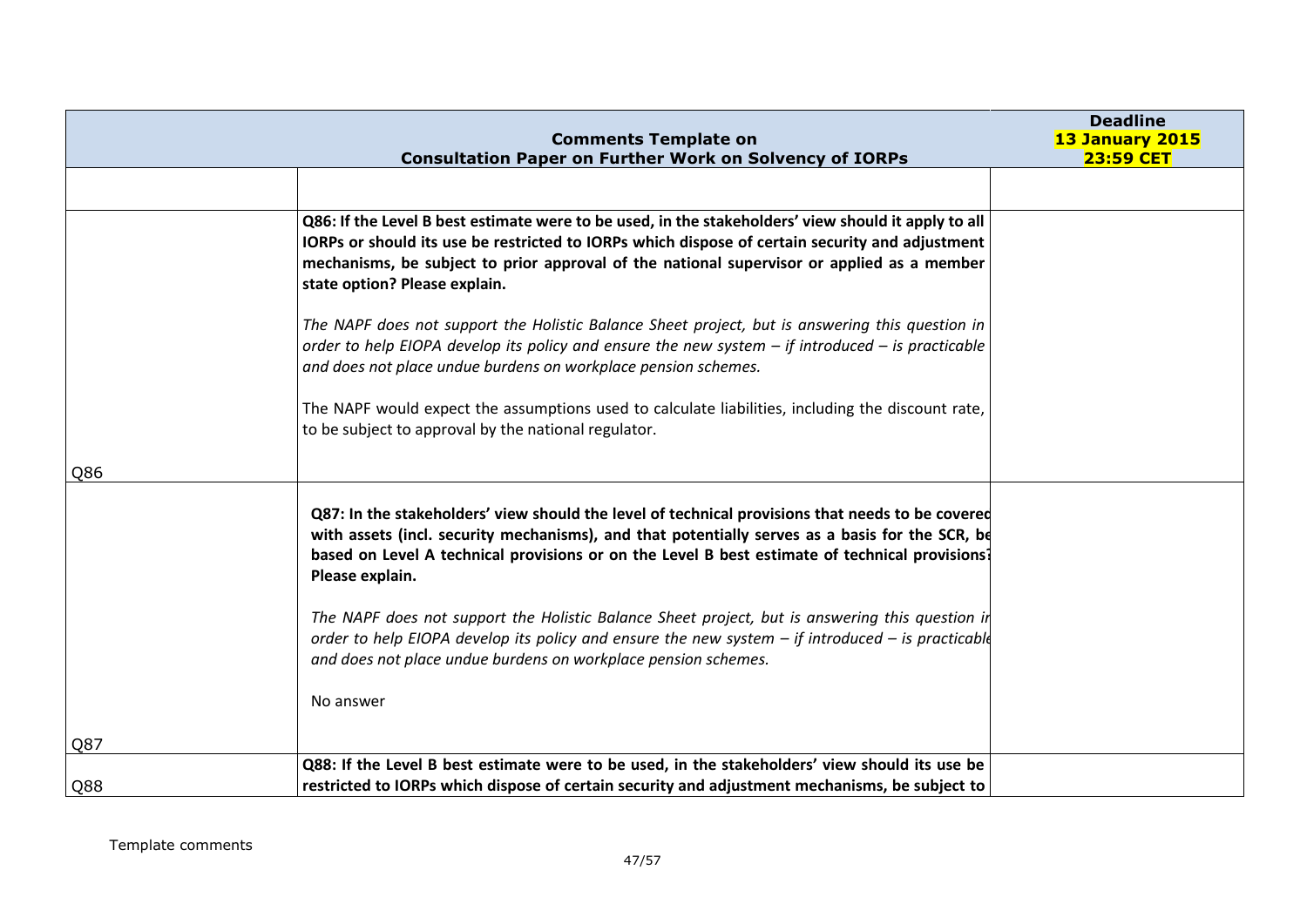|     | <b>Comments Template on</b>                                                                                                                                                                                                                                                | <b>Deadline</b><br><b>13 January 2015</b><br><b>23:59 CET</b> |
|-----|----------------------------------------------------------------------------------------------------------------------------------------------------------------------------------------------------------------------------------------------------------------------------|---------------------------------------------------------------|
|     | <b>Consultation Paper on Further Work on Solvency of IORPs</b><br>prior approval of the national supervisor or applied as a member state option? Please explain.                                                                                                           |                                                               |
|     |                                                                                                                                                                                                                                                                            |                                                               |
|     | The NAPF does not support the Holistic Balance Sheet project, but is answering this question in                                                                                                                                                                            |                                                               |
|     | order to help EIOPA develop its policy and ensure the new system $-$ if introduced $-$ is practicable                                                                                                                                                                      |                                                               |
|     | and does not place undue burdens on workplace pension schemes.                                                                                                                                                                                                             |                                                               |
|     | No answer                                                                                                                                                                                                                                                                  |                                                               |
|     | Q89: Do stakeholders believe it would be a sensible approach for member states to specify<br>additional requirements regarding the funding with (financial) assets through national social                                                                                 |                                                               |
|     | and labour law, instead of through national prudential regimes? Please explain.                                                                                                                                                                                            |                                                               |
|     | The NAPF does not support the Holistic Balance Sheet project, but is answering this question in<br>order to help EIOPA develop its policy and ensure the new system $-$ if introduced $-$ is practicable<br>and does not place undue burdens on workplace pension schemes. |                                                               |
|     | Additional funding requirements are not commonly used in the UK, where just a small number of<br>schemes have secondary funding objectives.                                                                                                                                |                                                               |
|     | The NAPF would prefer using national prudential rules, rather than social and labour law, as the<br>basis of pension scheme funding, as this is the approach to which UK schemes are accustomed -<br>hence minimum disruption.                                             |                                                               |
| Q89 |                                                                                                                                                                                                                                                                            |                                                               |
|     | Q90: Do stakeholders believe that there is scope for harmonising the recovery period regarding<br>the level of technical provisions to be covered with financial assets on the EU level? Please<br>explain.                                                                |                                                               |
| Q90 | The NAPF does not support the Holistic Balance Sheet project, but is answering this question in                                                                                                                                                                            |                                                               |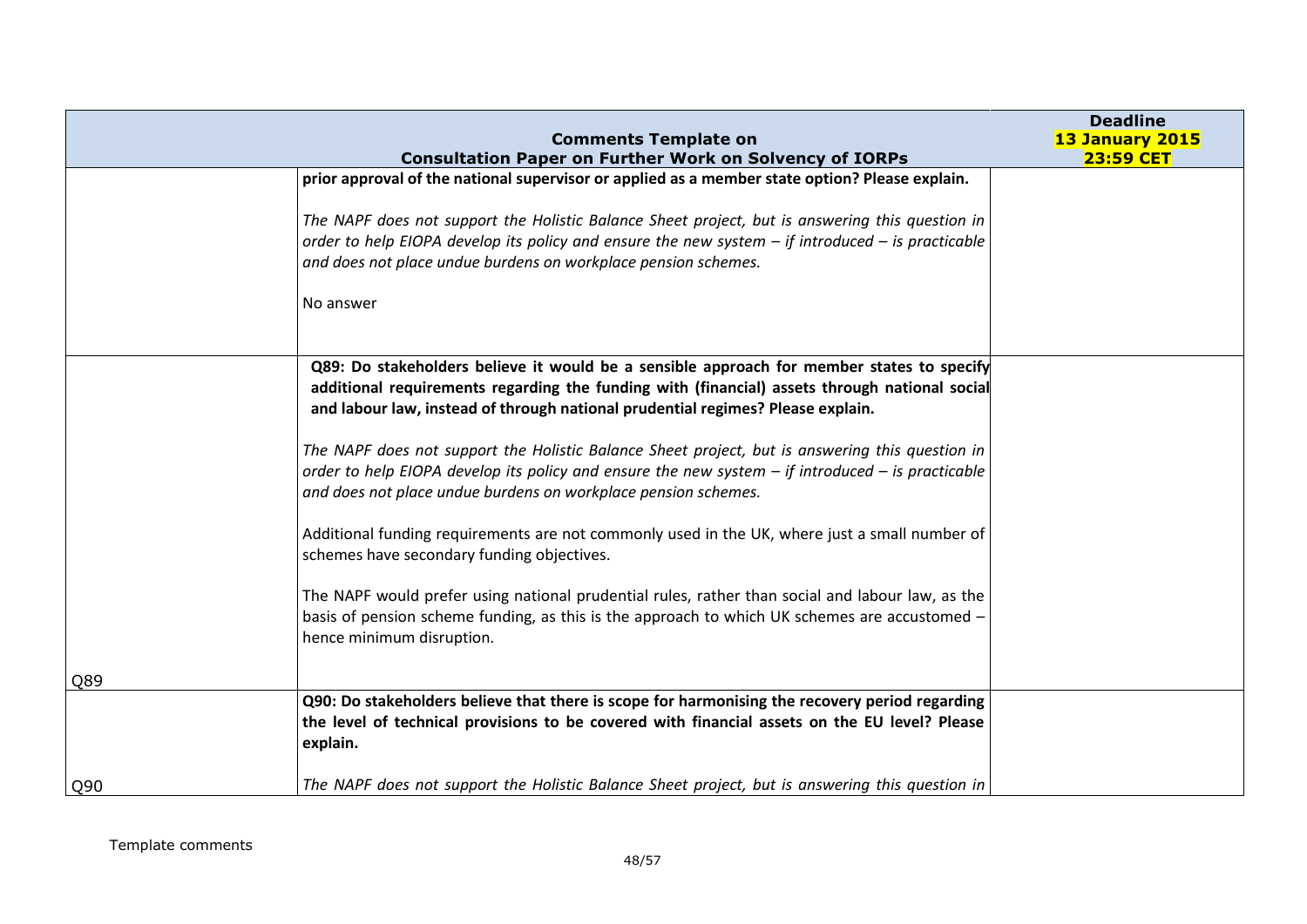|     | <b>Comments Template on</b>                                                                                                                                                                                                                                                 | <b>Deadline</b><br>13 January 2015 |
|-----|-----------------------------------------------------------------------------------------------------------------------------------------------------------------------------------------------------------------------------------------------------------------------------|------------------------------------|
|     | <b>Consultation Paper on Further Work on Solvency of IORPs</b>                                                                                                                                                                                                              | <b>23:59 CET</b>                   |
|     | order to help EIOPA develop its policy and ensure the new system $-$ if introduced $-$ is practicable<br>and does not place undue burdens on workplace pension schemes.                                                                                                     |                                    |
|     | No. Harmonised recovery periods do not make sense when there are such major differences<br>between and within national pension systems.                                                                                                                                     |                                    |
|     | In the Netherlands, for example, the ability to reduce benefits provides the principal safety valve<br>for IORPS under financial presure. In the UK, scheme-specific recovery periods are the primary<br>means of allowing IORPs to ride out periods of difficulty.         |                                    |
|     | Q91: Do stakeholders think that the recovery period regarding the level of technical provisions<br>to be covered with financial assets should be short or cover an extensive period of time? Please<br>explain.                                                             |                                    |
|     | The NAPF does not support the Holistic Balance Sheet project, but is answering this question in<br>order to help EIOPA develop its policy and ensure the new system $-$ if introduced $-$ is practicable<br>and does not place undue burdens on workplace pension schemes.  |                                    |
|     | A flexible approach should be allowed, including approval by the national supervisor.                                                                                                                                                                                       |                                    |
| Q91 |                                                                                                                                                                                                                                                                             |                                    |
|     | Q92: In the stakeholders' view how long should the more extensive recovery period be and<br>should it be restricted to IORPs which dispose of certain security and adjustment mechanisms<br>and/or be subject to prior approval of the national supervisor? Please explain. |                                    |
|     | The NAPF does not support the Holistic Balance Sheet project, but is answering this question in<br>order to help EIOPA develop its policy and ensure the new system $-$ if introduced $-$ is practicable<br>and does not place undue burdens on workplace pension schemes.  |                                    |
| Q92 |                                                                                                                                                                                                                                                                             |                                    |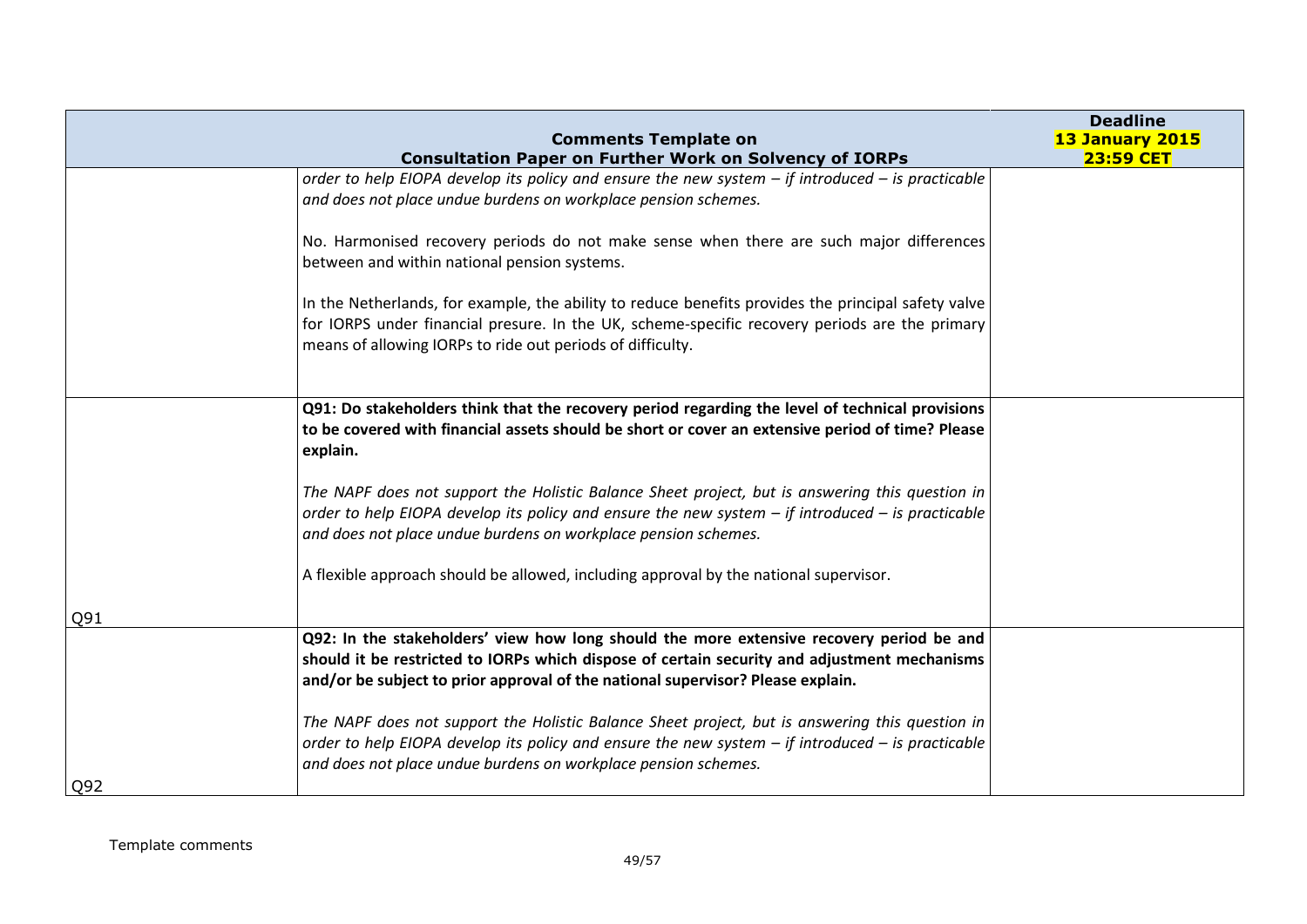|     | <b>Comments Template on</b>                                                                                                                                                                                                                                                                                                                | <b>Deadline</b><br><b>13 January 2015</b> |
|-----|--------------------------------------------------------------------------------------------------------------------------------------------------------------------------------------------------------------------------------------------------------------------------------------------------------------------------------------------|-------------------------------------------|
|     | <b>Consultation Paper on Further Work on Solvency of IORPs</b>                                                                                                                                                                                                                                                                             | <b>23:59 CET</b>                          |
|     | Regulatory approval for recovery plans is essential in order to ensure members' benefits are well<br>protected.                                                                                                                                                                                                                            |                                           |
|     | Q93: Do stakeholders believe that there is scope for harmonising the recovery period for<br>meeting the SCR on the EU level? Please explain.                                                                                                                                                                                               |                                           |
|     | The NAPF does not support the Holistic Balance Sheet project, but is answering this question in<br>order to help EIOPA develop its policy and ensure the new system $-$ if introduced $-$ is practicable<br>and does not place undue burdens on workplace pension schemes.<br>This should be a matter for determination at national level. |                                           |
|     |                                                                                                                                                                                                                                                                                                                                            |                                           |
| Q93 |                                                                                                                                                                                                                                                                                                                                            |                                           |
|     | Q94: In the view of stakeholders should the recovery period in the event of non-compliance<br>with the SCR be short or cover a more extensive period of time? Please explain.                                                                                                                                                              |                                           |
|     | The NAPF does not support the Holistic Balance Sheet project, but is answering this question in<br>order to help EIOPA develop its policy and ensure the new system $-$ if introduced $-$ is practicable<br>and does not place undue burdens on workplace pension schemes.                                                                 |                                           |
|     | This should be a matter for determination at national level.                                                                                                                                                                                                                                                                               |                                           |
| Q94 |                                                                                                                                                                                                                                                                                                                                            |                                           |
|     | Q95: In the view of stakeholders how long should the more extensive recovery period be and<br>should it be restricted to IORPs which dispose of certain security and adjustment mechanisms<br>and/or be subject to prior approval of the national supervisor? Please explain.                                                              |                                           |
| Q95 |                                                                                                                                                                                                                                                                                                                                            |                                           |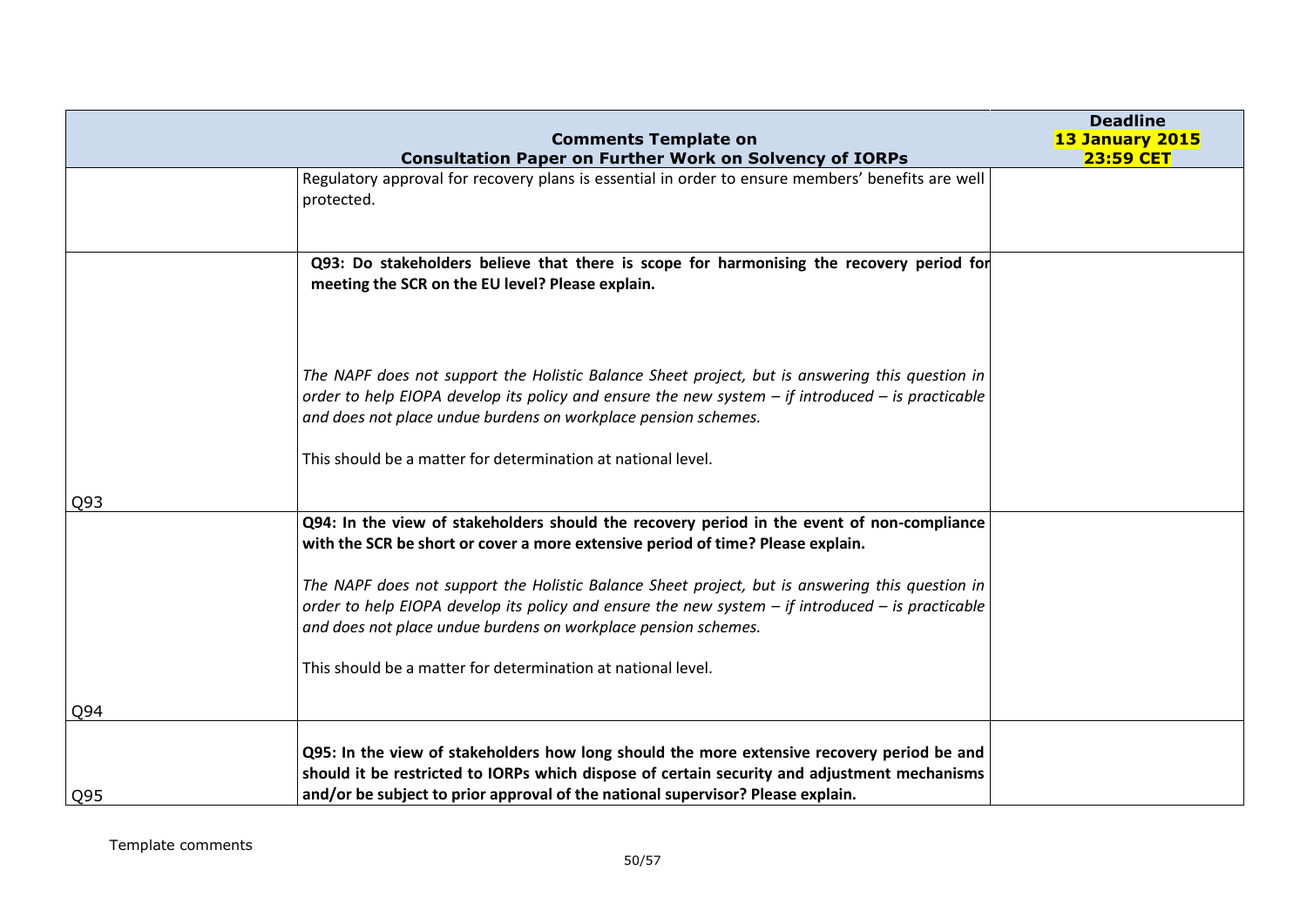|     | <b>Comments Template on</b>                                                                                                                                                                                                                                                                                                                                                                                                                                                                                    | <b>Deadline</b><br>13 January 2015 |
|-----|----------------------------------------------------------------------------------------------------------------------------------------------------------------------------------------------------------------------------------------------------------------------------------------------------------------------------------------------------------------------------------------------------------------------------------------------------------------------------------------------------------------|------------------------------------|
|     | <b>Consultation Paper on Further Work on Solvency of IORPs</b>                                                                                                                                                                                                                                                                                                                                                                                                                                                 | <b>23:59 CET</b>                   |
|     | The NAPF does not support the Holistic Balance Sheet project, but is answering this question in<br>order to help EIOPA develop its policy and ensure the new system $-$ if introduced $-$ is practicable<br>and does not place undue burdens on workplace pension schemes.<br>This should be a matter for determination at national level.                                                                                                                                                                     |                                    |
|     | Q96: Do stakeholders agree that IORPs should be required to submit a recovery plan if<br>capital/funding requirements are not met or should more specific supervisory responses be<br>specified on the EU level? Please explain.<br>The NAPF does not support the Holistic Balance Sheet project, but is answering this question in<br>order to help EIOPA develop its policy and ensure the new system $-$ if introduced $-$ is practicable<br>and does not place undue burdens on workplace pension schemes. |                                    |
|     | Any supervisory responses specified at the EU level should be purely principles-based; the detail<br>of how supervisory responses are implemented should be determined by the national supervisor.                                                                                                                                                                                                                                                                                                             |                                    |
| Q96 |                                                                                                                                                                                                                                                                                                                                                                                                                                                                                                                |                                    |
|     | Q97: What is the view of stakeholders on the potential impact of a possible future European<br>prudential framework for IORPs on existing contractual agreements and national social and<br>labour law?                                                                                                                                                                                                                                                                                                        |                                    |
|     | The NAPF does not support the Holistic Balance Sheet project, but is answering this question in<br>order to help EIOPA develop its policy and ensure the new system $-$ if introduced $-$ is practicable<br>and does not place undue burdens on workplace pension schemes.                                                                                                                                                                                                                                     |                                    |
| Q97 | There are a number of ways in which the impact of a Holistic Balance Sheet-based funding regime<br>could be mitigated, and the NAPF would support the following options (both discussed in                                                                                                                                                                                                                                                                                                                     |                                    |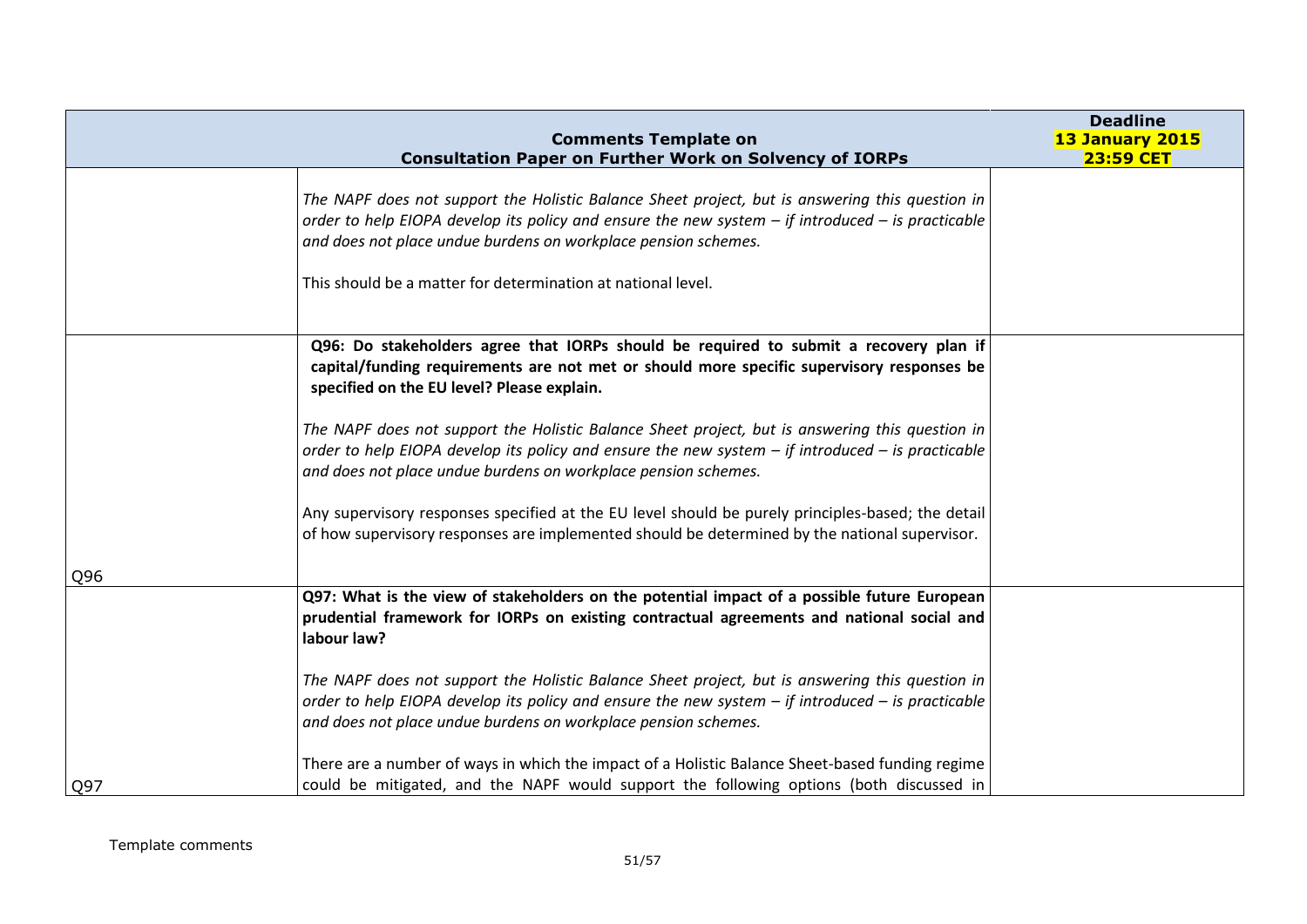| <b>23:59 CET</b> |
|------------------|
|                  |
|                  |
|                  |
|                  |
|                  |
|                  |
|                  |
|                  |
|                  |
|                  |
|                  |
|                  |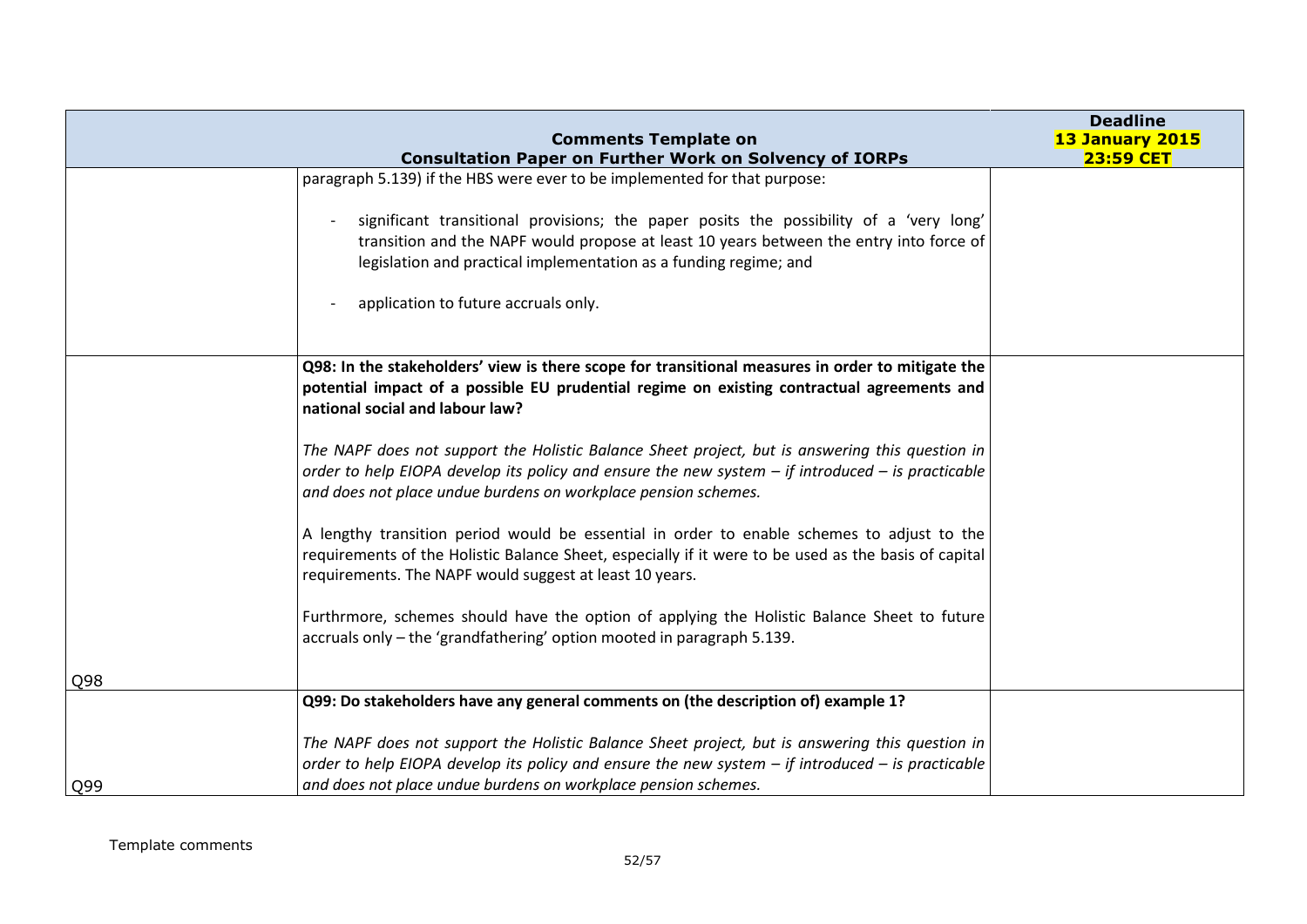|      |                                                                                                                                                                                                                                                                                                                                                 | <b>Deadline</b>  |
|------|-------------------------------------------------------------------------------------------------------------------------------------------------------------------------------------------------------------------------------------------------------------------------------------------------------------------------------------------------|------------------|
|      | <b>Comments Template on</b>                                                                                                                                                                                                                                                                                                                     | 13 January 2015  |
|      | <b>Consultation Paper on Further Work on Solvency of IORPs</b>                                                                                                                                                                                                                                                                                  | <b>23:59 CET</b> |
|      | We do not see any evidence that this would stimulate cross-border activity. Indeed, when<br>combined with the impact of Article 13(5) of the proposed new IORP Directive as agreed in<br>Council, which would give transferring regulators a blanket veto on the transfer of assets across<br>borders, this would end DB cross-border activity. |                  |
|      | The NAPF would argue strongly that the paper should have a further example $-$ example 7 $-$<br>which would be a 'no change' option. It is disappointing that, throughout the document, there<br>appears to be a presumption in favour of change. 'No change' should also be available as a policy<br>option.                                   |                  |
|      | Q100: Could example 1, in the view of stakeholders, be used for all IORPs in the EU?                                                                                                                                                                                                                                                            |                  |
| Q100 | The NAPF does not support the Holistic Balance Sheet project, but is answering this question in<br>order to help EIOPA develop its policy and ensure the new system $-$ if introduced $-$ is practicable<br>and does not place undue burdens on workplace pension schemes.<br>No answer                                                         |                  |
|      | Q101: Do stakeholders have any general comments on (the description of) example 2?                                                                                                                                                                                                                                                              |                  |
|      | The NAPF does not support the Holistic Balance Sheet project, but is answering this question in<br>order to help EIOPA develop its policy and ensure the new system $-$ if introduced $-$ is practicable<br>and does not place undue burdens on workplace pension schemes.                                                                      |                  |
| Q101 | We do not see any evidence that this would stimulate cross-border activity. Indeed, when<br>combined with the impact of Article 13(5) of the proposed new IORP Directive as agreed in<br>Council, which would give transferring regulators a blanket veto on the transfer of assets across<br>borders, this would end DB cross-border activity. |                  |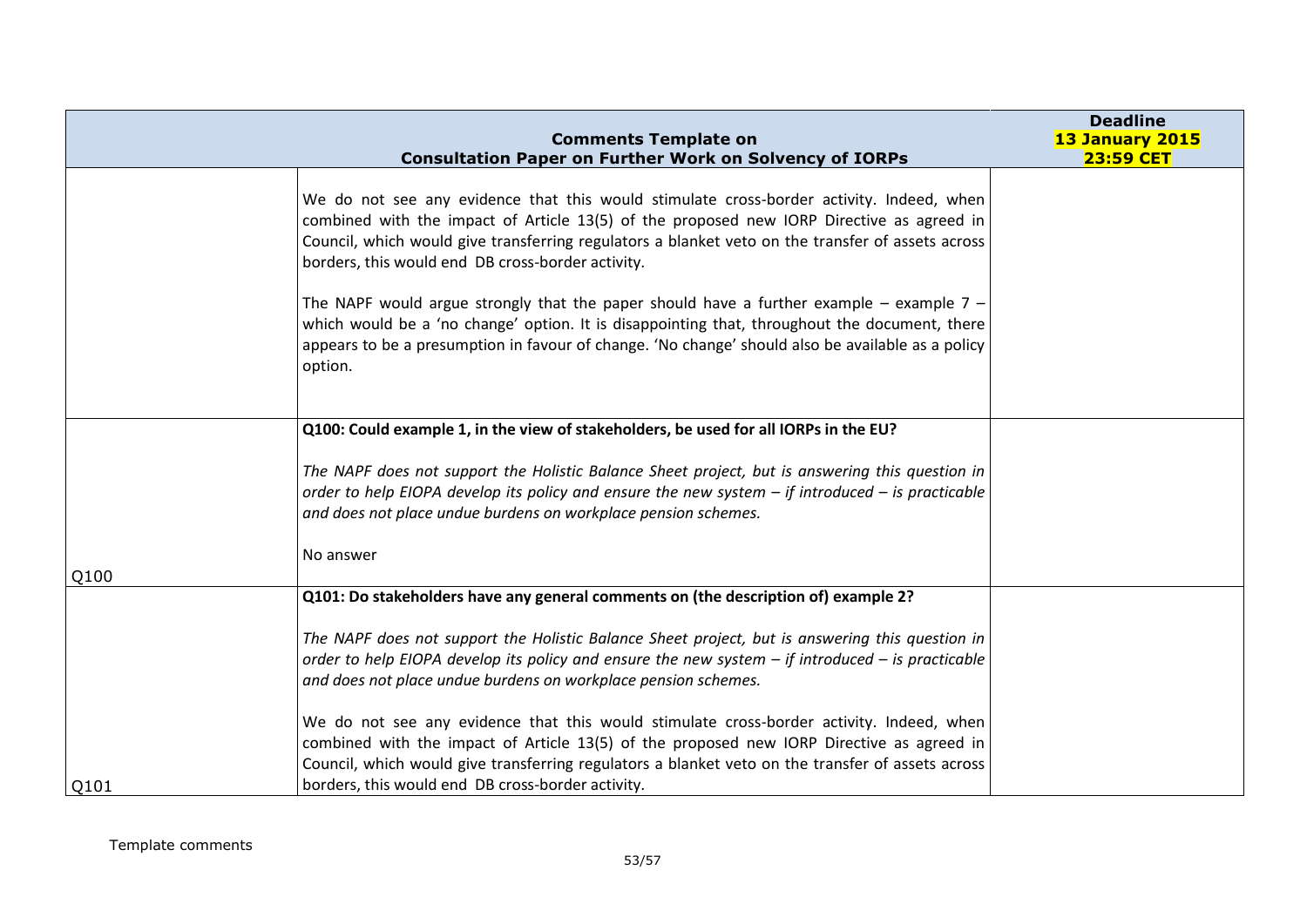|      | <b>Comments Template on</b><br><b>Consultation Paper on Further Work on Solvency of IORPs</b>                                                                                                                                                                                                                                                   | <b>Deadline</b><br>13 January 2015<br><b>23:59 CET</b> |
|------|-------------------------------------------------------------------------------------------------------------------------------------------------------------------------------------------------------------------------------------------------------------------------------------------------------------------------------------------------|--------------------------------------------------------|
|      |                                                                                                                                                                                                                                                                                                                                                 |                                                        |
|      | Q102: Could example 2, in the view of stakeholders, be used for all IORPs in the EU?                                                                                                                                                                                                                                                            |                                                        |
|      | The NAPF does not support the Holistic Balance Sheet project, but is answering this question in<br>order to help EIOPA develop its policy and ensure the new system $-$ if introduced $-$ is practicable<br>and does not place undue burdens on workplace pension schemes.                                                                      |                                                        |
|      | No answer                                                                                                                                                                                                                                                                                                                                       |                                                        |
| Q102 |                                                                                                                                                                                                                                                                                                                                                 |                                                        |
|      | Q103: Do stakeholders have any general comments on (the description of) example 3?                                                                                                                                                                                                                                                              |                                                        |
|      | The NAPF does not support the Holistic Balance Sheet project, but is answering this question in<br>order to help EIOPA develop its policy and ensure the new system $-$ if introduced $-$ is practicable<br>and does not place undue burdens on workplace pension schemes.                                                                      |                                                        |
|      | We do not see any evidence that this would stimulate cross-border activity. Indeed, when<br>combined with the impact of Article 13(5) of the proposed new IORP Directive as agreed in<br>Council, which would give transferring regulators a blanket veto on the transfer of assets across<br>borders, this would end DB cross-border activity. |                                                        |
| Q103 |                                                                                                                                                                                                                                                                                                                                                 |                                                        |
|      | Q104: Could example 3, in the view of stakeholders, be used for all IORPs in the EU, taking into<br>account national specificities?                                                                                                                                                                                                             |                                                        |
|      | The NAPF does not support the Holistic Balance Sheet project, but is answering this question in<br>order to help EIOPA develop its policy and ensure the new system $-$ if introduced $-$ is practicable<br>and does not place undue burdens on workplace pension schemes.                                                                      |                                                        |
| Q104 |                                                                                                                                                                                                                                                                                                                                                 |                                                        |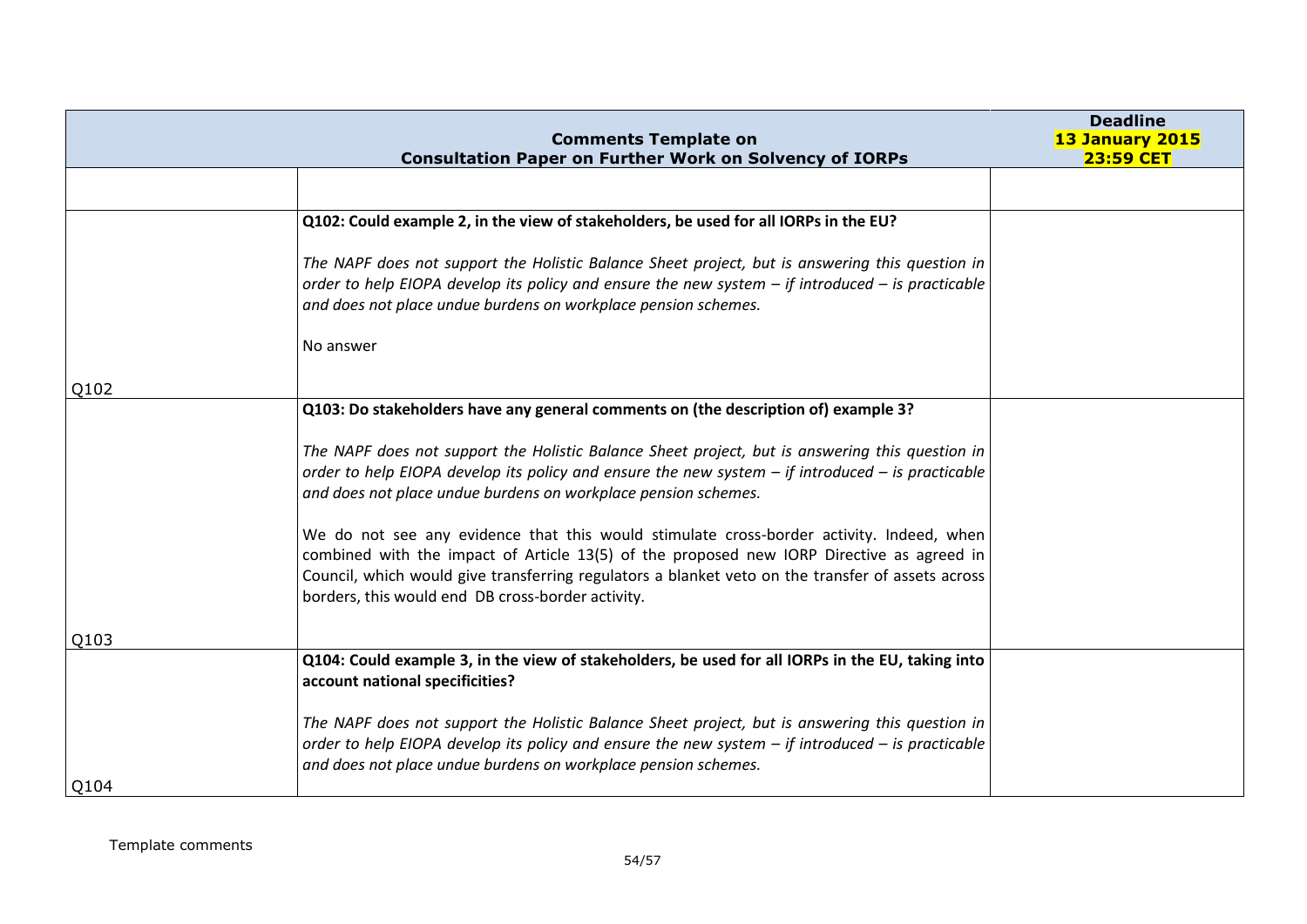|      | <b>Comments Template on</b><br><b>Consultation Paper on Further Work on Solvency of IORPs</b>                                                                                                                                                                                                                                                                                   | <b>Deadline</b><br>13 January 2015<br><b>23:59 CET</b> |
|------|---------------------------------------------------------------------------------------------------------------------------------------------------------------------------------------------------------------------------------------------------------------------------------------------------------------------------------------------------------------------------------|--------------------------------------------------------|
|      | No answer                                                                                                                                                                                                                                                                                                                                                                       |                                                        |
|      | Q105: Do stakeholders have any general comments on (the description of) example 4?                                                                                                                                                                                                                                                                                              |                                                        |
|      | The NAPF does not support the Holistic Balance Sheet project, but is answering this question in<br>order to help EIOPA develop its policy and ensure the new system $-$ if introduced $-$ is practicable<br>and does not place undue burdens on workplace pension schemes.                                                                                                      |                                                        |
|      | We do not see any evidence that this would stimulate cross-border activity. Indeed, when<br>combined with the impact of Article 13(5) of the proposed new IORP Directive as agreed in<br>Council, which would give transferring regulators a blanket veto on the transfer of assets across<br>borders, this would end DB cross-border activity.                                 |                                                        |
| Q105 |                                                                                                                                                                                                                                                                                                                                                                                 |                                                        |
|      | Q106: Could example 4, in the view of stakeholders, be used for all IORPs in the EU?<br>The NAPF does not support the Holistic Balance Sheet project, but is answering this question in<br>order to help EIOPA develop its policy and ensure the new system $-$ if introduced $-$ is practicable<br>and does not place undue burdens on workplace pension schemes.<br>No answer |                                                        |
| Q106 |                                                                                                                                                                                                                                                                                                                                                                                 |                                                        |
| Q107 | Q107: Do stakeholders have any general comments on (the description of) example 5?<br>The NAPF does not support the Holistic Balance Sheet project, but is answering this question in<br>order to help EIOPA develop its policy and ensure the new system $-$ if introduced $-$ is practicable<br>and does not place undue burdens on workplace pension schemes.                |                                                        |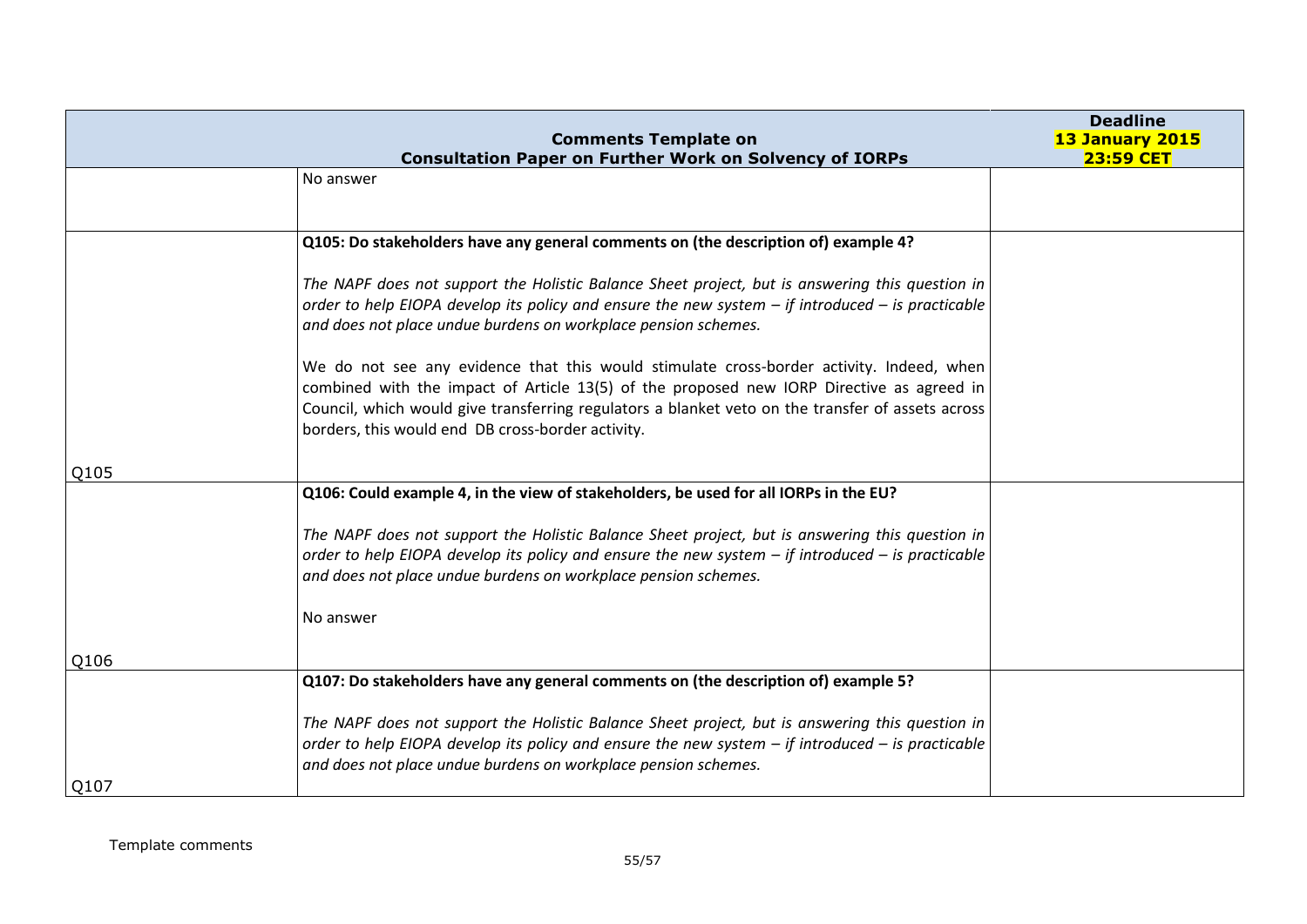|      |                                                                                                                                                                                                                                                                                                                                                                                                                                                                     | <b>Deadline</b>                     |
|------|---------------------------------------------------------------------------------------------------------------------------------------------------------------------------------------------------------------------------------------------------------------------------------------------------------------------------------------------------------------------------------------------------------------------------------------------------------------------|-------------------------------------|
|      | <b>Comments Template on</b><br><b>Consultation Paper on Further Work on Solvency of IORPs</b>                                                                                                                                                                                                                                                                                                                                                                       | 13 January 2015<br><b>23:59 CET</b> |
|      | We do not see any evidence that this would stimulate cross-border activity. Indeed, when<br>combined with the impact of Article 13(5) of the proposed new IORP Directive as agreed in<br>Council, which would give transferring regulators a blanket veto on the transfer of assets across<br>borders, this would end DB cross-border activity.                                                                                                                     |                                     |
|      | Q108: Could example 5, in the view of stakeholders, be used for all IORPs in the EU?                                                                                                                                                                                                                                                                                                                                                                                |                                     |
|      | The NAPF does not support the Holistic Balance Sheet project, but is answering this question in<br>order to help EIOPA develop its policy and ensure the new system $-$ if introduced $-$ is practicable<br>and does not place undue burdens on workplace pension schemes.<br>No answer                                                                                                                                                                             |                                     |
| Q108 |                                                                                                                                                                                                                                                                                                                                                                                                                                                                     |                                     |
|      | Q109: Do stakeholders have any general comments on (the description of) example 6?<br>The NAPF does not support the Holistic Balance Sheet project, but is answering this question in<br>order to help EIOPA develop its policy and ensure the new system $-$ if introduced $-$ is practicable<br>and does not place undue burdens on workplace pension schemes.                                                                                                    |                                     |
| Q109 |                                                                                                                                                                                                                                                                                                                                                                                                                                                                     |                                     |
|      | Q110: Could example 6, in the view of stakeholders, be used for all IORPs in the EU?<br>The NAPF does not support the Holistic Balance Sheet project, but is answering this question in<br>order to help EIOPA develop its policy and ensure the new system $-$ if introduced $-$ is practicable<br>and does not place undue burdens on workplace pension schemes.<br>This example looks broadly similar to the current UK regime, although it would add use of the |                                     |
| Q110 | Holistic Balance Sheet as a risk-management tool and para 5.310 would require a market-                                                                                                                                                                                                                                                                                                                                                                             |                                     |